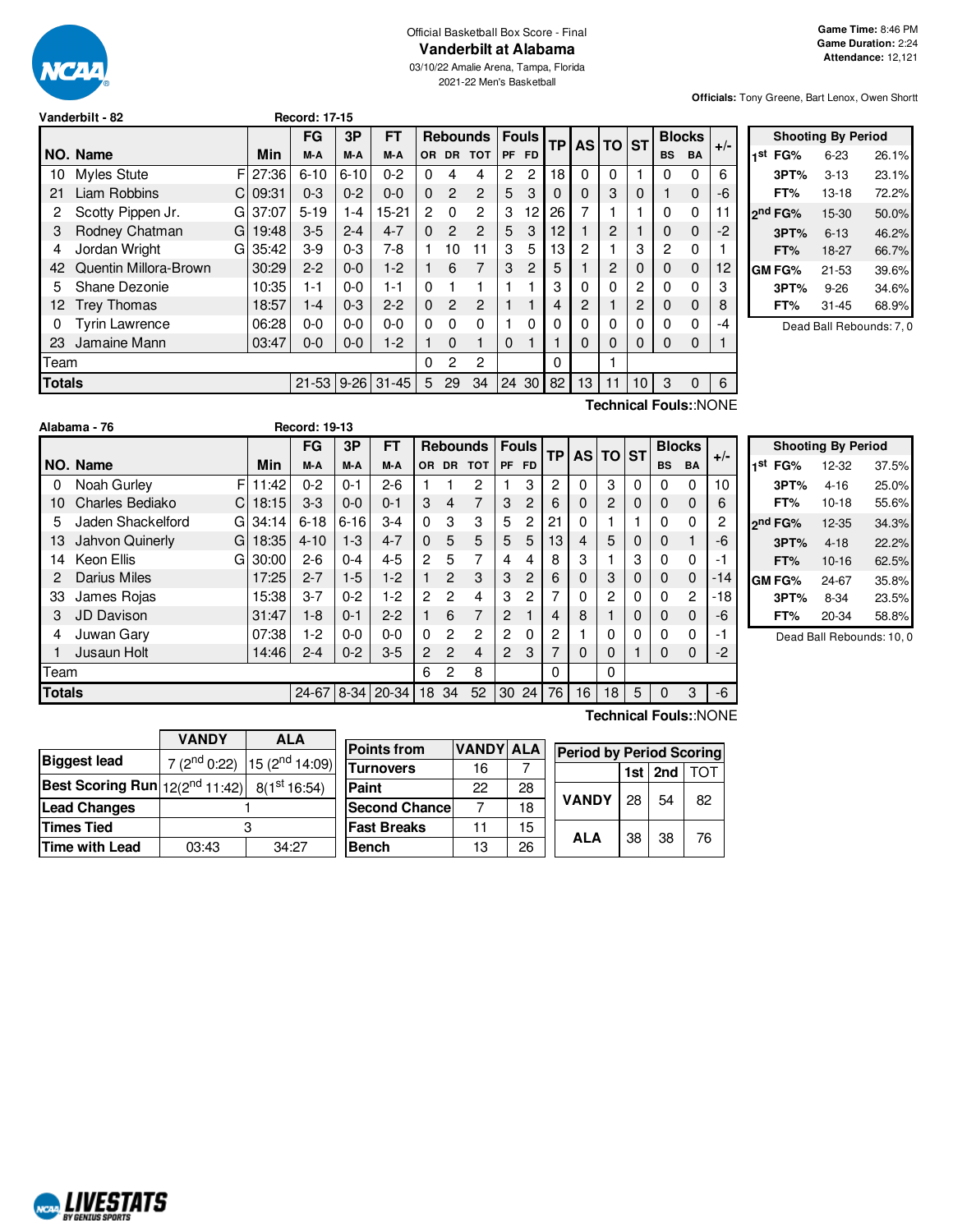

**Officials:** Tony Greene, Bart Lenox, Owen Shortt

# **Period 1**

| <b>Quarter Starters:</b> |                                                                           |                 |              |              |                                                           |                                                                 |
|--------------------------|---------------------------------------------------------------------------|-----------------|--------------|--------------|-----------------------------------------------------------|-----------------------------------------------------------------|
| ALA                      | 0 Gurley N                                                                | 5 Shackelford J |              | 10 Bediako C | 13 Quinerly J                                             | 14 Ellis K                                                      |
| <b>VANDY</b>             | 2 Pippen Jr. S                                                            | 3 Chatman R     |              | 4 Wright J   | 10 Stute M                                                | 21 Robbins L                                                    |
| <b>Game Time</b>         | <b>ALA</b>                                                                |                 | <b>Score</b> | <b>Diff</b>  |                                                           | <b>VANDY</b>                                                    |
| 20:00                    | 10 BEDIAKO C jumpball won                                                 |                 |              |              | 21 ROBBINS L jumpball lost                                |                                                                 |
| 19:48                    | 5 SHACKELFORD J 3pt FG, jump shot missed                                  |                 |              |              |                                                           |                                                                 |
| 19:43                    |                                                                           |                 |              |              | 10 STUTE M defensive rebound (1)                          |                                                                 |
| 19:29                    |                                                                           |                 |              |              | 2 PIPPEN JR. S 2pt FG outside the paint, jump shot missed |                                                                 |
| 19:25                    | 13 QUINERLY J defensive rebound (1)                                       |                 |              |              |                                                           |                                                                 |
| 19:20                    | 13 QUINERLY J 2pt FG in the paint, layup blocked                          |                 |              |              |                                                           |                                                                 |
| 19:20                    |                                                                           |                 |              |              | 21 ROBBINS L block (1)                                    |                                                                 |
| 19:19                    | offensive rebound (2)                                                     |                 |              |              |                                                           |                                                                 |
| 19:16                    | 5 SHACKELFORD J 3pt FG second chance, jump shot missed                    |                 |              |              |                                                           |                                                                 |
| 19:13                    | 0 GURLEY N offensive rebound (1)                                          |                 |              |              |                                                           |                                                                 |
| 19:11                    | 13 QUINERLY J 3pt FG second chance, jump shot missed                      |                 |              |              |                                                           |                                                                 |
| 19:10                    | 14 ELLIS K offensive rebound (1)                                          |                 |              |              |                                                           |                                                                 |
| 19:09                    | 14 ELLIS K foul drawn (1)                                                 |                 |              |              | 3 CHATMAN R foul shooting (1 - 1)                         |                                                                 |
| 19:09                    | 14 ELLIS K free throw 1 - 2 missed                                        |                 |              |              |                                                           |                                                                 |
| 19:09                    | offensive dead ball rebound (1)                                           |                 |              |              |                                                           |                                                                 |
| 19:09                    | 14 ELLIS K free throw 2 - 2 made (1)                                      |                 | $1 - 0$      | $\mathbf{1}$ |                                                           |                                                                 |
| 18:58                    | 14 ELLIS K foul drawn (2)                                                 |                 |              |              | 21 ROBBINS L foul offensive (1 - 2)                       |                                                                 |
| 18:58                    |                                                                           |                 |              |              | 21 ROBBINS L turnover offensive (1)                       |                                                                 |
| 18:47                    | 0 GURLEY N foul offensive (1 - 1)                                         |                 |              |              | 2 PIPPEN JR. S foul drawn (1)                             |                                                                 |
| 18:47                    | 0 GURLEY N turnover offensive (1)                                         |                 |              |              |                                                           |                                                                 |
| 18:35                    |                                                                           |                 |              |              | missed                                                    | 2 PIPPEN JR. S 2pt FG from turnover in the paint, driving layup |
| 18:32                    | 13 QUINERLY J defensive rebound (2)                                       |                 |              |              |                                                           |                                                                 |
| 18:31                    | 13 QUINERLY J 2pt FG fast break in the paint, driving layup<br>made $(2)$ |                 | $3-0$        | 3            |                                                           |                                                                 |
| 18:31                    | 13 QUINERLY J foul drawn (1)                                              |                 |              |              | 10 STUTE M foul shooting (1 - 3)                          |                                                                 |
| 18:31                    | 13 QUINERLY J free throw fast break 1 - 1 missed                          |                 |              |              |                                                           |                                                                 |
| 18:30                    |                                                                           |                 |              |              | 3 CHATMAN R defensive rebound (1)                         |                                                                 |
| 18:17                    |                                                                           |                 |              |              | 21 ROBBINS L 3pt FG, jump shot missed                     |                                                                 |
| 18:12                    | 14 ELLIS K defensive rebound (2)                                          |                 |              |              |                                                           |                                                                 |
| 18:03                    | 13 QUINERLY J foul offensive (1 - 2)                                      |                 |              |              | 21 ROBBINS L foul drawn (1)                               |                                                                 |
| 18:03                    | 13 QUINERLY J turnover offensive (1)                                      |                 |              |              |                                                           |                                                                 |
| 17:38                    | 14 ELLIS K steal (1)                                                      |                 |              |              | 3 CHATMAN R turnover lost ball (1)                        |                                                                 |
| 17:25                    | 5 SHACKELFORD J 3pt FG from turnover, jump shot made (3)                  |                 | $6-0$        | 6            |                                                           |                                                                 |
| 17:25                    | 14 ELLIS K assist (1)                                                     |                 |              |              |                                                           |                                                                 |
| 17:08                    | 10 BEDIAKO C foul personal (1 - 3)                                        |                 |              |              | 21 ROBBINS L foul drawn (2)                               |                                                                 |
| 17:08                    | 10 BEDIAKO C substitution out                                             |                 |              |              |                                                           |                                                                 |
| 17:08                    | 2 MILES D substitution in                                                 |                 |              |              |                                                           |                                                                 |
| 17:08                    |                                                                           |                 |              |              | 21 ROBBINS L substitution out                             |                                                                 |
| 17:08                    |                                                                           |                 |              |              | 42 MILLORA-BROWN Q substitution in                        |                                                                 |
| 17:08                    | 0 GURLEY N substitution out                                               |                 |              |              |                                                           |                                                                 |
| 17:08                    | 33 ROJAS J substitution in                                                |                 |              |              |                                                           |                                                                 |
| 17:02                    |                                                                           |                 |              |              | 10 STUTE M 3pt FG, jump shot missed                       |                                                                 |
| 16:56                    | 2 MILES D defensive rebound (1)                                           |                 |              |              |                                                           |                                                                 |

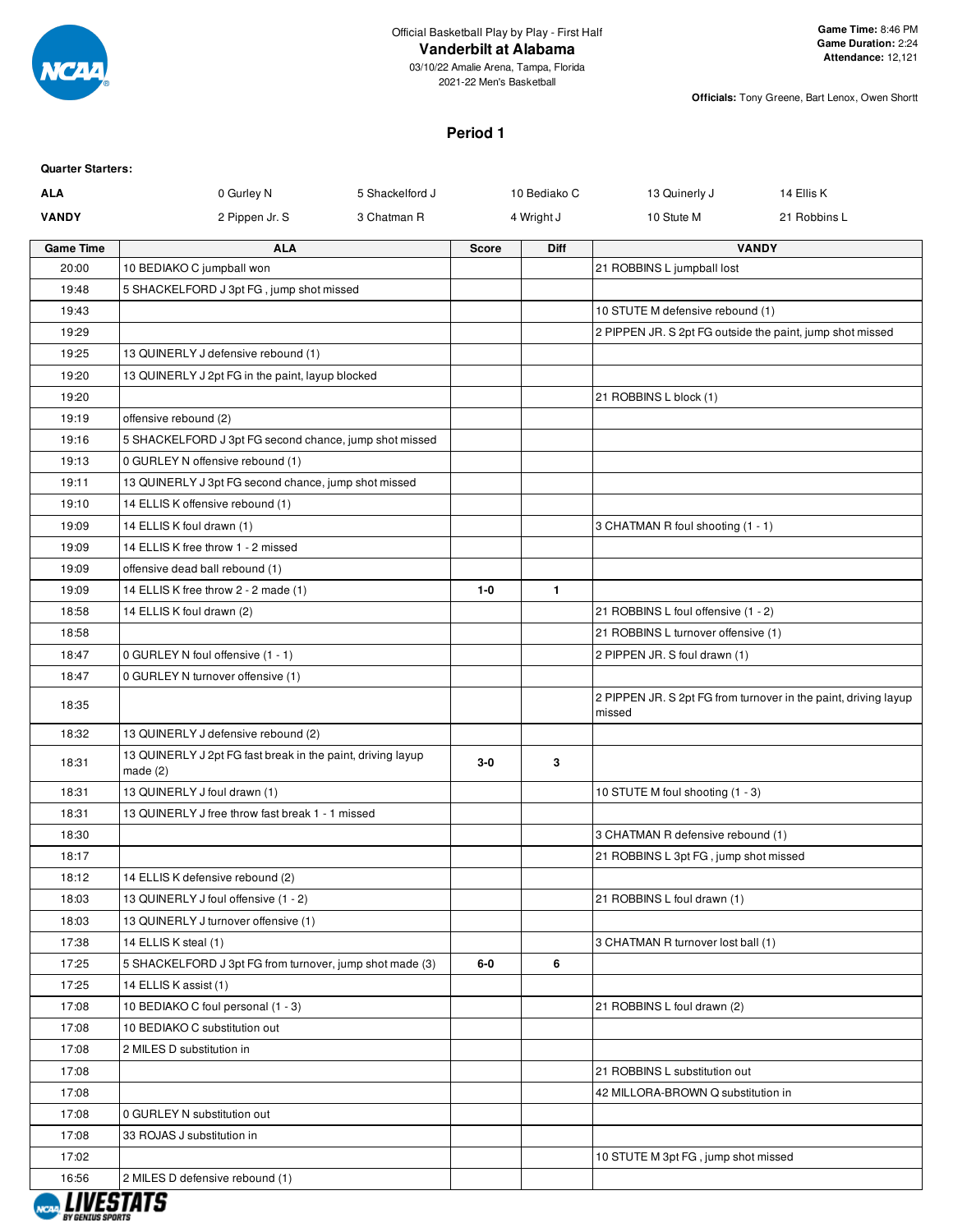

| <b>Game Time</b> | <b>ALA</b>                                               | <b>Score</b>  | <b>Diff</b>    | VANDY                                                     |
|------------------|----------------------------------------------------------|---------------|----------------|-----------------------------------------------------------|
| 16:54            | 2 MILES D 2pt FG fast break in the paint, dunk, made (2) | 8-0           | 8              |                                                           |
| 16:43            |                                                          | $8-3$         | 5              | 10 STUTE M 3pt FG, jump shot made (3)                     |
| 16:43            |                                                          |               |                | 2 PIPPEN JR. S assist (1)                                 |
| 16:31            | 5 SHACKELFORD J 3pt FG, jump shot made (6)               | $11-3$        | 8              |                                                           |
| 16:31            | 13 QUINERLY J assist (1)                                 |               |                |                                                           |
| 16:15            |                                                          | $11-6$        | 5              | 10 STUTE M 3pt FG, jump shot made (6)                     |
| 16:15            |                                                          |               |                | 2 PIPPEN JR. S assist (2)                                 |
| 16:06            | 2 MILES D foul offensive (1 - 4)                         |               |                | 42 MILLORA-BROWN Q foul drawn (1)                         |
| 16:06            | 2 MILES D turnover offensive (1)                         |               |                |                                                           |
| 16:06            | 13 QUINERLY J substitution out                           |               |                |                                                           |
| 16:06            | 3 DAVISON J substitution in                              |               |                |                                                           |
| 15:56            |                                                          |               |                | 10 STUTE M 3pt FG from turnover, jump shot missed         |
| 15:46            | 33 ROJAS J defensive rebound (1)                         |               |                |                                                           |
| 15:51            | 33 ROJAS J turnover lost ball (1)                        |               |                | 4 WRIGHT J steal (1)                                      |
| 15:43            |                                                          | Timeout media |                |                                                           |
| 15:43            |                                                          |               |                | 3 CHATMAN R substitution out                              |
| 15:43            |                                                          |               |                | 4 WRIGHT J substitution out                               |
| 15:43            |                                                          |               |                | 5 DEZONIE S substitution in                               |
| 15:43            |                                                          |               |                | 12 THOMAS T substitution in                               |
| 15:28            | 2 MILES D foul shooting (2 - 5)                          |               |                | 2 PIPPEN JR. S foul drawn (2)                             |
| 15:28            |                                                          | $11 - 7$      | 4              | 2 PIPPEN JR. S free throw 1 - 2 made (1)                  |
| 15:28            | 2 MILES D substitution out                               |               |                |                                                           |
| 15:28            | 4 GARY J substitution in                                 |               |                |                                                           |
| 15:28            |                                                          | $11 - 8$      | 3              | 2 PIPPEN JR. S free throw 2 - 2 made (2)                  |
| 15:17            | 33 ROJAS J 2pt FG in the paint, layup made (2)           | $13 - 8$      | 5              |                                                           |
| 15:17            | 3 DAVISON J assist (1)                                   |               |                |                                                           |
| 15:00            |                                                          | $13 - 11$     | $\overline{2}$ | 2 PIPPEN JR. S 3pt FG, jump shot made (5)                 |
| 15:00            |                                                          |               |                | 12 THOMAS T assist (1)                                    |
| 14:43            | 5 SHACKELFORD J foul drawn (1)                           |               |                | 42 MILLORA-BROWN Q foul shooting (1 - 4)                  |
| 14:43            | 5 SHACKELFORD J free throw 1 - 2 made (7)                | $14 - 11$     | 3              |                                                           |
| 14:43            | 5 SHACKELFORD J free throw 2 - 2 made (8)                | $15 - 11$     | 4              |                                                           |
| 14:33            |                                                          |               |                | 2 PIPPEN JR. S 2pt FG outside the paint, jump shot missed |
| 14:28            | 4 GARY J defensive rebound (1)                           |               |                |                                                           |
| 14:23            | 33 ROJAS J 3pt FG, jump shot missed                      |               |                |                                                           |
| 14:19            |                                                          |               |                | 10 STUTE M defensive rebound (2)                          |
| 14:12            |                                                          |               |                | 12 THOMAS T 3pt FG, jump shot missed                      |
| 14:07            | 14 ELLIS K defensive rebound (3)                         |               |                |                                                           |
| 14:04            | 14 ELLIS K foul drawn (3)                                |               |                | 2 PIPPEN JR. S foul personal (1 - 5)                      |
| 14:04            | 5 SHACKELFORD J substitution out                         |               |                |                                                           |
| 14:04            | 33 ROJAS J substitution out                              |               |                |                                                           |
| 14:04            | 0 GURLEY N substitution in                               |               |                |                                                           |
| 14:04            | 13 QUINERLY J substitution in                            |               |                |                                                           |
| 14:04            |                                                          |               |                | 2 PIPPEN JR. S substitution out                           |
| 14:04            |                                                          |               |                | 3 CHATMAN R substitution in                               |
| 14:01            | 0 GURLEY N 2pt FG in the paint, dunk, missed             |               |                |                                                           |
| 13:58            |                                                          |               |                | 12 THOMAS T defensive rebound (1)                         |
| 13:57            | 14 ELLIS K steal (2)                                     |               |                | 12 THOMAS T turnover bad pass (1)                         |
| 13:50            | 0 GURLEY N 3pt FG from turnover, jump shot missed        |               |                |                                                           |
| 13:46            | 3 DAVISON J offensive rebound (1)                        |               |                |                                                           |

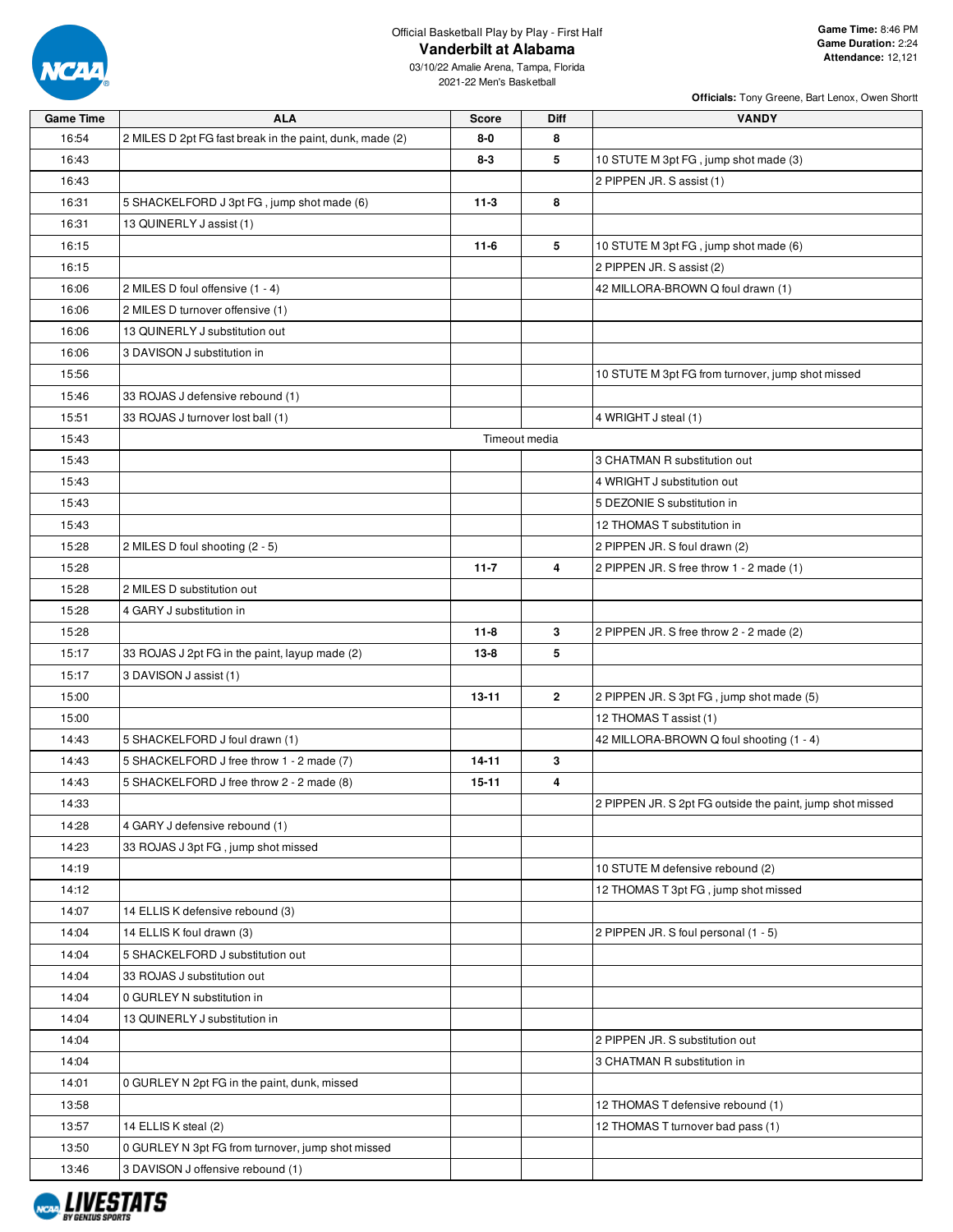

03/10/22 Amalie Arena, Tampa, Florida 2021-22 Men's Basketball

| <b>Game Time</b> | <b>ALA</b>                                                                      | <b>Score</b> | Diff           | <b>VANDY</b>                                 |
|------------------|---------------------------------------------------------------------------------|--------------|----------------|----------------------------------------------|
| 13:45            | 3 DAVISON J 2pt FG from turnover second chance in the paint,<br>layup missed    |              |                |                                              |
| 13:42            |                                                                                 |              |                | 42 MILLORA-BROWN Q defensive rebound (1)     |
| 13:15            |                                                                                 |              |                | turnover shot clock (4)                      |
| 13:15            | 14 ELLIS K substitution out                                                     |              |                |                                              |
| 13:15            | 5 SHACKELFORD J substitution in                                                 |              |                |                                              |
| 13:15            |                                                                                 |              |                | 10 STUTE M substitution out                  |
| 13:15            |                                                                                 |              |                | 4 WRIGHT J substitution in                   |
| 13:04            | 13 QUINERLY J 2pt FG from turnover in the paint, floating jump<br>shot missed   |              |                |                                              |
| 12:59            |                                                                                 |              |                | 4 WRIGHT J defensive rebound (1)             |
| 12:49            |                                                                                 |              |                | 4 WRIGHT J 2pt FG in the paint, layup missed |
| 12:46            | 0 GURLEY N defensive rebound (2)                                                |              |                |                                              |
| 12:42            | 4 GARY J 2pt FG fast break in the paint, dunk, made (2)                         | $17 - 11$    | 6              |                                              |
| 12:42            | 3 DAVISON J assist (2)                                                          |              |                |                                              |
| 12:11            | 13 QUINERLY J foul drawn (2)                                                    |              |                | 3 CHATMAN R foul offensive (2 - 6)           |
| 12:11            |                                                                                 |              |                | 3 CHATMAN R turnover offensive (2)           |
| 12:11            |                                                                                 |              |                | 3 CHATMAN R substitution out                 |
| 12:11            |                                                                                 |              |                | 5 DEZONIE S substitution out                 |
| 12:11            |                                                                                 |              |                | 42 MILLORA-BROWN Q substitution out          |
| 12:11            |                                                                                 |              |                | 0 LAWRENCE T substitution in                 |
| 12:11            |                                                                                 |              |                | 2 PIPPEN JR. S substitution in               |
| 12:11            |                                                                                 |              |                | 21 ROBBINS L substitution in                 |
| 11:58            | 5 SHACKELFORD J 2pt FG from turnover in the paint, floating<br>jump shot missed |              |                |                                              |
| 11:54            |                                                                                 |              |                | 21 ROBBINS L defensive rebound (1)           |
| 11:43            |                                                                                 |              |                | 4 WRIGHT J 3pt FG, jump shot missed          |
| 11:39            | 5 SHACKELFORD J defensive rebound (1)                                           |              |                |                                              |
| 11:31            | 13 QUINERLY J foul offensive (2 - 6)                                            |              |                | 21 ROBBINS L foul drawn (3)                  |
| 11:31            | 13 QUINERLY J turnover offensive (2)                                            |              |                |                                              |
| 11:30            |                                                                                 |              | Timeout media  |                                              |
| 11:30            | 13 QUINERLY J substitution out                                                  |              |                |                                              |
| 11:30            | 14 ELLIS K substitution in                                                      |              |                |                                              |
| 11:18            |                                                                                 |              |                | 21 ROBBINS L turnover 3 seconds (2)          |
| 10:51            | 5 SHACKELFORD J 2pt FG from turnover in the paint, jump shot<br>missed          |              |                |                                              |
| 10:47            |                                                                                 |              |                | 21 ROBBINS L defensive rebound (2)           |
| 10:34            | 4 GARY J foul personal (1 - 7)                                                  |              |                | 4 WRIGHT J foul drawn (1)                    |
| 10:34            |                                                                                 | $17 - 12$    | 5              | 4 WRIGHT J 1&1 free throw 1 made (1)         |
| 10:34            |                                                                                 | $17 - 13$    | 4              | 4 WRIGHT J 1&1 free throw 2 made (2)         |
| 10:16            | 0 GURLEY N foul drawn (1)                                                       |              |                | 21 ROBBINS L foul shooting (2 - 7)           |
| 10:16            | 0 GURLEY N free throw 1 - 2 missed                                              |              |                |                                              |
| 10:16            | offensive dead ball rebound (2)                                                 |              |                |                                              |
| 10:16            | 0 GURLEY N free throw 2 - 2 missed                                              |              |                |                                              |
| 10:15            | 14 ELLIS K offensive rebound (4)                                                |              |                |                                              |
| 10:02            | 5 SHACKELFORD J 3pt FG second chance, jump shot made<br>(11)                    | $20 - 13$    | $\overline{7}$ |                                              |
| 10:02            | 4 GARY J assist (1)                                                             |              |                |                                              |
| 09:40            | 4 GARY J foul personal (2 - 8)                                                  |              |                | 2 PIPPEN JR. S foul drawn (3)                |
| 09:40            | 0 GURLEY N substitution out                                                     |              |                |                                              |
| 09:40            | 4 GARY J substitution out                                                       |              |                |                                              |

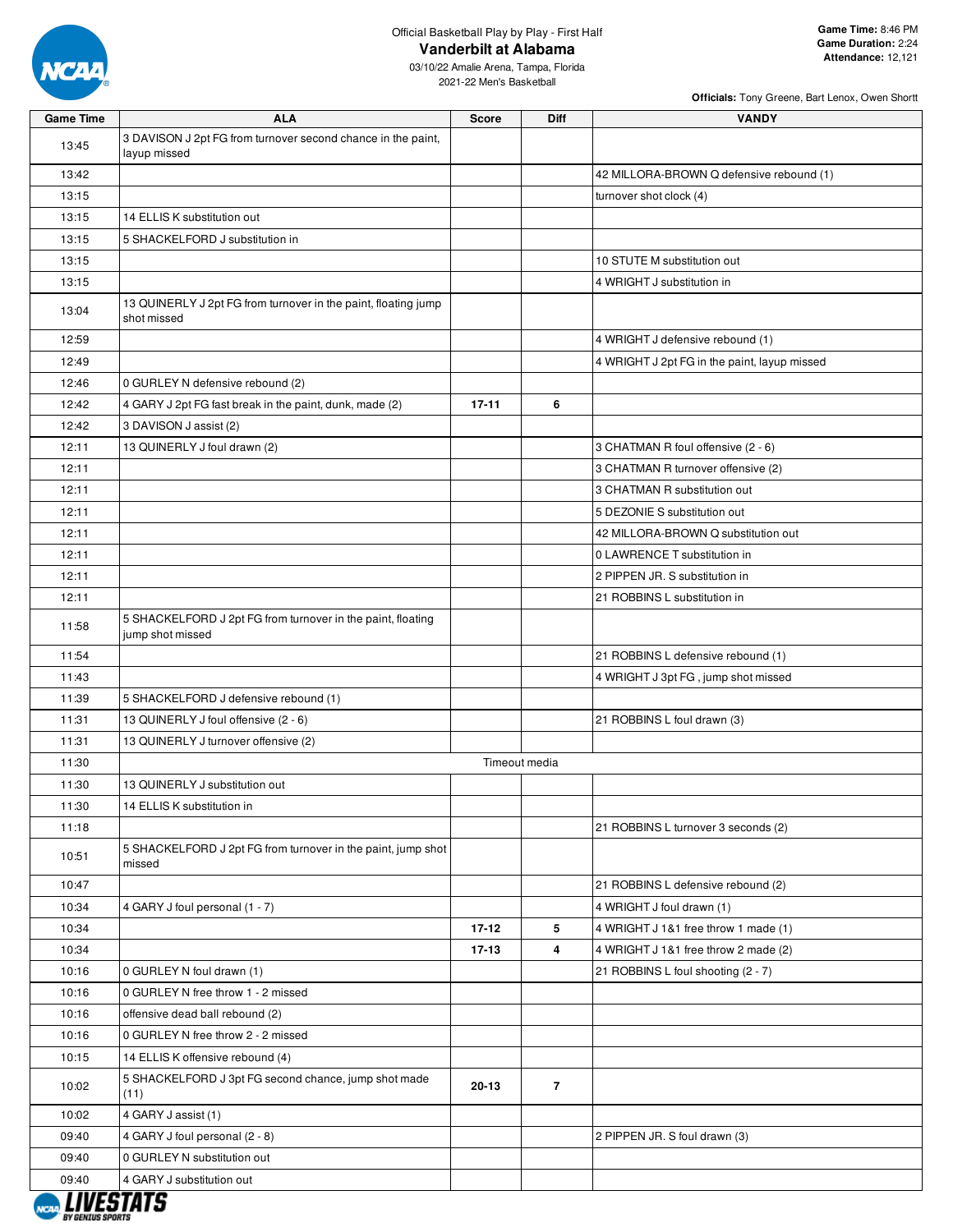

03/10/22 Amalie Arena, Tampa, Florida 2021-22 Men's Basketball

| <b>Game Time</b> | <b>ALA</b>                                                               | <b>Score</b> | Diff          | <b>VANDY</b>                                                               |
|------------------|--------------------------------------------------------------------------|--------------|---------------|----------------------------------------------------------------------------|
| 09:40            | 1 HOLT J substitution in                                                 |              |               |                                                                            |
| 09:40            | 10 BEDIAKO C substitution in                                             |              |               |                                                                            |
| 09:40            |                                                                          |              |               | 12 THOMAS T substitution out                                               |
| 09:40            |                                                                          |              |               | 21 ROBBINS L substitution out                                              |
| 09:40            |                                                                          |              |               | 10 STUTE M substitution in                                                 |
| 09:40            |                                                                          |              |               | 42 MILLORA-BROWN Q substitution in                                         |
| 09:40            |                                                                          | $20 - 14$    | 6             | 2 PIPPEN JR. S 1&1 free throw 1 made (6)                                   |
| 09:40            |                                                                          |              |               | 2 PIPPEN JR. S 1&1 free throw 2 missed                                     |
| 09:36            | 14 ELLIS K defensive rebound (5)                                         |              |               |                                                                            |
| 09:13            | 14 ELLIS K 2pt FG in the paint, driving layup made (3)                   | 22-14        | 8             |                                                                            |
| 08:44            |                                                                          |              |               | 2 PIPPEN JR. S 3pt FG, jump shot missed                                    |
| 08:40            | 3 DAVISON J defensive rebound (2)                                        |              |               |                                                                            |
| 08:35            | 10 BEDIAKO C 2pt FG fast break in the paint, driving layup<br>made $(2)$ | 24-14        | 10            |                                                                            |
| 08:35            | 3 DAVISON J assist (3)                                                   |              |               |                                                                            |
| 08:35            | 10 BEDIAKO C foul drawn (1)                                              |              |               | 0 LAWRENCE T foul shooting (1 - 8)                                         |
| 08:35            | 10 BEDIAKO C free throw fast break 1 - 1 missed                          |              |               |                                                                            |
| 08:34            |                                                                          |              |               | 4 WRIGHT J defensive rebound (2)                                           |
| 08:21            | 14 ELLIS K foul shooting (1 - 9)                                         |              |               | 2 PIPPEN JR. S foul drawn (4)                                              |
| 08:21            |                                                                          | 24-15        | 9             | 2 PIPPEN JR. S free throw 1 - 2 made (7)                                   |
| 08:21            |                                                                          | $24 - 16$    | 8             | 2 PIPPEN JR. S free throw 2 - 2 made (8)                                   |
| 08:13            | 5 SHACKELFORD J 3pt FG, jump shot missed                                 |              |               |                                                                            |
| 08:09            |                                                                          |              |               | 4 WRIGHT J defensive rebound (3)                                           |
| 08:01            |                                                                          |              |               | 2 PIPPEN JR. S 2pt FG in the paint, driving layup missed                   |
| 07:58            | 1 HOLT J defensive rebound (1)                                           |              |               |                                                                            |
| 07:51            | 3 DAVISON J foul drawn (1)                                               |              |               | 4 WRIGHT J foul personal (1 - 9)                                           |
| 07:51            |                                                                          |              | Timeout media |                                                                            |
| 07:51            | 3 DAVISON J 1&1 free throw 1 made (1)                                    | $25 - 16$    | 9             |                                                                            |
| 07:51            | 3 DAVISON J 1&1 free throw 2 made (2)                                    | 26-16        | 10            |                                                                            |
| 07:24            |                                                                          | 26-18        | 8             | 42 MILLORA-BROWN Q 2pt FG in the paint, layup made (2)                     |
| 07:24            |                                                                          |              |               | 4 WRIGHT J assist (1)                                                      |
| 07:13            | 10 BEDIAKO C turnover travel (1)                                         |              |               |                                                                            |
| 06:56            |                                                                          |              |               | 2 PIPPEN JR. S 2pt FG from turnover outside the paint, jump<br>shot missed |
| 06:52            | 5 SHACKELFORD J defensive rebound (2)                                    |              |               |                                                                            |
| 06:37            | 10 BEDIAKO C 2pt FG in the paint, dunk, made (4)                         | 28-18        | 10            |                                                                            |
| 06:37            | 3 DAVISON J assist (4)                                                   |              |               |                                                                            |
| 06:15            |                                                                          |              |               | 10 STUTE M 3pt FG, jump shot missed                                        |
| 06:10            | 3 DAVISON J defensive rebound (3)                                        |              |               |                                                                            |
| 06:03            | 5 SHACKELFORD J 3pt FG, jump shot missed                                 |              |               |                                                                            |
| 05:59            |                                                                          |              |               | 10 STUTE M defensive rebound (3)                                           |
| 05:59            | 1 HOLT J foul personal (1 - 10)                                          |              |               | 10 STUTE M foul drawn (1)                                                  |
| 05:59            |                                                                          |              |               | 10 STUTE M free throw 1 - 2 missed                                         |
| 05:59            |                                                                          |              |               | offensive dead ball rebound (1)                                            |
| 05:59            | 10 BEDIAKO C substitution out                                            |              |               |                                                                            |
| 05:59            | 33 ROJAS J substitution in                                               |              |               |                                                                            |
| 05:59            |                                                                          |              |               | 0 LAWRENCE T substitution out                                              |
| 05:59            |                                                                          |              |               | 42 MILLORA-BROWN Q substitution out                                        |
| 05:59            |                                                                          |              |               | 3 CHATMAN R substitution in                                                |
| 05:59            | , ,,,,,,,,,                                                              |              |               | 21 ROBBINS L substitution in                                               |

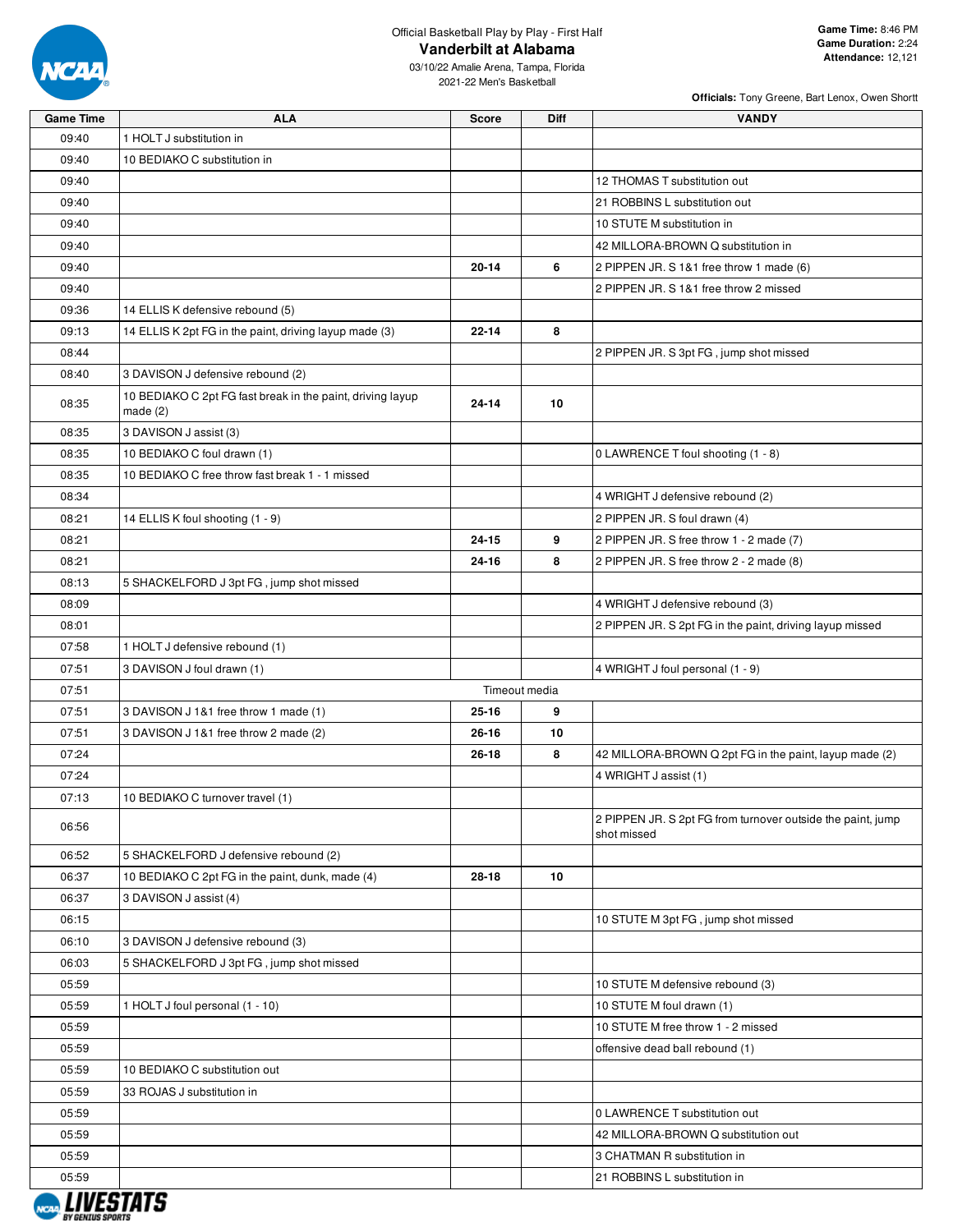

03/10/22 Amalie Arena, Tampa, Florida 2021-22 Men's Basketball

| <b>Game Time</b> | <b>ALA</b>                                                   | <b>Score</b> | Diff          | <b>VANDY</b>                                           |
|------------------|--------------------------------------------------------------|--------------|---------------|--------------------------------------------------------|
| 05:59            |                                                              |              |               | 10 STUTE M free throw 2 - 2 missed                     |
| 05:57            | 33 ROJAS J defensive rebound (2)                             |              |               |                                                        |
| 05:30            | 1 HOLT J 3pt FG, jump shot missed                            |              |               |                                                        |
| 05:26            |                                                              |              |               | 4 WRIGHT J defensive rebound (4)                       |
| 05:22            | 33 ROJAS J foul drawn (1)                                    |              |               | 21 ROBBINS L foul offensive (3 - 10)                   |
| 05:22            |                                                              |              |               | 21 ROBBINS L turnover offensive (3)                    |
| 05:22            |                                                              |              |               | 21 ROBBINS L substitution out                          |
| 05:22            |                                                              |              |               | 42 MILLORA-BROWN Q substitution in                     |
| 05:13            | 33 ROJAS J 2pt FG from turnover in the paint, layup made (4) | $30 - 18$    | $12 \,$       |                                                        |
| 05:13            | 3 DAVISON J assist (5)                                       |              |               |                                                        |
| 04:59            | 33 ROJAS J foul personal (1 - 11)                            |              |               | 2 PIPPEN JR. S foul drawn (5)                          |
| 04:59            |                                                              | $30 - 19$    | 11            | 2 PIPPEN JR. S free throw 1 - 2 made (9)               |
| 04:59            | 33 ROJAS J substitution out                                  |              |               |                                                        |
| 04:59            | 0 GURLEY N substitution in                                   |              |               |                                                        |
| 04:59            |                                                              | 30-20        | 10            | 2 PIPPEN JR. S free throw 2 - 2 made (10)              |
| 04:47            | 14 ELLIS K 3pt FG, jump shot missed                          |              |               |                                                        |
| 04:46            | offensive dead ball rebound (3)                              |              |               |                                                        |
| 04:45            | 1 HOLT J foul drawn (1)                                      |              |               | 10 STUTE M foul personal (2 - 11)                      |
| 04:45            | 1 HOLT J free throw 1 - 2 missed                             |              |               |                                                        |
| 04:45            | offensive dead ball rebound (4)                              |              |               |                                                        |
| 04:45            |                                                              |              |               | 10 STUTE M substitution out                            |
| 04:45            |                                                              |              |               | 12 THOMAS T substitution in                            |
| 04:45            | 1 HOLT J free throw 2 - 2 made (1)                           | $31 - 20$    | 11            |                                                        |
| 04:35            |                                                              |              |               | 2 PIPPEN JR. S 3pt FG, jump shot missed                |
| 04:30            | defensive rebound (21)                                       |              |               |                                                        |
| 04:11            | 3 DAVISON J 2pt FG in the paint, jump shot missed            |              |               |                                                        |
| 04:10            | offensive rebound (22)                                       |              |               |                                                        |
| 04:10            | 5 SHACKELFORD J foul offensive (1 - 12)                      |              |               | 4 WRIGHT J foul drawn (2)                              |
| 04:10            | 5 SHACKELFORD J turnover offensive (1)                       |              |               |                                                        |
| 04:06            |                                                              |              |               | 42 MILLORA-BROWN Q turnover bad pass (1)               |
| 03:47            | 0 GURLEY N foul drawn (2)                                    |              |               | 3 CHATMAN R foul personal (3 - 12)                     |
| 03:47            |                                                              |              | Timeout media |                                                        |
| 03:47            |                                                              |              |               | 3 CHATMAN R substitution out                           |
| 03:47            |                                                              |              |               | 23 MANN J substitution in                              |
| 03:47            | 0 GURLEY N free throw 1 - 2 made (1)                         | 32-20        | 12            |                                                        |
| 03:47            | 0 GURLEY N free throw 2 - 2 missed                           |              |               |                                                        |
| 03:46            |                                                              |              |               | 42 MILLORA-BROWN Q defensive rebound (2)               |
| 03:26            | 1 HOLT J steal (1)                                           |              |               | 42 MILLORA-BROWN Q turnover bad pass (2)               |
| 03:11            | 0 GURLEY N foul drawn (3)                                    |              |               | 2 PIPPEN JR. S foul shooting (2 - 13)                  |
| 03:11            | 0 GURLEY N free throw 1 - 2 missed                           |              |               |                                                        |
| 03:11            | offensive dead ball rebound (5)                              |              |               |                                                        |
| 03:11            | 0 GURLEY N free throw 2 - 2 made (2)                         | 33-20        | 13            |                                                        |
| 03:11            | 0 GURLEY N substitution out                                  |              |               |                                                        |
| 03:11            | 10 BEDIAKO C substitution in                                 |              |               |                                                        |
| 03:04            |                                                              | 33-22        | 11            | 4 WRIGHT J 2pt FG in the paint, driving layup made (4) |
| 02:38            | 5 SHACKELFORD J 3pt FG, jump shot made (14)                  | 36-22        | 14            |                                                        |
| 02:38            | 14 ELLIS K assist (2)                                        |              |               |                                                        |
| 02:23            | 3 DAVISON J foul shooting (1 - 13)                           |              |               | 4 WRIGHT J foul drawn (3)                              |
| 02:23            |                                                              | 36-23        | 13            | 4 WRIGHT J free throw 1 - 2 made (5)                   |

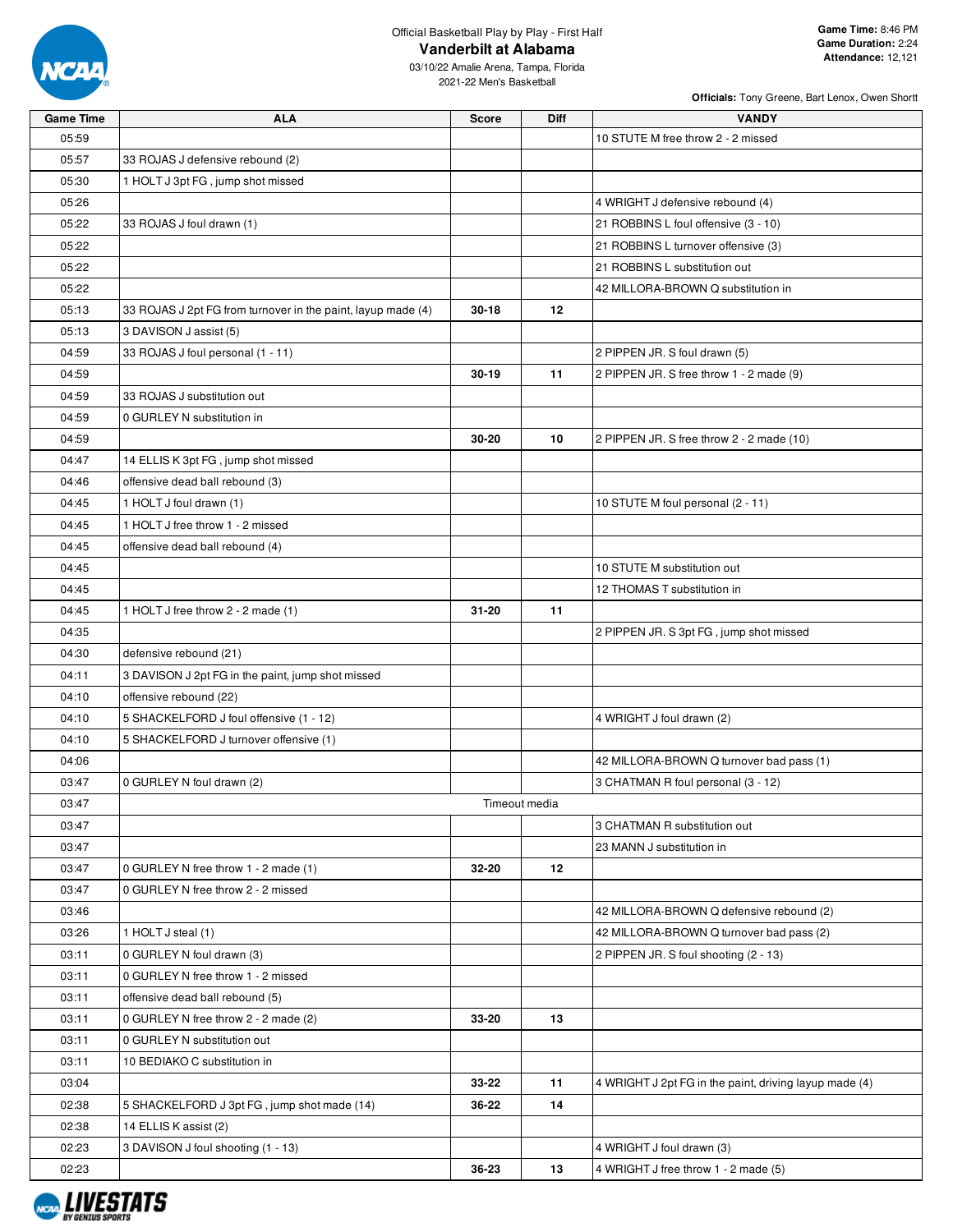

| <b>Game Time</b> | <b>ALA</b>                                             | <b>Score</b>         | Diff | <b>VANDY</b>                                                              |  |  |  |  |  |
|------------------|--------------------------------------------------------|----------------------|------|---------------------------------------------------------------------------|--|--|--|--|--|
| 02:23            |                                                        | 36-24                | 12   | 4 WRIGHT J free throw 2 - 2 made (6)                                      |  |  |  |  |  |
| 02:06            | 1 HOLT J 3pt FG, jump shot missed                      |                      |      |                                                                           |  |  |  |  |  |
| 02:02            |                                                        |                      |      | 42 MILLORA-BROWN Q defensive rebound (3)                                  |  |  |  |  |  |
| 01:54            |                                                        |                      |      | 2 PIPPEN JR. S 2pt FG in the paint, floating jump shot missed             |  |  |  |  |  |
| 01:51            |                                                        |                      |      | 42 MILLORA-BROWN Q offensive rebound (4)                                  |  |  |  |  |  |
| 01:49            |                                                        |                      |      | 4 WRIGHT J 3pt FG second chance, jump shot missed                         |  |  |  |  |  |
| 01:47            |                                                        |                      |      | 23 MANN J offensive rebound (1)                                           |  |  |  |  |  |
| 01:47            | 14 ELLIS K foul shooting (2 - 14)                      |                      |      | 23 MANN J foul drawn (1)                                                  |  |  |  |  |  |
| 01:47            |                                                        |                      |      | 23 MANN J free throw 1 - 2 missed                                         |  |  |  |  |  |
| 01:47            |                                                        |                      |      | offensive dead ball rebound (2)                                           |  |  |  |  |  |
| 01:47            | 1 HOLT J substitution out                              |                      |      |                                                                           |  |  |  |  |  |
| 01:47            | 14 ELLIS K substitution out                            |                      |      |                                                                           |  |  |  |  |  |
| 01:47            | 2 MILES D substitution in                              |                      |      |                                                                           |  |  |  |  |  |
| 01:47            | 13 QUINERLY J substitution in                          |                      |      |                                                                           |  |  |  |  |  |
| 01:47            |                                                        | 36-25                | 11   | 23 MANN J free throw 2 - 2 made (1)                                       |  |  |  |  |  |
| 01:42            | 13 QUINERLY J turnover bad pass (3)                    |                      |      |                                                                           |  |  |  |  |  |
| 01:31            |                                                        | 36-27                | 9    | 42 MILLORA-BROWN Q 2pt FG from turnover in the paint, layup<br>made $(4)$ |  |  |  |  |  |
| 01:31            |                                                        |                      |      | 2 PIPPEN JR. S assist (3)                                                 |  |  |  |  |  |
| 01:15            | 13 QUINERLY J foul drawn (3)                           |                      |      | 4 WRIGHT J foul personal (2 - 14)                                         |  |  |  |  |  |
| 01:15            | 13 QUINERLY J free throw 1 - 2 made (3)                | 37-27                | 10   |                                                                           |  |  |  |  |  |
| 01:15            | 13 QUINERLY J free throw 2 - 2 made (4)                | 38-27                | 11   |                                                                           |  |  |  |  |  |
| 01:15            | 13 QUINERLY J substitution out                         |                      |      |                                                                           |  |  |  |  |  |
| 01:15            | 33 ROJAS J substitution in                             |                      |      |                                                                           |  |  |  |  |  |
| 01:01            | 10 BEDIAKO C foul shooting (2 - 15)                    |                      |      | 2 PIPPEN JR. S foul drawn (6)                                             |  |  |  |  |  |
| 01:01            |                                                        |                      |      | 2 PIPPEN JR. S free throw 1 - 2 missed                                    |  |  |  |  |  |
| 01:01            |                                                        |                      |      | offensive dead ball rebound (3)                                           |  |  |  |  |  |
| 01:01            |                                                        | 38-28                | 10   | 2 PIPPEN JR. S free throw 2 - 2 made (11)                                 |  |  |  |  |  |
| 01:01            | 33 ROJAS J substitution out                            |                      |      |                                                                           |  |  |  |  |  |
| 01:01            | 13 QUINERLY J substitution in                          |                      |      |                                                                           |  |  |  |  |  |
| 00:47            | 5 SHACKELFORD J 3pt FG, jump shot missed               |                      |      |                                                                           |  |  |  |  |  |
| 00:43            |                                                        |                      |      | 4 WRIGHT J defensive rebound (5)                                          |  |  |  |  |  |
| 00:39            |                                                        |                      |      | 4 WRIGHT J 3pt FG, jump shot missed                                       |  |  |  |  |  |
| 00:33            | 10 BEDIAKO C defensive rebound (1)                     |                      |      |                                                                           |  |  |  |  |  |
| 00:23            | 13 QUINERLY J 2pt FG in the paint, jump shot missed    |                      |      |                                                                           |  |  |  |  |  |
| 00:23            | 10 BEDIAKO C offensive rebound (2)                     |                      |      |                                                                           |  |  |  |  |  |
| 00:16            | Timeout 30 Sec                                         |                      |      |                                                                           |  |  |  |  |  |
| 00:16            |                                                        |                      |      | 12 THOMAS T substitution out                                              |  |  |  |  |  |
| 00:16            |                                                        |                      |      | 0 LAWRENCE T substitution in                                              |  |  |  |  |  |
| 00:01            | 5 SHACKELFORD J 3pt FG second chance, jump shot missed |                      |      |                                                                           |  |  |  |  |  |
| 00:00            | offensive dead ball rebound (6)                        |                      |      |                                                                           |  |  |  |  |  |
|                  |                                                        | <b>END OF PERIOD</b> |      |                                                                           |  |  |  |  |  |
|                  | ALA 38-28 VANDY                                        |                      |      |                                                                           |  |  |  |  |  |

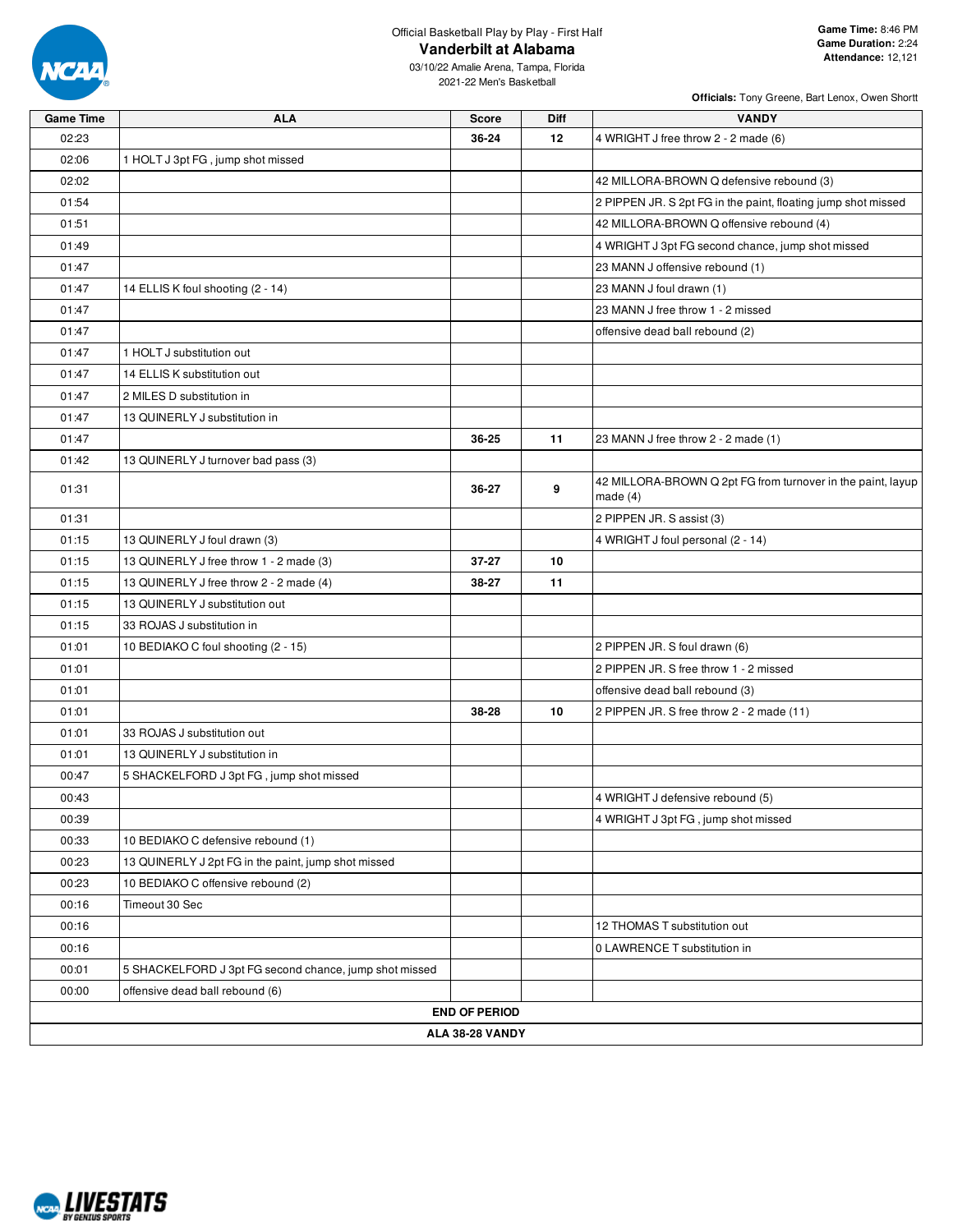

### Official Basketball Box Score - First Half **Vanderbilt at Alabama**

03/10/22 Amalie Arena, Tampa, Florida 2021-22 Men's Basketball

**Officials:** Tony Greene, Bart Lenox, Owen Shortt

| Vanderbilt - 28 |  |
|-----------------|--|
|                 |  |

|                                       |                        |       | <b>FG</b>                                                       | 3P             | FT       |          |                | <b>Rebounds</b> |           | <b>Fouls</b> | <b>TP</b> | <b>AS TO</b> |                | <b>ST</b> |       | <b>Blocks</b> | $+/-$ |   |
|---------------------------------------|------------------------|-------|-----------------------------------------------------------------|----------------|----------|----------|----------------|-----------------|-----------|--------------|-----------|--------------|----------------|-----------|-------|---------------|-------|---|
|                                       | NO. Name               | Min   | M-A<br>PF<br>M-A<br>M-A<br><b>DR</b><br><b>TOT</b><br><b>OR</b> | FD.            |          |          |                |                 | <b>BS</b> | <b>BA</b>    |           |              |                |           |       |               |       |   |
| 10                                    | F<br>Myles Stute       | 11:40 | $2 - 5$                                                         | $2 - 5$        | $0 - 2$  | 0        | 3              | 3               | 2         |              | 6         | 0            | 0              | $\Omega$  | 0     | 0             | $-7$  |   |
| 21                                    | Liam Robbins           | 06:00 | $0 - 1$                                                         | $0 - 1$        | $0 - 0$  | $\Omega$ | $\overline{2}$ | 2               | 3         | 3            | $\Omega$  | 0            | 3              | 0         |       | 0             | $-7$  |   |
| 2                                     | Scotty Pippen Jr.<br>G | 18:07 | $1-9$                                                           | $1-3$          | $8 - 10$ | 0        | $\Omega$       | $\Omega$        | 2         | 6            | 11        | 3            | 0              | 0         | 0     | 0             | -8    | C |
| 3                                     | Rodney Chatman<br>GI   | 08:22 | $0 - 0$                                                         | $0-0$          | $0-0$    | $\Omega$ |                |                 | 3         | 0            | 0         | 0            | 2              | $\Omega$  | 0     | 0             | -8    |   |
| 4                                     | Jordan Wright<br>G     | 17:32 | $1 - 5$                                                         | $0 - 3$        | $4 - 4$  | 0        | 5              | 5               | 2         | 3            | 6         |              | 0              |           | 0     | 0             | -11   |   |
| 42                                    | Quentin Millora-Brown  | 14:00 | $2 - 2$                                                         | $0-0$          | $0 - 0$  |          | 3              | 4               |           | ٠            | 4         | 0            | $\overline{2}$ | 0         | 0     | $\mathbf 0$   | -3    |   |
| 5                                     | Shane Dezonie          | 03:32 | $0 - 0$                                                         | $0 - 0$        | $0 - 0$  | 0        | 0              | $\Omega$        | 0         | 0            | $\Omega$  | 0            | 0              | 0         | 0     | 0             | -1    |   |
| 12.                                   | <b>Trey Thomas</b>     | 10:32 | $0 - 1$                                                         | $0 - 1$        | $0 - 0$  | $\Omega$ |                |                 | $\Omega$  | 0            | 0         |              |                | 0         | 0     | 0             | $-2$  |   |
| 0                                     | <b>Tyrin Lawrence</b>  | 06:28 | $0-0$                                                           | $0 - 0$        | $0 - 0$  | 0        | 0              | 0               |           | 0            | $\Omega$  | 0            | 0              | 0         | 0     | $\mathbf 0$   | -4    |   |
| 23                                    | Jamaine Mann           | 03:47 | $0-0$                                                           | $0 - 0$        | $1-2$    |          | $\Omega$       |                 | 0         |              |           | 0            | 0              | 0         | 0     | 0             |       |   |
| Team                                  |                        |       |                                                                 |                |          | 0        | 0              | 0               |           |              | 0         |              |                |           |       |               |       |   |
| <b>Totals</b><br>$6 - 23$<br>$3 - 13$ |                        |       | $13 - 18$                                                       | $\overline{2}$ | 15       | 17       | 14             | 15              | 28        | 5            | 9         |              |                | 0         | $-10$ |               |       |   |
|                                       | $T_{\text{sub}}$       |       |                                                                 |                |          |          |                |                 |           |              |           |              |                |           |       |               |       |   |

|     |               | <b>Shooting By Period</b> |       |
|-----|---------------|---------------------------|-------|
| 1st | FG%           | $6 - 23$                  | 26.1% |
|     | 3PT%          | $3 - 13$                  | 23.1% |
|     | FT%           | $13-18$                   | 72.2% |
|     | <b>GM FG%</b> | $6 - 23$                  | 26.1% |
|     | 3PT%          | $3-13$                    | 23.1% |
|     | FT%           | $13 - 18$                 | 72.2% |

Dead Ball Rebounds: 3, 0

| Alabama - 38 |  |
|--------------|--|
|--------------|--|

**Technical Fouls:**:NONE

|               |                         |          | <b>FG</b> | 3P       | FT      |              |                | <b>Rebounds</b> |                | <b>Fouls</b> | <b>TP</b>      |   | AS TO ST |          |           | <b>Blocks</b> | $+/-$ |
|---------------|-------------------------|----------|-----------|----------|---------|--------------|----------------|-----------------|----------------|--------------|----------------|---|----------|----------|-----------|---------------|-------|
|               | NO. Name                | Min      | M-A       | M-A      | M-A     | OR.          | <b>DR</b>      | <b>TOT</b>      |                | PF FD        |                |   |          |          | <b>BS</b> | <b>BA</b>     |       |
| 0             | Noah Gurley             | F 09:04  | $0 - 2$   | $0 - 1$  | $2-6$   |              |                | 2               |                | 3            | 2              | 0 |          | 0        | 0         | $\Omega$      | 11    |
| 10            | Charles Bediako         | Cl 09:44 | $2 - 2$   | $0 - 0$  | $0 - 1$ |              |                | $\overline{2}$  | $\overline{2}$ | 1            | 4              | 0 |          | 0        | 0         | $\Omega$      | 6     |
| 5             | Jaden Shackelford<br>GI | 19:11    | $4 - 12$  | $4 - 10$ | $2-2$   | 0            | 2              | 2               |                |              | 14.            | 0 |          | $\Omega$ | 0         | 0             | 10    |
| 13            | Jahvon Quinerly         | G108:01  | $1-5$     | $0 - 1$  | $2 - 3$ | $\Omega$     | $\overline{2}$ | 2               | $\overline{2}$ | 3            | 4              |   | 3        | $\Omega$ | 0         | ٠             | 6     |
| 14            | Keon Ellis<br>GI        | 16:28    | $1-2$     | $0 - 1$  | $1-2$   | $\mathbf{2}$ | 3              | 5               | 2              | 3            | 3              | 2 | 0        | 2        | 0         | 0             | 10    |
| 2             | <b>Darius Miles</b>     | 03:27    | $1 - 1$   | $0 - 0$  | $0 - 0$ | 0            |                |                 | 2              | $\Omega$     | 2              | 0 |          | 0        | 0         | $\Omega$      | -4    |
| 33            | James Rojas             | 04:18    | $2 - 3$   | $0 - 1$  | $0 - 0$ | $\Omega$     | 2              | 2               |                |              | 4              | 0 |          | 0        | 0         | 0             | -2    |
| 3             | JD Davison              | 16:06    | $0 - 2$   | $0 - 0$  | $2-2$   |              | $\overline{2}$ | 3               |                |              | $\overline{2}$ | 5 | 0        | 0        | 0         | $\Omega$      | 5     |
| 4             | Juwan Gary              | 05:48    | 1-1       | $0 - 0$  | $0 - 0$ | 0            |                |                 | $\overline{2}$ | $\Omega$     | 2              |   | ი        | 0        | 0         | 0             | 3     |
|               | Jusaun Holt             | 07:53    | $0 - 2$   | $0 - 2$  | $1 - 2$ | 0            |                |                 |                |              |                | 0 | 0        |          | 0         | $\Omega$      | 5     |
| Team          |                         |          |           |          |         | 2            |                | 3               |                |              | 0              |   | 0        |          |           |               |       |
| <b>Totals</b> |                         |          | $12 - 32$ | $4 - 16$ | $10-18$ | 7            | 17             | 24              | 15             | 14           | 38             | 9 | 8        | 3        | 0         |               | 10    |

 $\overline{\phantom{a}}$ 

|     | <b>Shooting By Period</b> |          |       |  |  |  |  |  |
|-----|---------------------------|----------|-------|--|--|--|--|--|
| 1st | FG%                       | 12-32    | 37.5% |  |  |  |  |  |
|     | 3PT%                      | $4 - 16$ | 25.0% |  |  |  |  |  |
|     | FT%                       | $10-18$  | 55.6% |  |  |  |  |  |
|     | GM FG%                    | 12-32    | 37.5% |  |  |  |  |  |
|     | 3PT%                      | $4 - 16$ | 25.0% |  |  |  |  |  |
|     | FT%                       | $10-18$  | 55.6% |  |  |  |  |  |

Dead Ball Rebounds: 6, 0

|                                                                   | <b>VANDY</b>                | ALA   |  |  |  |
|-------------------------------------------------------------------|-----------------------------|-------|--|--|--|
| <b>Biggest lead</b>                                               | 0 (1st 20:00) 14 (1st 2:38) |       |  |  |  |
| <b>Best Scoring Run</b> $5(1^{st}15:28)$ 8(1 <sup>st</sup> 16:54) |                             |       |  |  |  |
| <b>Lead Changes</b>                                               |                             |       |  |  |  |
| <b>Times Tied</b>                                                 |                             |       |  |  |  |
| <b>Time with Lead</b>                                             | 00:00                       | 19:09 |  |  |  |

г

| <b>Points from</b>   | <b>VANDY ALA</b> |    | <b>Period by Period Scoring</b> |          |
|----------------------|------------------|----|---------------------------------|----------|
| <b>Turnovers</b>     |                  |    | 1st $ 2nd$                      |          |
| Paint                | 6                | 16 |                                 |          |
| <b>Second Chance</b> |                  | 5  | <b>VANDY</b><br>28              | 54<br>82 |
| <b>Fast Breaks</b>   |                  | 8  |                                 |          |
| <b>Bench</b>         | 5                |    | <b>ALA</b><br>38                | 38<br>76 |

# **Technical Fouls:**:NONE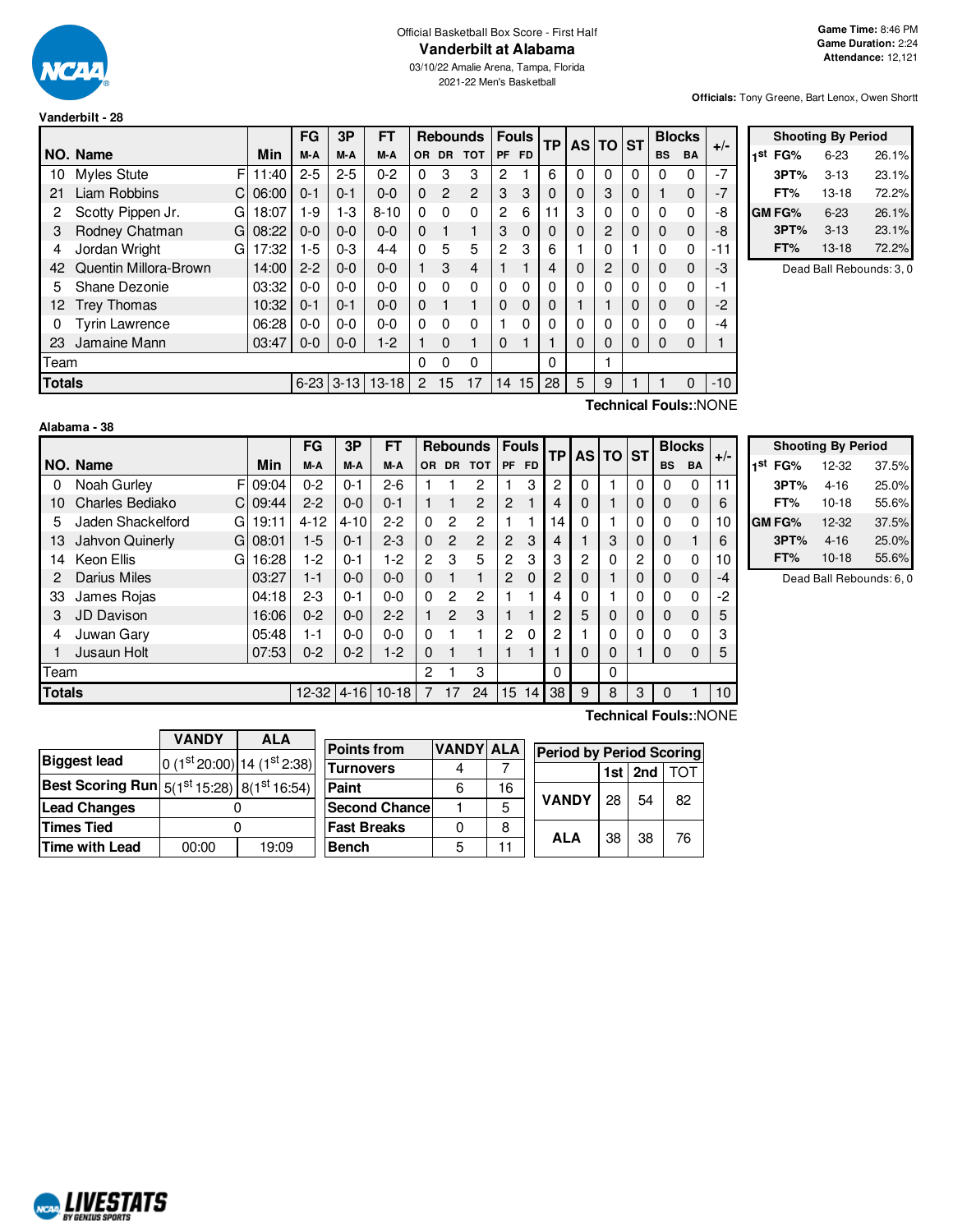

**Officials:** Tony Greene, Bart Lenox, Owen Shortt

# **Period 2**

| <b>Quarter Starters:</b> |                                                                       |                 |              |             |                                          |                                                              |
|--------------------------|-----------------------------------------------------------------------|-----------------|--------------|-------------|------------------------------------------|--------------------------------------------------------------|
| <b>ALA</b>               | 0 Gurley N                                                            | 5 Shackelford J | 10 Bediako C |             | 13 Quinerly J                            | 14 Ellis K                                                   |
| <b>VANDY</b>             | 2 Pippen Jr. S                                                        | 3 Chatman R     | 4 Wright J   |             | 10 Stute M                               | 42 Millora-Brown Q                                           |
| <b>Game Time</b>         | <b>ALA</b>                                                            |                 | <b>Score</b> | <b>Diff</b> |                                          | <b>VANDY</b>                                                 |
| 20:00                    | 2 MILES D substitution out                                            |                 |              |             |                                          |                                                              |
| 20:00                    | 3 DAVISON J substitution out                                          |                 |              |             |                                          |                                                              |
| 20:00                    | 0 GURLEY N substitution in                                            |                 |              |             |                                          |                                                              |
| 20:00                    | 14 ELLIS K substitution in                                            |                 |              |             |                                          |                                                              |
| 20:00                    |                                                                       |                 |              |             | 0 LAWRENCE T substitution out            |                                                              |
| 20:00                    |                                                                       |                 |              |             | 23 MANN J substitution out               |                                                              |
| 20:00                    |                                                                       |                 |              |             | 3 CHATMAN R substitution in              |                                                              |
| 20:00                    |                                                                       |                 |              |             | 10 STUTE M substitution in               |                                                              |
| 19:39                    |                                                                       |                 |              |             |                                          | 4 WRIGHT J 2pt FG in the paint, floating jump shot missed    |
| 19:35                    | 5 SHACKELFORD J defensive rebound (3)                                 |                 |              |             |                                          |                                                              |
| 19:22                    | 5 SHACKELFORD J 3pt FG, jump shot made (17)                           |                 | 41-28        | 13          |                                          |                                                              |
| 19:22                    | 13 QUINERLY J assist (2)                                              |                 |              |             |                                          |                                                              |
| 18:57                    | 14 ELLIS K steal (3)                                                  |                 |              |             | 4 WRIGHT J turnover lost ball (1)        |                                                              |
| 18:41                    | 0 GURLEY N turnover lost ball (2)                                     |                 |              |             | 3 CHATMAN R steal (1)                    |                                                              |
| 18:28                    |                                                                       |                 | 41-30        | 11          | made $(2)$                               | 3 CHATMAN R 2pt FG from turnover in the paint, driving layup |
| 18:14                    | 13 QUINERLY J 2pt FG in the paint, layup missed                       |                 |              |             |                                          |                                                              |
| 18:11                    |                                                                       |                 |              |             |                                          | 42 MILLORA-BROWN Q defensive rebound (5)                     |
| 18:06                    | 5 SHACKELFORD J foul shooting (2 - 1)                                 |                 |              |             | 2 PIPPEN JR. S foul drawn (7)            |                                                              |
| 18:06                    |                                                                       |                 | 41-31        | 10          |                                          | 2 PIPPEN JR. S free throw fast break 1 - 2 made (12)         |
| 18:06                    |                                                                       |                 | 41-32        | 9           |                                          | 2 PIPPEN JR. S free throw fast break 2 - 2 made (13)         |
| 17:57                    | 14 ELLIS K 3pt FG, jump shot missed                                   |                 |              |             |                                          |                                                              |
| 17:54                    |                                                                       |                 |              |             | 4 WRIGHT J defensive rebound (6)         |                                                              |
| 17:50                    |                                                                       |                 |              |             | 3 CHATMAN R 3pt FG, jump shot missed     |                                                              |
| 17:45                    | 10 BEDIAKO C defensive rebound (3)                                    |                 |              |             |                                          |                                                              |
| 17:41                    | 0 GURLEY N turnover lost ball (3)                                     |                 |              |             | 4 WRIGHT J steal (2)                     |                                                              |
| 17:35                    |                                                                       |                 |              |             |                                          | 3 CHATMAN R 3pt FG from turnover, jump shot missed           |
| 17:32                    |                                                                       |                 |              |             | 2 PIPPEN JR. S offensive rebound (1)     |                                                              |
| 17:31                    | 14 ELLIS K foul personal (3 - 2)                                      |                 |              |             | 10 STUTE M foul drawn (2)                |                                                              |
| 17:31                    | 0 GURLEY N substitution out                                           |                 |              |             |                                          |                                                              |
| 17:31                    | 14 ELLIS K substitution out                                           |                 |              |             |                                          |                                                              |
| 17:31                    | 2 MILES D substitution in                                             |                 |              |             |                                          |                                                              |
| 17:31                    | 3 DAVISON J substitution in                                           |                 |              |             |                                          |                                                              |
| 17:22                    |                                                                       |                 |              |             | paint, layup missed                      | 2 PIPPEN JR. S 2pt FG from turnover second chance in the     |
| 17:19                    | 10 BEDIAKO C defensive rebound (4)                                    |                 |              |             |                                          |                                                              |
| 17:16                    | jump ball situation                                                   |                 |              |             |                                          |                                                              |
| 17:11                    | 10 BEDIAKO C foul drawn (2)                                           |                 |              |             | 42 MILLORA-BROWN Q foul personal (2 - 1) |                                                              |
| 17:08                    | 13 QUINERLY J 2pt FG outside the paint, floating jump shot<br>made(6) |                 | 43-32        | 11          |                                          |                                                              |
| 17:08                    | 3 DAVISON J assist (6)                                                |                 |              |             |                                          |                                                              |
| 16:53                    |                                                                       |                 |              |             |                                          | 2 PIPPEN JR. S 2pt FG outside the paint, jump shot missed    |
| 16:48                    |                                                                       |                 |              |             | 2 PIPPEN JR. S offensive rebound (2)     |                                                              |
| 16:47                    |                                                                       |                 | 43-35        | 8           |                                          | 10 STUTE M 3pt FG second chance, jump shot made (9)          |

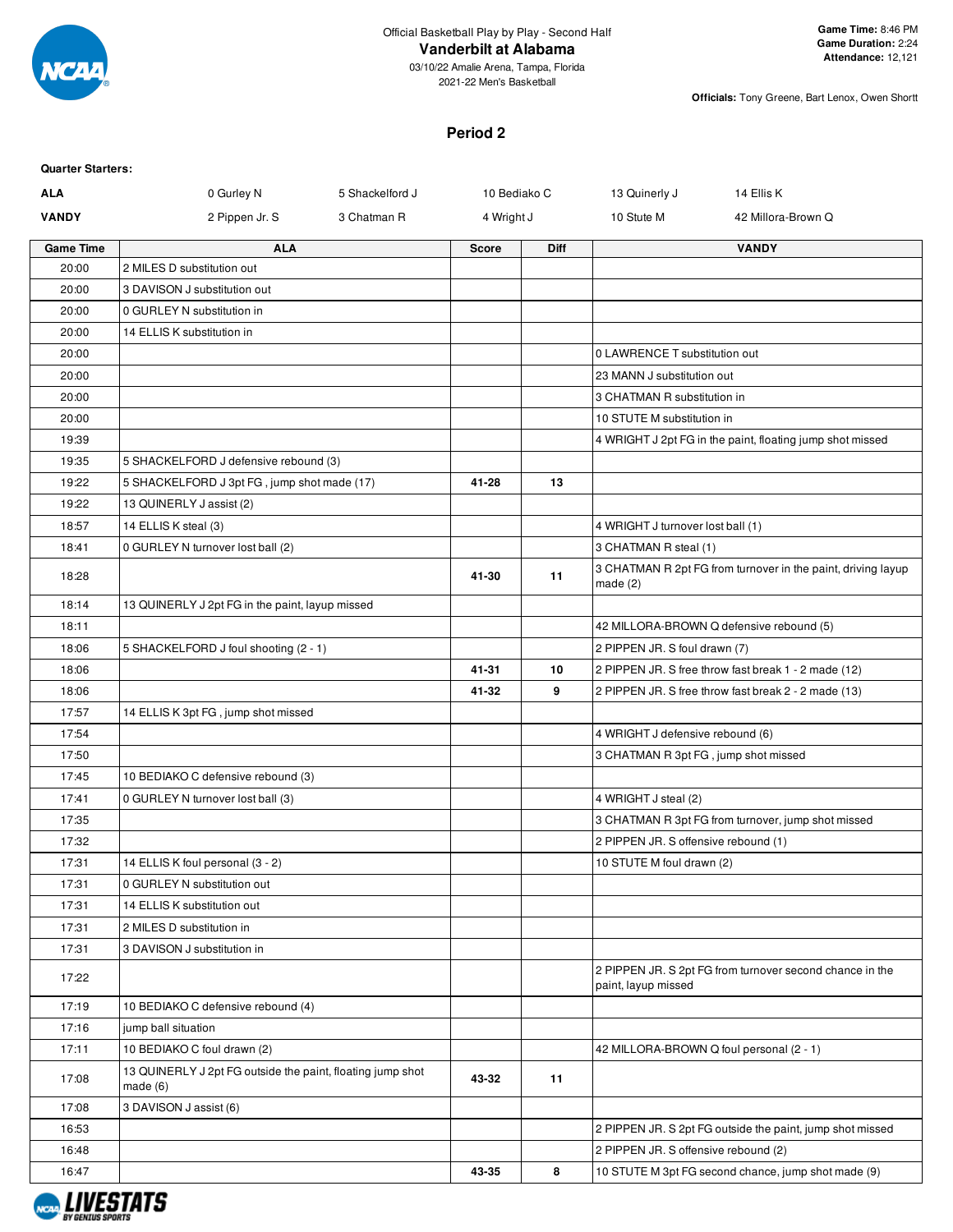

| 16:47<br>2 PIPPEN JR. S assist (4)<br>16:33<br>11<br>5 SHACKELFORD J 3pt FG, jump shot made (20)<br>46-35<br>16:33<br>13 QUINERLY J assist (3)<br>16:14<br>13 QUINERLY J foul shooting (3 - 3)<br>2 PIPPEN JR. S foul drawn (8)<br>2 PIPPEN JR. S free throw 1 - 2 missed<br>16:14<br>16:14<br>offensive dead ball rebound (4)<br>16:14<br>13 QUINERLY J substitution out<br>16:14<br>14 ELLIS K substitution in<br>16:14<br>42 MILLORA-BROWN Q substitution out<br>16:14<br>21 ROBBINS L substitution in<br>16:14<br>10 BEDIAKO C substitution out<br>16:14<br>33 ROJAS J substitution in<br>2 PIPPEN JR. S free throw 2 - 2 missed<br>16:14<br>16:13<br>2 MILES D defensive rebound (2)<br>15:56<br>2 MILES D 3pt FG, jump shot missed<br>15:53<br>offensive rebound (29)<br>15:53<br>Timeout media<br>3 DAVISON J 2pt FG second chance in the paint, driving layup<br>15:47<br>48-35<br>13<br>made $(4)$<br>21 ROBBINS L 2pt FG outside the paint, turnaround jump shot<br>15:25<br>missed<br>15:20<br>3 DAVISON J defensive rebound (4)<br>15:02<br>33 ROJAS J 2pt FG in the paint, layup blocked<br>15:02<br>4 WRIGHT J block (1)<br>15:02<br>offensive rebound (31)<br>14:58<br>33 ROJAS J foul drawn (2)<br>21 ROBBINS L foul shooting (4 - 2)<br>14:58<br>33 ROJAS J free throw 1 - 2 missed<br>14:58<br>offensive dead ball rebound (7)<br>21 ROBBINS L substitution out<br>14:58<br>14:58<br>42 MILLORA-BROWN Q substitution in<br>14<br>14:58<br>33 ROJAS J free throw 2 - 2 made (5)<br>49-35<br>14:45<br>2 PIPPEN JR. S 2pt FG in the paint, driving layup missed<br>14:41<br>3 DAVISON J defensive rebound (5)<br>14:38<br>5 SHACKELFORD J 3pt FG, jump shot missed<br>14:34<br>33 ROJAS J offensive rebound (3)<br>14:34<br>jump ball situation<br>14:34<br>33 ROJAS J turnover lost ball (2)<br>10 STUTE M steal (1)<br>14:16<br>33 ROJAS J foul shooting (2 - 4)<br>4 WRIGHT J foul drawn (4)<br>14:16<br>49-36<br>13<br>4 WRIGHT J free throw 1 - 2 made (7)<br>14:16<br>5 SHACKELFORD J substitution out<br>14:16<br>13 QUINERLY J substitution in<br>14:16<br>3 CHATMAN R substitution out<br>14:16<br>12 THOMAS T substitution in<br>14:16<br>4 WRIGHT J free throw 2 - 2 missed<br>14:15<br>13 QUINERLY J defensive rebound (3)<br>14:09<br>14 ELLIS K 2pt FG fast break in the paint, layup made (5)<br>51-36<br>15<br>14:09<br>13 QUINERLY J assist (4)<br>51-39<br>12<br>13:58<br>10 STUTE M 3pt FG, jump shot made (12)<br>13:58<br>2 PIPPEN JR. S assist (5)<br>13:43<br>14 ELLIS K 3pt FG, jump shot missed | <b>Game Time</b> | <b>ALA</b> | <b>Score</b> | Diff | <b>VANDY</b> |
|-----------------------------------------------------------------------------------------------------------------------------------------------------------------------------------------------------------------------------------------------------------------------------------------------------------------------------------------------------------------------------------------------------------------------------------------------------------------------------------------------------------------------------------------------------------------------------------------------------------------------------------------------------------------------------------------------------------------------------------------------------------------------------------------------------------------------------------------------------------------------------------------------------------------------------------------------------------------------------------------------------------------------------------------------------------------------------------------------------------------------------------------------------------------------------------------------------------------------------------------------------------------------------------------------------------------------------------------------------------------------------------------------------------------------------------------------------------------------------------------------------------------------------------------------------------------------------------------------------------------------------------------------------------------------------------------------------------------------------------------------------------------------------------------------------------------------------------------------------------------------------------------------------------------------------------------------------------------------------------------------------------------------------------------------------------------------------------------------------------------------------------------------------------------------------------------------------------------------------------------------------------------------------------------------------------------------------------------------------------------------------------------------------------------------------------------------------------------------------------------------------------------------------------------|------------------|------------|--------------|------|--------------|
|                                                                                                                                                                                                                                                                                                                                                                                                                                                                                                                                                                                                                                                                                                                                                                                                                                                                                                                                                                                                                                                                                                                                                                                                                                                                                                                                                                                                                                                                                                                                                                                                                                                                                                                                                                                                                                                                                                                                                                                                                                                                                                                                                                                                                                                                                                                                                                                                                                                                                                                                         |                  |            |              |      |              |
|                                                                                                                                                                                                                                                                                                                                                                                                                                                                                                                                                                                                                                                                                                                                                                                                                                                                                                                                                                                                                                                                                                                                                                                                                                                                                                                                                                                                                                                                                                                                                                                                                                                                                                                                                                                                                                                                                                                                                                                                                                                                                                                                                                                                                                                                                                                                                                                                                                                                                                                                         |                  |            |              |      |              |
|                                                                                                                                                                                                                                                                                                                                                                                                                                                                                                                                                                                                                                                                                                                                                                                                                                                                                                                                                                                                                                                                                                                                                                                                                                                                                                                                                                                                                                                                                                                                                                                                                                                                                                                                                                                                                                                                                                                                                                                                                                                                                                                                                                                                                                                                                                                                                                                                                                                                                                                                         |                  |            |              |      |              |
|                                                                                                                                                                                                                                                                                                                                                                                                                                                                                                                                                                                                                                                                                                                                                                                                                                                                                                                                                                                                                                                                                                                                                                                                                                                                                                                                                                                                                                                                                                                                                                                                                                                                                                                                                                                                                                                                                                                                                                                                                                                                                                                                                                                                                                                                                                                                                                                                                                                                                                                                         |                  |            |              |      |              |
|                                                                                                                                                                                                                                                                                                                                                                                                                                                                                                                                                                                                                                                                                                                                                                                                                                                                                                                                                                                                                                                                                                                                                                                                                                                                                                                                                                                                                                                                                                                                                                                                                                                                                                                                                                                                                                                                                                                                                                                                                                                                                                                                                                                                                                                                                                                                                                                                                                                                                                                                         |                  |            |              |      |              |
|                                                                                                                                                                                                                                                                                                                                                                                                                                                                                                                                                                                                                                                                                                                                                                                                                                                                                                                                                                                                                                                                                                                                                                                                                                                                                                                                                                                                                                                                                                                                                                                                                                                                                                                                                                                                                                                                                                                                                                                                                                                                                                                                                                                                                                                                                                                                                                                                                                                                                                                                         |                  |            |              |      |              |
|                                                                                                                                                                                                                                                                                                                                                                                                                                                                                                                                                                                                                                                                                                                                                                                                                                                                                                                                                                                                                                                                                                                                                                                                                                                                                                                                                                                                                                                                                                                                                                                                                                                                                                                                                                                                                                                                                                                                                                                                                                                                                                                                                                                                                                                                                                                                                                                                                                                                                                                                         |                  |            |              |      |              |
|                                                                                                                                                                                                                                                                                                                                                                                                                                                                                                                                                                                                                                                                                                                                                                                                                                                                                                                                                                                                                                                                                                                                                                                                                                                                                                                                                                                                                                                                                                                                                                                                                                                                                                                                                                                                                                                                                                                                                                                                                                                                                                                                                                                                                                                                                                                                                                                                                                                                                                                                         |                  |            |              |      |              |
|                                                                                                                                                                                                                                                                                                                                                                                                                                                                                                                                                                                                                                                                                                                                                                                                                                                                                                                                                                                                                                                                                                                                                                                                                                                                                                                                                                                                                                                                                                                                                                                                                                                                                                                                                                                                                                                                                                                                                                                                                                                                                                                                                                                                                                                                                                                                                                                                                                                                                                                                         |                  |            |              |      |              |
|                                                                                                                                                                                                                                                                                                                                                                                                                                                                                                                                                                                                                                                                                                                                                                                                                                                                                                                                                                                                                                                                                                                                                                                                                                                                                                                                                                                                                                                                                                                                                                                                                                                                                                                                                                                                                                                                                                                                                                                                                                                                                                                                                                                                                                                                                                                                                                                                                                                                                                                                         |                  |            |              |      |              |
|                                                                                                                                                                                                                                                                                                                                                                                                                                                                                                                                                                                                                                                                                                                                                                                                                                                                                                                                                                                                                                                                                                                                                                                                                                                                                                                                                                                                                                                                                                                                                                                                                                                                                                                                                                                                                                                                                                                                                                                                                                                                                                                                                                                                                                                                                                                                                                                                                                                                                                                                         |                  |            |              |      |              |
|                                                                                                                                                                                                                                                                                                                                                                                                                                                                                                                                                                                                                                                                                                                                                                                                                                                                                                                                                                                                                                                                                                                                                                                                                                                                                                                                                                                                                                                                                                                                                                                                                                                                                                                                                                                                                                                                                                                                                                                                                                                                                                                                                                                                                                                                                                                                                                                                                                                                                                                                         |                  |            |              |      |              |
|                                                                                                                                                                                                                                                                                                                                                                                                                                                                                                                                                                                                                                                                                                                                                                                                                                                                                                                                                                                                                                                                                                                                                                                                                                                                                                                                                                                                                                                                                                                                                                                                                                                                                                                                                                                                                                                                                                                                                                                                                                                                                                                                                                                                                                                                                                                                                                                                                                                                                                                                         |                  |            |              |      |              |
|                                                                                                                                                                                                                                                                                                                                                                                                                                                                                                                                                                                                                                                                                                                                                                                                                                                                                                                                                                                                                                                                                                                                                                                                                                                                                                                                                                                                                                                                                                                                                                                                                                                                                                                                                                                                                                                                                                                                                                                                                                                                                                                                                                                                                                                                                                                                                                                                                                                                                                                                         |                  |            |              |      |              |
|                                                                                                                                                                                                                                                                                                                                                                                                                                                                                                                                                                                                                                                                                                                                                                                                                                                                                                                                                                                                                                                                                                                                                                                                                                                                                                                                                                                                                                                                                                                                                                                                                                                                                                                                                                                                                                                                                                                                                                                                                                                                                                                                                                                                                                                                                                                                                                                                                                                                                                                                         |                  |            |              |      |              |
|                                                                                                                                                                                                                                                                                                                                                                                                                                                                                                                                                                                                                                                                                                                                                                                                                                                                                                                                                                                                                                                                                                                                                                                                                                                                                                                                                                                                                                                                                                                                                                                                                                                                                                                                                                                                                                                                                                                                                                                                                                                                                                                                                                                                                                                                                                                                                                                                                                                                                                                                         |                  |            |              |      |              |
|                                                                                                                                                                                                                                                                                                                                                                                                                                                                                                                                                                                                                                                                                                                                                                                                                                                                                                                                                                                                                                                                                                                                                                                                                                                                                                                                                                                                                                                                                                                                                                                                                                                                                                                                                                                                                                                                                                                                                                                                                                                                                                                                                                                                                                                                                                                                                                                                                                                                                                                                         |                  |            |              |      |              |
|                                                                                                                                                                                                                                                                                                                                                                                                                                                                                                                                                                                                                                                                                                                                                                                                                                                                                                                                                                                                                                                                                                                                                                                                                                                                                                                                                                                                                                                                                                                                                                                                                                                                                                                                                                                                                                                                                                                                                                                                                                                                                                                                                                                                                                                                                                                                                                                                                                                                                                                                         |                  |            |              |      |              |
|                                                                                                                                                                                                                                                                                                                                                                                                                                                                                                                                                                                                                                                                                                                                                                                                                                                                                                                                                                                                                                                                                                                                                                                                                                                                                                                                                                                                                                                                                                                                                                                                                                                                                                                                                                                                                                                                                                                                                                                                                                                                                                                                                                                                                                                                                                                                                                                                                                                                                                                                         |                  |            |              |      |              |
|                                                                                                                                                                                                                                                                                                                                                                                                                                                                                                                                                                                                                                                                                                                                                                                                                                                                                                                                                                                                                                                                                                                                                                                                                                                                                                                                                                                                                                                                                                                                                                                                                                                                                                                                                                                                                                                                                                                                                                                                                                                                                                                                                                                                                                                                                                                                                                                                                                                                                                                                         |                  |            |              |      |              |
|                                                                                                                                                                                                                                                                                                                                                                                                                                                                                                                                                                                                                                                                                                                                                                                                                                                                                                                                                                                                                                                                                                                                                                                                                                                                                                                                                                                                                                                                                                                                                                                                                                                                                                                                                                                                                                                                                                                                                                                                                                                                                                                                                                                                                                                                                                                                                                                                                                                                                                                                         |                  |            |              |      |              |
|                                                                                                                                                                                                                                                                                                                                                                                                                                                                                                                                                                                                                                                                                                                                                                                                                                                                                                                                                                                                                                                                                                                                                                                                                                                                                                                                                                                                                                                                                                                                                                                                                                                                                                                                                                                                                                                                                                                                                                                                                                                                                                                                                                                                                                                                                                                                                                                                                                                                                                                                         |                  |            |              |      |              |
|                                                                                                                                                                                                                                                                                                                                                                                                                                                                                                                                                                                                                                                                                                                                                                                                                                                                                                                                                                                                                                                                                                                                                                                                                                                                                                                                                                                                                                                                                                                                                                                                                                                                                                                                                                                                                                                                                                                                                                                                                                                                                                                                                                                                                                                                                                                                                                                                                                                                                                                                         |                  |            |              |      |              |
|                                                                                                                                                                                                                                                                                                                                                                                                                                                                                                                                                                                                                                                                                                                                                                                                                                                                                                                                                                                                                                                                                                                                                                                                                                                                                                                                                                                                                                                                                                                                                                                                                                                                                                                                                                                                                                                                                                                                                                                                                                                                                                                                                                                                                                                                                                                                                                                                                                                                                                                                         |                  |            |              |      |              |
|                                                                                                                                                                                                                                                                                                                                                                                                                                                                                                                                                                                                                                                                                                                                                                                                                                                                                                                                                                                                                                                                                                                                                                                                                                                                                                                                                                                                                                                                                                                                                                                                                                                                                                                                                                                                                                                                                                                                                                                                                                                                                                                                                                                                                                                                                                                                                                                                                                                                                                                                         |                  |            |              |      |              |
|                                                                                                                                                                                                                                                                                                                                                                                                                                                                                                                                                                                                                                                                                                                                                                                                                                                                                                                                                                                                                                                                                                                                                                                                                                                                                                                                                                                                                                                                                                                                                                                                                                                                                                                                                                                                                                                                                                                                                                                                                                                                                                                                                                                                                                                                                                                                                                                                                                                                                                                                         |                  |            |              |      |              |
|                                                                                                                                                                                                                                                                                                                                                                                                                                                                                                                                                                                                                                                                                                                                                                                                                                                                                                                                                                                                                                                                                                                                                                                                                                                                                                                                                                                                                                                                                                                                                                                                                                                                                                                                                                                                                                                                                                                                                                                                                                                                                                                                                                                                                                                                                                                                                                                                                                                                                                                                         |                  |            |              |      |              |
|                                                                                                                                                                                                                                                                                                                                                                                                                                                                                                                                                                                                                                                                                                                                                                                                                                                                                                                                                                                                                                                                                                                                                                                                                                                                                                                                                                                                                                                                                                                                                                                                                                                                                                                                                                                                                                                                                                                                                                                                                                                                                                                                                                                                                                                                                                                                                                                                                                                                                                                                         |                  |            |              |      |              |
|                                                                                                                                                                                                                                                                                                                                                                                                                                                                                                                                                                                                                                                                                                                                                                                                                                                                                                                                                                                                                                                                                                                                                                                                                                                                                                                                                                                                                                                                                                                                                                                                                                                                                                                                                                                                                                                                                                                                                                                                                                                                                                                                                                                                                                                                                                                                                                                                                                                                                                                                         |                  |            |              |      |              |
|                                                                                                                                                                                                                                                                                                                                                                                                                                                                                                                                                                                                                                                                                                                                                                                                                                                                                                                                                                                                                                                                                                                                                                                                                                                                                                                                                                                                                                                                                                                                                                                                                                                                                                                                                                                                                                                                                                                                                                                                                                                                                                                                                                                                                                                                                                                                                                                                                                                                                                                                         |                  |            |              |      |              |
|                                                                                                                                                                                                                                                                                                                                                                                                                                                                                                                                                                                                                                                                                                                                                                                                                                                                                                                                                                                                                                                                                                                                                                                                                                                                                                                                                                                                                                                                                                                                                                                                                                                                                                                                                                                                                                                                                                                                                                                                                                                                                                                                                                                                                                                                                                                                                                                                                                                                                                                                         |                  |            |              |      |              |
|                                                                                                                                                                                                                                                                                                                                                                                                                                                                                                                                                                                                                                                                                                                                                                                                                                                                                                                                                                                                                                                                                                                                                                                                                                                                                                                                                                                                                                                                                                                                                                                                                                                                                                                                                                                                                                                                                                                                                                                                                                                                                                                                                                                                                                                                                                                                                                                                                                                                                                                                         |                  |            |              |      |              |
|                                                                                                                                                                                                                                                                                                                                                                                                                                                                                                                                                                                                                                                                                                                                                                                                                                                                                                                                                                                                                                                                                                                                                                                                                                                                                                                                                                                                                                                                                                                                                                                                                                                                                                                                                                                                                                                                                                                                                                                                                                                                                                                                                                                                                                                                                                                                                                                                                                                                                                                                         |                  |            |              |      |              |
|                                                                                                                                                                                                                                                                                                                                                                                                                                                                                                                                                                                                                                                                                                                                                                                                                                                                                                                                                                                                                                                                                                                                                                                                                                                                                                                                                                                                                                                                                                                                                                                                                                                                                                                                                                                                                                                                                                                                                                                                                                                                                                                                                                                                                                                                                                                                                                                                                                                                                                                                         |                  |            |              |      |              |
|                                                                                                                                                                                                                                                                                                                                                                                                                                                                                                                                                                                                                                                                                                                                                                                                                                                                                                                                                                                                                                                                                                                                                                                                                                                                                                                                                                                                                                                                                                                                                                                                                                                                                                                                                                                                                                                                                                                                                                                                                                                                                                                                                                                                                                                                                                                                                                                                                                                                                                                                         |                  |            |              |      |              |
|                                                                                                                                                                                                                                                                                                                                                                                                                                                                                                                                                                                                                                                                                                                                                                                                                                                                                                                                                                                                                                                                                                                                                                                                                                                                                                                                                                                                                                                                                                                                                                                                                                                                                                                                                                                                                                                                                                                                                                                                                                                                                                                                                                                                                                                                                                                                                                                                                                                                                                                                         |                  |            |              |      |              |
|                                                                                                                                                                                                                                                                                                                                                                                                                                                                                                                                                                                                                                                                                                                                                                                                                                                                                                                                                                                                                                                                                                                                                                                                                                                                                                                                                                                                                                                                                                                                                                                                                                                                                                                                                                                                                                                                                                                                                                                                                                                                                                                                                                                                                                                                                                                                                                                                                                                                                                                                         |                  |            |              |      |              |
|                                                                                                                                                                                                                                                                                                                                                                                                                                                                                                                                                                                                                                                                                                                                                                                                                                                                                                                                                                                                                                                                                                                                                                                                                                                                                                                                                                                                                                                                                                                                                                                                                                                                                                                                                                                                                                                                                                                                                                                                                                                                                                                                                                                                                                                                                                                                                                                                                                                                                                                                         |                  |            |              |      |              |
|                                                                                                                                                                                                                                                                                                                                                                                                                                                                                                                                                                                                                                                                                                                                                                                                                                                                                                                                                                                                                                                                                                                                                                                                                                                                                                                                                                                                                                                                                                                                                                                                                                                                                                                                                                                                                                                                                                                                                                                                                                                                                                                                                                                                                                                                                                                                                                                                                                                                                                                                         |                  |            |              |      |              |
|                                                                                                                                                                                                                                                                                                                                                                                                                                                                                                                                                                                                                                                                                                                                                                                                                                                                                                                                                                                                                                                                                                                                                                                                                                                                                                                                                                                                                                                                                                                                                                                                                                                                                                                                                                                                                                                                                                                                                                                                                                                                                                                                                                                                                                                                                                                                                                                                                                                                                                                                         |                  |            |              |      |              |
|                                                                                                                                                                                                                                                                                                                                                                                                                                                                                                                                                                                                                                                                                                                                                                                                                                                                                                                                                                                                                                                                                                                                                                                                                                                                                                                                                                                                                                                                                                                                                                                                                                                                                                                                                                                                                                                                                                                                                                                                                                                                                                                                                                                                                                                                                                                                                                                                                                                                                                                                         |                  |            |              |      |              |
|                                                                                                                                                                                                                                                                                                                                                                                                                                                                                                                                                                                                                                                                                                                                                                                                                                                                                                                                                                                                                                                                                                                                                                                                                                                                                                                                                                                                                                                                                                                                                                                                                                                                                                                                                                                                                                                                                                                                                                                                                                                                                                                                                                                                                                                                                                                                                                                                                                                                                                                                         |                  |            |              |      |              |
|                                                                                                                                                                                                                                                                                                                                                                                                                                                                                                                                                                                                                                                                                                                                                                                                                                                                                                                                                                                                                                                                                                                                                                                                                                                                                                                                                                                                                                                                                                                                                                                                                                                                                                                                                                                                                                                                                                                                                                                                                                                                                                                                                                                                                                                                                                                                                                                                                                                                                                                                         |                  |            |              |      |              |
|                                                                                                                                                                                                                                                                                                                                                                                                                                                                                                                                                                                                                                                                                                                                                                                                                                                                                                                                                                                                                                                                                                                                                                                                                                                                                                                                                                                                                                                                                                                                                                                                                                                                                                                                                                                                                                                                                                                                                                                                                                                                                                                                                                                                                                                                                                                                                                                                                                                                                                                                         |                  |            |              |      |              |
|                                                                                                                                                                                                                                                                                                                                                                                                                                                                                                                                                                                                                                                                                                                                                                                                                                                                                                                                                                                                                                                                                                                                                                                                                                                                                                                                                                                                                                                                                                                                                                                                                                                                                                                                                                                                                                                                                                                                                                                                                                                                                                                                                                                                                                                                                                                                                                                                                                                                                                                                         |                  |            |              |      |              |
|                                                                                                                                                                                                                                                                                                                                                                                                                                                                                                                                                                                                                                                                                                                                                                                                                                                                                                                                                                                                                                                                                                                                                                                                                                                                                                                                                                                                                                                                                                                                                                                                                                                                                                                                                                                                                                                                                                                                                                                                                                                                                                                                                                                                                                                                                                                                                                                                                                                                                                                                         |                  |            |              |      |              |
|                                                                                                                                                                                                                                                                                                                                                                                                                                                                                                                                                                                                                                                                                                                                                                                                                                                                                                                                                                                                                                                                                                                                                                                                                                                                                                                                                                                                                                                                                                                                                                                                                                                                                                                                                                                                                                                                                                                                                                                                                                                                                                                                                                                                                                                                                                                                                                                                                                                                                                                                         |                  |            |              |      |              |
|                                                                                                                                                                                                                                                                                                                                                                                                                                                                                                                                                                                                                                                                                                                                                                                                                                                                                                                                                                                                                                                                                                                                                                                                                                                                                                                                                                                                                                                                                                                                                                                                                                                                                                                                                                                                                                                                                                                                                                                                                                                                                                                                                                                                                                                                                                                                                                                                                                                                                                                                         |                  |            |              |      |              |
|                                                                                                                                                                                                                                                                                                                                                                                                                                                                                                                                                                                                                                                                                                                                                                                                                                                                                                                                                                                                                                                                                                                                                                                                                                                                                                                                                                                                                                                                                                                                                                                                                                                                                                                                                                                                                                                                                                                                                                                                                                                                                                                                                                                                                                                                                                                                                                                                                                                                                                                                         |                  |            |              |      |              |
|                                                                                                                                                                                                                                                                                                                                                                                                                                                                                                                                                                                                                                                                                                                                                                                                                                                                                                                                                                                                                                                                                                                                                                                                                                                                                                                                                                                                                                                                                                                                                                                                                                                                                                                                                                                                                                                                                                                                                                                                                                                                                                                                                                                                                                                                                                                                                                                                                                                                                                                                         |                  |            |              |      |              |

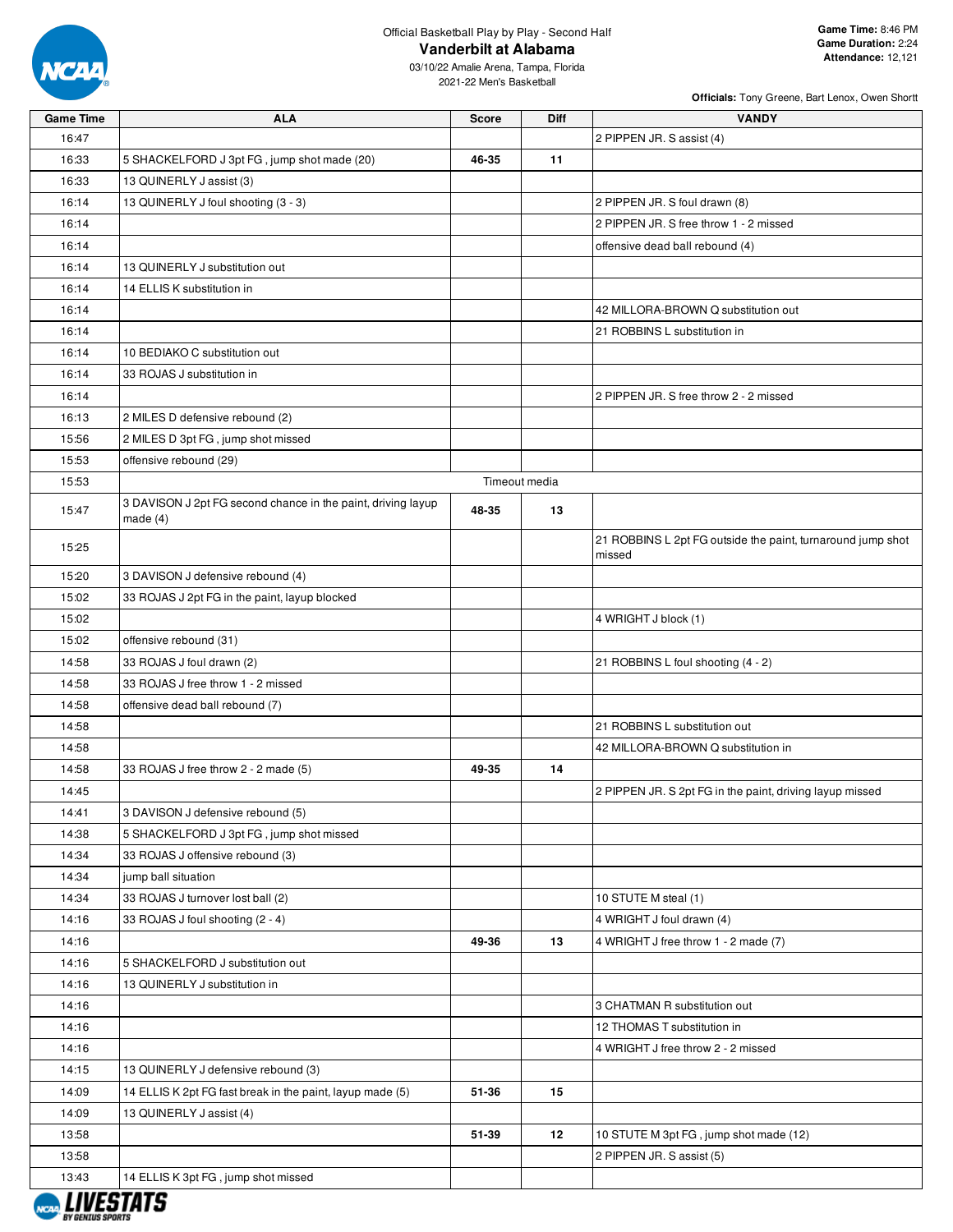

03/10/22 Amalie Arena, Tampa, Florida 2021-22 Men's Basketball

| <b>Game Time</b> | <b>ALA</b>                                             | <b>Score</b> | <b>Diff</b>    | <b>VANDY</b>                                                                |
|------------------|--------------------------------------------------------|--------------|----------------|-----------------------------------------------------------------------------|
| 13:40            |                                                        |              |                | defensive rebound (22)                                                      |
| 13:27            |                                                        |              |                | 2 PIPPEN JR. S 3pt FG, jump shot missed                                     |
| 13:23            |                                                        |              |                | 4 WRIGHT J offensive rebound (7)                                            |
| 13:20            |                                                        | $51 - 42$    | 9              | 10 STUTE M 3pt FG second chance, jump shot made (15)                        |
| 13:20            |                                                        |              |                | 2 PIPPEN JR. S assist (6)                                                   |
| 12:59            | 2 MILES D 2pt FG in the paint, layup missed            |              |                |                                                                             |
| 12:56            |                                                        |              |                | 4 WRIGHT J defensive rebound (8)                                            |
| 12:46            |                                                        | 51-44        | $\overline{7}$ | 2 PIPPEN JR. S 2pt FG in the paint, layup made (15)                         |
| 12:46            |                                                        |              |                | 42 MILLORA-BROWN Q assist (1)                                               |
| 12:45            | Timeout 30 Sec                                         |              |                |                                                                             |
| 12:45            | 2 MILES D substitution out                             |              |                |                                                                             |
| 12:45            | 3 DAVISON J substitution out                           |              |                |                                                                             |
| 12:45            | 4 GARY J substitution in                               |              |                |                                                                             |
| 12:45            | 5 SHACKELFORD J substitution in                        |              |                |                                                                             |
| 12:45            |                                                        |              |                | 4 WRIGHT J substitution out                                                 |
| 12:45            |                                                        |              |                | 5 DEZONIE S substitution in                                                 |
| 12:35            | 5 SHACKELFORD J 3pt FG, jump shot missed               |              |                |                                                                             |
| 12:30            |                                                        |              |                | 42 MILLORA-BROWN Q defensive rebound (6)                                    |
| 12:12            | 5 SHACKELFORD J foul shooting (3 - 5)                  |              |                | 2 PIPPEN JR. S foul drawn (9)                                               |
| 12:12            |                                                        | $51 - 45$    | 6              | 2 PIPPEN JR. S free throw 1 - 2 made (16)                                   |
| 12:12            |                                                        | 51-46        | 5              | 2 PIPPEN JR. S free throw 2 - 2 made (17)                                   |
| 12:05            | 13 QUINERLY J turnover lost ball (4)                   |              |                | 5 DEZONIE S steal (1)                                                       |
| 11:59            |                                                        |              |                | 12 THOMAS T 3pt FG from turnover, jump shot missed                          |
| 11:55            |                                                        |              |                |                                                                             |
|                  | 13 QUINERLY J defensive rebound (4)                    |              |                |                                                                             |
| 11:47            | 13 QUINERLY J turnover lost ball (5)                   |              |                | 12 THOMAS T steal (1)                                                       |
| 11:42            |                                                        | 51-48        | 3              | 12 THOMAS T 2pt FG fast break from turnover in the paint,<br>layup made (2) |
| 11:28            | 33 ROJAS J 2pt FG in the paint, layup made (7)         | 53-48        | 5              |                                                                             |
| 11:28            | 14 ELLIS K assist (3)                                  |              |                |                                                                             |
| 11:12            |                                                        |              |                | 2 PIPPEN JR. S 2pt FG in the paint, layup missed                            |
| 11:08            | 4 GARY J defensive rebound (2)                         |              |                |                                                                             |
| 11:00            | 4 GARY J 2pt FG in the paint, layup missed             |              |                |                                                                             |
| 10:57            |                                                        |              |                | 5 DEZONIE S defensive rebound (1)                                           |
| 10:55            |                                                        | 53-50        | 3              | 5 DEZONIE S 2pt FG fast break in the paint, driving layup made<br>(2)       |
| 10:55            | 5 SHACKELFORD J foul shooting (4 - 6)                  |              |                | 5 DEZONIE S foul drawn (1)                                                  |
| 10:55            |                                                        |              | Timeout media  |                                                                             |
| 10:55            | 4 GARY J substitution out                              |              |                |                                                                             |
| 10:55            | 5 SHACKELFORD J substitution out                       |              |                |                                                                             |
| 10:55            | 2 MILES D substitution in                              |              |                |                                                                             |
| 10:55            | 3 DAVISON J substitution in                            |              |                |                                                                             |
| 10:55            |                                                        |              |                | 2 PIPPEN JR. S substitution out                                             |
| 10:55            |                                                        |              |                | 4 WRIGHT J substitution in                                                  |
| 10:55            |                                                        | 53-51        | $\mathbf{2}$   | 5 DEZONIE S free throw fast break 1 - 1 made (3)                            |
| 10:46            | 3 DAVISON J 2pt FG in the paint, driving layup missed  |              |                |                                                                             |
| 10:46            | offensive rebound (37)                                 |              |                |                                                                             |
| 10:34            | 13 QUINERLY J 3pt FG second chance, jump shot made (9) | 56-51        | 5              |                                                                             |
| 10:20            |                                                        |              |                | 10 STUTE M 3pt FG, jump shot missed                                         |
|                  |                                                        |              |                |                                                                             |
| 10:16            | 13 QUINERLY J defensive rebound (5)                    |              |                |                                                                             |
| 10:11            | 2 MILES D foul drawn (1)                               |              |                | 5 DEZONIE S foul shooting (1 - 3)                                           |

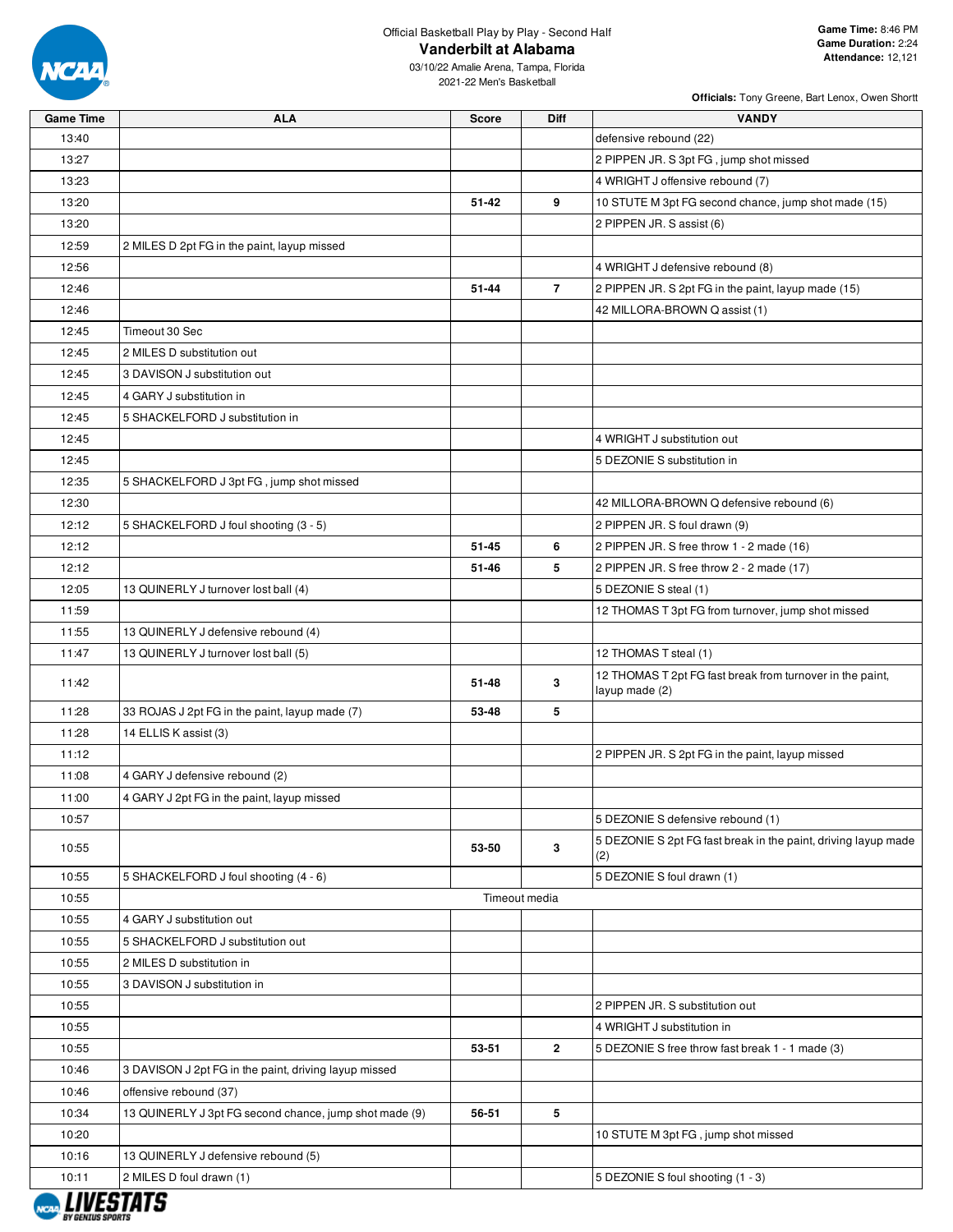

| <b>Game Time</b> | <b>ALA</b>                                                 | <b>Score</b> | Diff           | <b>VANDY</b>                                                               |
|------------------|------------------------------------------------------------|--------------|----------------|----------------------------------------------------------------------------|
| 10:11            | 2 MILES D free throw 1 - 2 missed                          |              |                |                                                                            |
| 10:11            | offensive dead ball rebound (8)                            |              |                |                                                                            |
| 10:11            | 2 MILES D free throw 2 - 2 made (3)                        | 57-51        | 6              |                                                                            |
| 09:55            | 13 QUINERLY J foul personal (4 - 7)                        |              |                | 12 THOMAS T foul drawn (1)                                                 |
| 09:55            |                                                            |              |                | 10 STUTE M substitution out                                                |
| 09:55            |                                                            |              |                | 2 PIPPEN JR. S substitution in                                             |
| 09:55            |                                                            | 57-52        | 5              | 12 THOMAS T 1&1 free throw 1 made (3)                                      |
| 09:55            |                                                            | 57-53        | 4              | 12 THOMAS T 1&1 free throw 2 made (4)                                      |
| 09:39            | 33 ROJAS J 2pt FG in the paint, layup blocked              |              |                |                                                                            |
| 09:39            |                                                            |              |                | 4 WRIGHT J block (2)                                                       |
| 09:38            | offensive rebound (39)                                     |              |                |                                                                            |
| 09:35            | 3 DAVISON J turnover bad pass (1)                          |              |                | 12 THOMAS T steal (2)                                                      |
| 09:30            |                                                            | 57-55        | $\overline{2}$ | 4 WRIGHT J 2pt FG fast break from turnover in the paint, dunk,<br>made (9) |
| 09:30            |                                                            |              |                | 12 THOMAS T assist (2)                                                     |
| 09:26            | 13 QUINERLY J 3pt FG, jump shot missed                     |              |                |                                                                            |
| 09:23            |                                                            |              |                | 4 WRIGHT J defensive rebound (9)                                           |
| 09:11            | 33 ROJAS J foul shooting (3 - 8)                           |              |                | 2 PIPPEN JR. S foul drawn (10)                                             |
| 09:11            |                                                            | 57-56        | $\mathbf{1}$   | 2 PIPPEN JR. S free throw 1 - 2 made (18)                                  |
| 09:11            | 13 QUINERLY J substitution out                             |              |                |                                                                            |
| 09:11            | 33 ROJAS J substitution out                                |              |                |                                                                            |
| 09:11            | 5 SHACKELFORD J substitution in                            |              |                |                                                                            |
| 09:11            | 10 BEDIAKO C substitution in                               |              |                |                                                                            |
| 09:11            |                                                            | 57-57        | 0              | 2 PIPPEN JR. S free throw 2 - 2 made (19)                                  |
| 08:55            | 14 ELLIS K foul drawn (4)                                  |              |                | 4 WRIGHT J foul shooting (3 - 4)                                           |
| 08:55            | 14 ELLIS K free throw 1 - 3 made (6)                       | 58-57        | $\mathbf{1}$   |                                                                            |
| 08:55            | 14 ELLIS K free throw 2 - 3 made (7)                       | 59-57        | $\mathbf{2}$   |                                                                            |
| 08:55            | 5 SHACKELFORD J substitution out                           |              |                |                                                                            |
| 08:55            | 1 HOLT J substitution in                                   |              |                |                                                                            |
| 08:55            | 14 ELLIS K free throw 3 - 3 made (8)                       | 60-57        | 3              |                                                                            |
| 08:42            |                                                            |              |                | 2 PIPPEN JR. S 2pt FG in the paint, driving layup missed                   |
| 08:39            | defensive rebound (40)                                     |              |                |                                                                            |
| 08:17            | 14 ELLIS K 3pt FG, jump shot missed                        |              |                |                                                                            |
| 08:12            | 1 HOLT J offensive rebound (2)                             |              |                |                                                                            |
| 08:12            | 1 HOLT J 2pt FG second chance in the paint, layup made (3) | 62-57        | 5              |                                                                            |
| 08:10            | 1 HOLT J foul drawn (2)                                    |              |                | 42 MILLORA-BROWN Q foul shooting (3 - 5)                                   |
| 08:10            | 1 HOLT J free throw 1 - 1 made (4)                         | 63-57        | 6              |                                                                            |
| 07:59            |                                                            | 63-59        | 4              | 2 PIPPEN JR. S 2pt FG in the paint, driving layup made (21)                |
| 07:59            | 14 ELLIS K foul shooting (4 - 9)                           |              |                | 2 PIPPEN JR. S foul drawn (11)                                             |
| 07:59            |                                                            |              | Timeout media  |                                                                            |
| 07:59            | 14 ELLIS K substitution out                                |              |                |                                                                            |
| 07:59            | 5 SHACKELFORD J substitution in                            |              |                |                                                                            |
| 07:59            |                                                            |              |                | 2 PIPPEN JR. S free throw 1 - 1 missed                                     |
| 07:58            | 10 BEDIAKO C defensive rebound (5)                         |              |                |                                                                            |
| 07:44            | 5 SHACKELFORD J 3pt FG, jump shot missed                   |              |                |                                                                            |
| 07:42            |                                                            |              |                | 42 MILLORA-BROWN Q defensive rebound (7)                                   |
| 07:42            | 10 BEDIAKO C foul personal (3 - 10)                        |              |                | 42 MILLORA-BROWN Q foul drawn (2)                                          |
| 07:42            |                                                            | 63-60        | 3              | 42 MILLORA-BROWN Q free throw 1 - 2 made (5)                               |
| 07:42            |                                                            |              |                | 42 MILLORA-BROWN Q free throw 2 - 2 missed                                 |

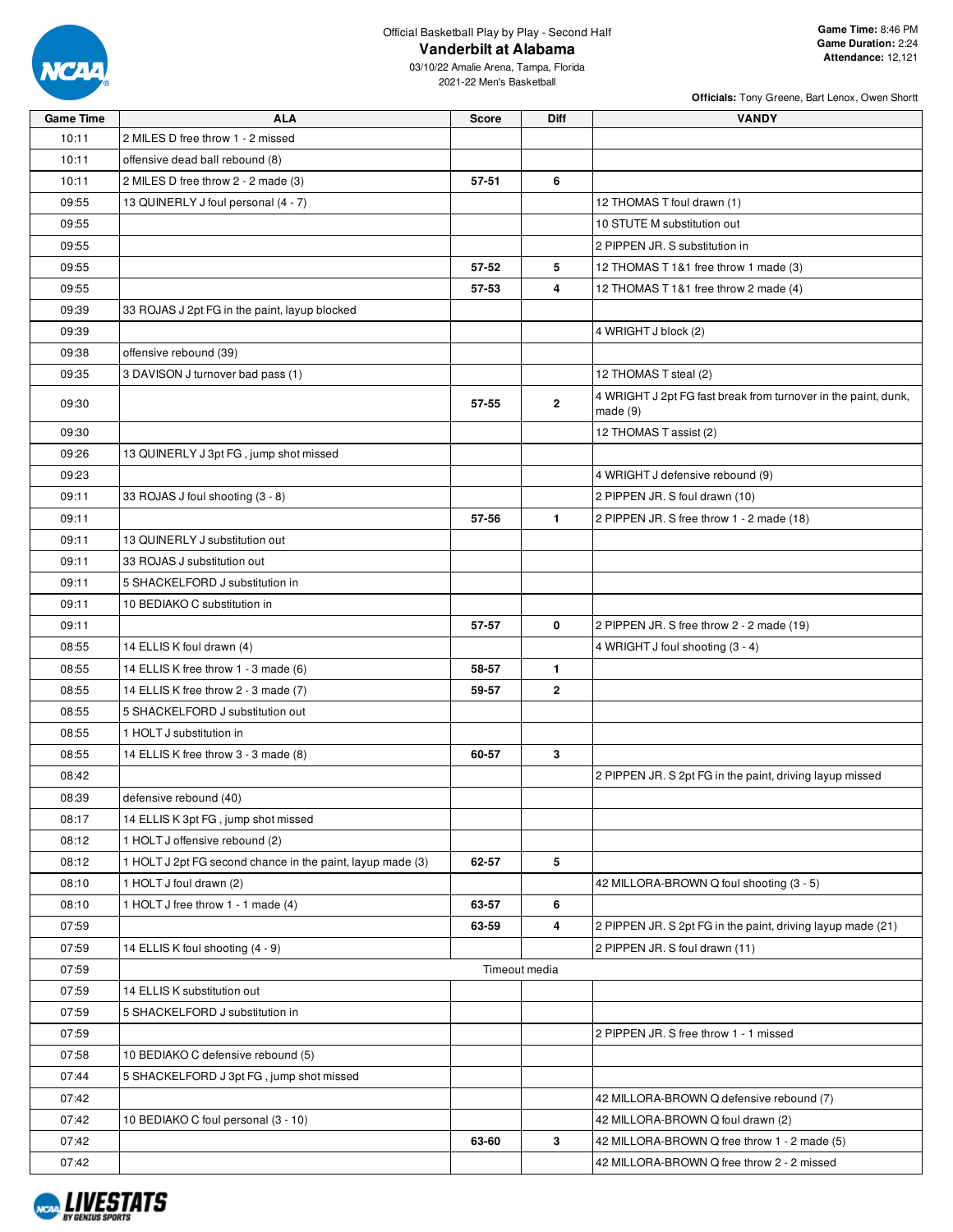

| <b>Game Time</b> | <b>ALA</b>                                                        | <b>Score</b> | Diff          | <b>VANDY</b>                                                               |
|------------------|-------------------------------------------------------------------|--------------|---------------|----------------------------------------------------------------------------|
| 07:41            | 1 HOLT J defensive rebound (3)                                    |              |               |                                                                            |
| 07:11            | 3 DAVISON J 2pt FG in the paint, floating jump shot missed        |              |               |                                                                            |
| 07:07            |                                                                   |              |               | 12 THOMAS T defensive rebound (2)                                          |
| 06:51            |                                                                   |              |               | 12 THOMAS T 3pt FG, jump shot missed                                       |
| 06:48            | 3 DAVISON J defensive rebound (6)                                 |              |               |                                                                            |
| 06:46            | 3 DAVISON J 2pt FG in the paint, layup missed                     |              |               |                                                                            |
| 06:41            | 10 BEDIAKO C offensive rebound (6)                                |              |               |                                                                            |
| 06:41            | 10 BEDIAKO C 2pt FG second chance in the paint, layup made<br>(6) | 65-60        | 5             |                                                                            |
| 06:17            |                                                                   | 65-62        | 3             | 4 WRIGHT J 2pt FG outside the paint, pull up jump shot made<br>(11)        |
| 05:51            | 2 MILES D foul drawn (2)                                          |              |               | 12 THOMAS T foul personal (1 - 6)                                          |
| 05:51            |                                                                   |              |               | 5 DEZONIE S substitution out                                               |
| 05:51            |                                                                   |              |               | 12 THOMAS T substitution out                                               |
| 05:51            |                                                                   |              |               | 3 CHATMAN R substitution in                                                |
| 05:51            |                                                                   |              |               | 10 STUTE M substitution in                                                 |
| 05:44            | 2 MILES D turnover out of bounds (2)                              |              |               |                                                                            |
| 05:27            |                                                                   |              |               | 4 WRIGHT J 2pt FG from turnover in the paint, floating jump shot<br>missed |
| 05:24            | 3 DAVISON J defensive rebound (7)                                 |              |               |                                                                            |
| 05:21            | 1 HOLT J 2pt FG fast break in the paint, dunk, made (6)           | 67-62        | 5             |                                                                            |
| 05:21            | 3 DAVISON J assist (7)                                            |              |               |                                                                            |
| 05:12            |                                                                   | 67-65        | $\mathbf{2}$  | 3 CHATMAN R 3pt FG, jump shot made (5)                                     |
| 04:36            | 3 DAVISON J 3pt FG, jump shot missed                              |              |               |                                                                            |
| 04:30            | 10 BEDIAKO C offensive rebound (7)                                |              |               |                                                                            |
| 04:29            | 10 BEDIAKO C turnover lost ball (2)                               |              |               | 2 PIPPEN JR. S steal (1)                                                   |
| 04:26            | 1 HOLT J foul shooting (2 - 11)                                   |              |               | 3 CHATMAN R foul drawn (1)                                                 |
| 04:26            |                                                                   | 67-66        | $\mathbf{1}$  | 3 CHATMAN R free throw 1 - 3 made (6)                                      |
| 04:26            |                                                                   | 67-67        | 0             | 3 CHATMAN R free throw 2 - 3 made (7)                                      |
| 04:26            | 10 BEDIAKO C substitution out                                     |              |               |                                                                            |
| 04:26            | 33 ROJAS J substitution in                                        |              |               |                                                                            |
| 04:26            |                                                                   |              |               | 42 MILLORA-BROWN Q substitution out                                        |
| 04:26            |                                                                   |              |               | 21 ROBBINS L substitution in                                               |
| 04:26            |                                                                   | 67-68        | $-1$          | 3 CHATMAN R free throw 3 - 3 made (8)                                      |
| 04:15            | 5 SHACKELFORD J 3pt FG, jump shot missed                          |              |               |                                                                            |
| 04:12            | 2 MILES D offensive rebound (3)                                   |              |               |                                                                            |
| 04:07            | 2 MILES D 3pt FG second chance, jump shot missed                  |              |               |                                                                            |
| 04:03            | 33 ROJAS J offensive rebound (4)                                  |              |               |                                                                            |
| 04:02            | 5 SHACKELFORD J foul drawn (2)                                    |              |               | 2 PIPPEN JR. S foul personal (3 - 7)                                       |
| 04:02            | 5 SHACKELFORD J 1&1 free throw 1 made (21)                        | 68-68        | 0             |                                                                            |
| 04:02            | 5 SHACKELFORD J 1&1 free throw 2 missed                           |              |               |                                                                            |
| 04:01            |                                                                   |              |               | 4 WRIGHT J defensive rebound (10)                                          |
| 03:42            | 5 SHACKELFORD J steal (1)                                         |              |               | 2 PIPPEN JR. S turnover lost ball (1)                                      |
| 03:30            | 2 MILES D 3pt FG from turnover, jump shot missed                  |              |               |                                                                            |
| 03:26            |                                                                   |              |               | 3 CHATMAN R defensive rebound (2)                                          |
| 03:19            |                                                                   | 68-71        | -3            | 3 CHATMAN R 3pt FG, jump shot made (11)                                    |
| 03:19            |                                                                   |              |               | 2 PIPPEN JR. S assist (7)                                                  |
| 02:52            | 33 ROJAS J 3pt FG, jump shot missed                               |              |               |                                                                            |
| 02:48            |                                                                   |              |               | defensive rebound (32)                                                     |
| 02:48            |                                                                   |              | Timeout media |                                                                            |

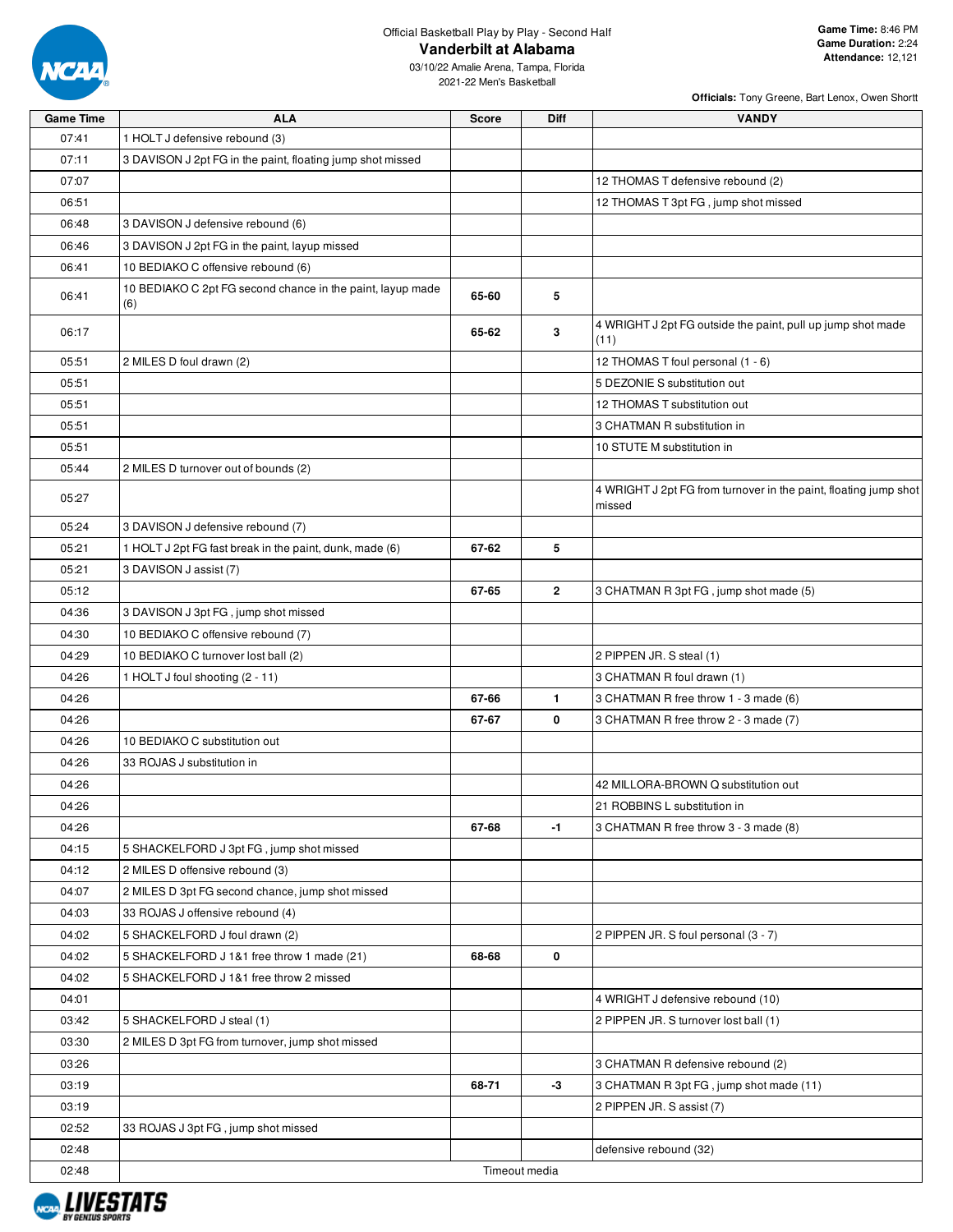

03/10/22 Amalie Arena, Tampa, Florida 2021-22 Men's Basketball

|                  | Officials: Tony Greene, Bart Lenox, Owen Shortt             |              |             |                                                                                 |  |  |  |  |  |  |
|------------------|-------------------------------------------------------------|--------------|-------------|---------------------------------------------------------------------------------|--|--|--|--|--|--|
| <b>Game Time</b> | <b>ALA</b>                                                  | <b>Score</b> | <b>Diff</b> | <b>VANDY</b>                                                                    |  |  |  |  |  |  |
| 02:48            | 1 HOLT J substitution out                                   |              |             |                                                                                 |  |  |  |  |  |  |
| 02:48            | 2 MILES D substitution out                                  |              |             |                                                                                 |  |  |  |  |  |  |
| 02:48            | 13 QUINERLY J substitution in                               |              |             |                                                                                 |  |  |  |  |  |  |
| 02:48            | 14 ELLIS K substitution in                                  |              |             |                                                                                 |  |  |  |  |  |  |
| 02:23            |                                                             |              |             | 21 ROBBINS L 3pt FG, jump shot missed                                           |  |  |  |  |  |  |
| 02:20            | 14 ELLIS K defensive rebound (6)                            |              |             |                                                                                 |  |  |  |  |  |  |
| 02:11            | 13 QUINERLY J foul drawn (4)                                |              |             | 21 ROBBINS L foul shooting (5 - 8)                                              |  |  |  |  |  |  |
| 02:11            |                                                             |              |             | 21 ROBBINS L substitution out                                                   |  |  |  |  |  |  |
| 02:11            |                                                             |              |             | 42 MILLORA-BROWN Q substitution in                                              |  |  |  |  |  |  |
| 02:11            | 13 QUINERLY J free throw 1 - 2 missed                       |              |             |                                                                                 |  |  |  |  |  |  |
| 02:11            | offensive dead ball rebound (9)                             |              |             |                                                                                 |  |  |  |  |  |  |
| 02:11            | 13 QUINERLY J free throw 2 - 2 made (10)                    | 69-71        | -2          |                                                                                 |  |  |  |  |  |  |
| 01:54            |                                                             | 69-73        | -4          | 2 PIPPEN JR. S 2pt FG in the paint, floating jump shot made<br>(23)             |  |  |  |  |  |  |
| 01:41            | 13 QUINERLY J 2pt FG outside the paint, jump shot made (12) | 71-73        | -2          |                                                                                 |  |  |  |  |  |  |
| 01:20            |                                                             | 71-76        | -5          | 10 STUTE M 3pt FG, jump shot made (18)                                          |  |  |  |  |  |  |
| 01:20            |                                                             |              |             | 3 CHATMAN R assist (1)                                                          |  |  |  |  |  |  |
| 01:15            | 13 QUINERLY J foul drawn (5)                                |              |             | 3 CHATMAN R foul personal (4 - 9)                                               |  |  |  |  |  |  |
| 01:15            | 13 QUINERLY J 1&1 free throw 1 made (13)                    | 72-76        | $-4$        |                                                                                 |  |  |  |  |  |  |
| 01:15            | 13 QUINERLY J 1&1 free throw 2 missed                       |              |             |                                                                                 |  |  |  |  |  |  |
| 01:14            |                                                             |              |             | 10 STUTE M defensive rebound (4)                                                |  |  |  |  |  |  |
| 01:05            | 13 QUINERLY J foul personal (5 - 12)                        |              |             | 3 CHATMAN R foul drawn (2)                                                      |  |  |  |  |  |  |
| 01:05            | 13 QUINERLY J substitution out                              |              |             |                                                                                 |  |  |  |  |  |  |
| 01:05            | 2 MILES D substitution in                                   |              |             |                                                                                 |  |  |  |  |  |  |
| 01:05            |                                                             |              |             | 3 CHATMAN R free throw 1 - 2 missed                                             |  |  |  |  |  |  |
| 01:05            |                                                             |              |             | offensive dead ball rebound (5)                                                 |  |  |  |  |  |  |
| 01:05            |                                                             |              |             | 3 CHATMAN R free throw 2 - 2 missed                                             |  |  |  |  |  |  |
| 01:04            | 14 ELLIS K defensive rebound (7)                            |              |             |                                                                                 |  |  |  |  |  |  |
| 00:48            | 3 DAVISON J 2pt FG in the paint, driving layup missed       |              |             |                                                                                 |  |  |  |  |  |  |
| 00:45            |                                                             |              |             | 4 WRIGHT J defensive rebound (11)                                               |  |  |  |  |  |  |
| 00:45            | 5 SHACKELFORD J foul personal (5 - 13)                      |              |             | 3 CHATMAN R foul drawn (3)                                                      |  |  |  |  |  |  |
| 00:45            | 5 SHACKELFORD J substitution out                            |              |             |                                                                                 |  |  |  |  |  |  |
| 00:45            | 1 HOLT J substitution in                                    |              |             |                                                                                 |  |  |  |  |  |  |
| 00:45            |                                                             |              |             | 3 CHATMAN R free throw 1 - 2 missed                                             |  |  |  |  |  |  |
| 00:45            |                                                             |              |             | offensive dead ball rebound (6)                                                 |  |  |  |  |  |  |
| 00:45            |                                                             | 72-77        | $-5$        | 3 CHATMAN R free throw 2 - 2 made (12)                                          |  |  |  |  |  |  |
| 00:28            | 14 ELLIS K turnover lost ball (1)                           |              |             | 4 WRIGHT J steal (3)                                                            |  |  |  |  |  |  |
| 00:22            |                                                             | 72-79        | $-7$        | 2 PIPPEN JR. S 2pt FG fast break from turnover in the paint,<br>dunk, made (25) |  |  |  |  |  |  |
| 00:22            |                                                             |              |             | 4 WRIGHT J assist (2)                                                           |  |  |  |  |  |  |
| 00:19            | 2 MILES D 3pt FG fast break, jump shot made (6)             | 75-79        | -4          |                                                                                 |  |  |  |  |  |  |
| 00:19            | 3 DAVISON J assist (8)                                      |              |             |                                                                                 |  |  |  |  |  |  |
| 00:19            | Timeout 60 Sec                                              |              |             |                                                                                 |  |  |  |  |  |  |
| 00:16            | 2 MILES D foul personal (3 - 14)                            |              |             | 4 WRIGHT J foul drawn (5)                                                       |  |  |  |  |  |  |
| 00:16            |                                                             | 75-80        | -5          | 4 WRIGHT J free throw 1 - 2 made (12)                                           |  |  |  |  |  |  |
| 00:16            |                                                             | 75-81        | -6          | 4 WRIGHT J free throw 2 - 2 made (13)                                           |  |  |  |  |  |  |
| 00:08            | 2 MILES D 3pt FG, jump shot missed                          |              |             |                                                                                 |  |  |  |  |  |  |
| 00:08            | 1 HOLT J offensive rebound (4)                              |              |             |                                                                                 |  |  |  |  |  |  |
| 00:08            | 1 HOLT J foul drawn (3)                                     |              |             | 3 CHATMAN R foul personal (5 - 10)                                              |  |  |  |  |  |  |
| 00:08            |                                                             |              |             | 3 CHATMAN R substitution out                                                    |  |  |  |  |  |  |
|                  |                                                             |              |             |                                                                                 |  |  |  |  |  |  |

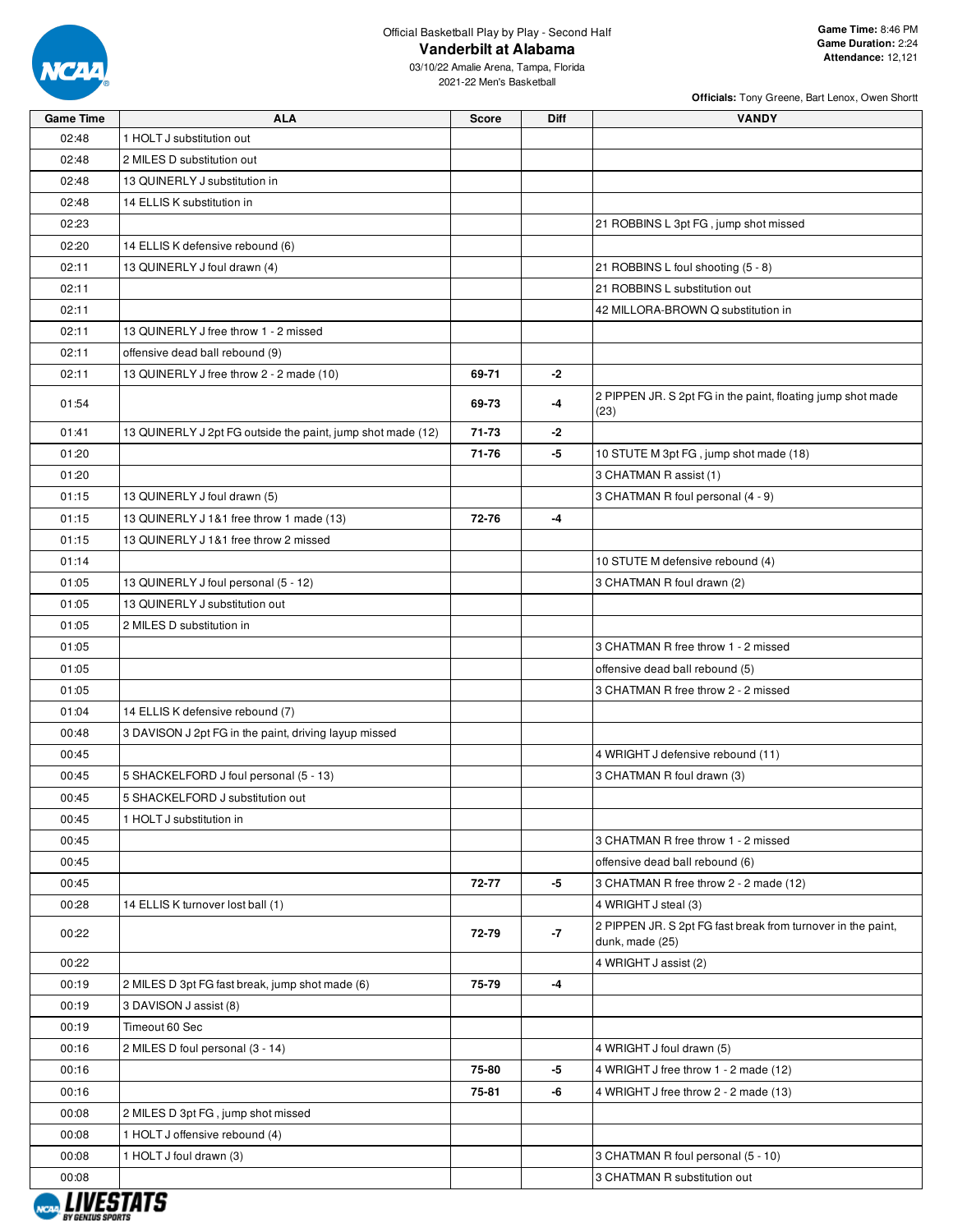

03/10/22 Amalie Arena, Tampa, Florida 2021-22 Men's Basketball

| <b>Game Time</b> | <b>ALA</b>                         | <b>Score</b>       | <b>Diff</b> | <b>VANDY</b>                              |  |  |  |  |  |
|------------------|------------------------------------|--------------------|-------------|-------------------------------------------|--|--|--|--|--|
| 00:08            |                                    |                    |             | 5 DEZONIE S substitution in               |  |  |  |  |  |
| 00:08            | 33 ROJAS J substitution out        |                    |             |                                           |  |  |  |  |  |
| 00:08            |                                    |                    |             |                                           |  |  |  |  |  |
| 00:08            | 1 HOLT J free throw 1 - 2 missed   |                    |             |                                           |  |  |  |  |  |
| 00:08            | offensive dead ball rebound (10)   |                    |             |                                           |  |  |  |  |  |
| 00:08            | 1 HOLT J free throw 2 - 2 made (7) | 76-81              | -5          |                                           |  |  |  |  |  |
| 00:07            | 3 DAVISON J foul personal (2 - 15) |                    |             | 2 PIPPEN JR. S foul drawn (12)            |  |  |  |  |  |
| 00:07            |                                    |                    |             | 2 PIPPEN JR. S free throw 1 - 2 missed    |  |  |  |  |  |
| 00:07            |                                    |                    |             | offensive dead ball rebound (7)           |  |  |  |  |  |
| 00:07            |                                    | 76-82              | -6          | 2 PIPPEN JR. S free throw 2 - 2 made (26) |  |  |  |  |  |
| 00:05            | 2 MILES D turnover lost ball (3)   |                    |             | 5 DEZONIE S steal (2)                     |  |  |  |  |  |
|                  |                                    | <b>END OF GAME</b> |             |                                           |  |  |  |  |  |
|                  | ALA 76-82 VANDY                    |                    |             |                                           |  |  |  |  |  |

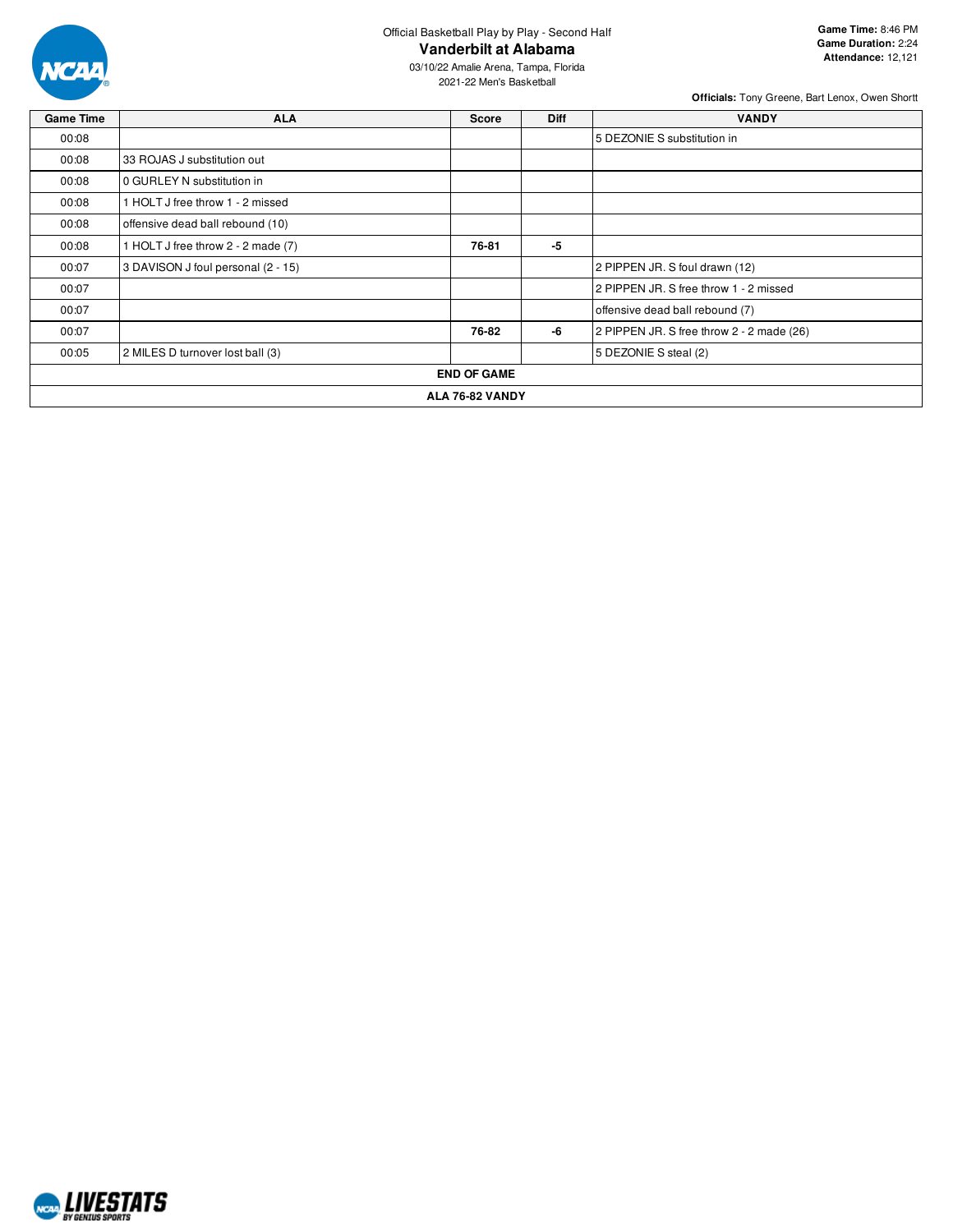

**Officials:** Tony Greene, Bart Lenox, Owen Shortt

| vangerbilt - 54 |
|-----------------|
|                 |
|                 |
| NO. Name        |

|               |                         |             | FG           | 3P      | FT       |           | Rebounds I |             |                 | <b>Fouls</b><br><b>TP</b> |    |   |          | AS TO ST    | <b>Blocks</b>  |           | $+/-$ |  |
|---------------|-------------------------|-------------|--------------|---------|----------|-----------|------------|-------------|-----------------|---------------------------|----|---|----------|-------------|----------------|-----------|-------|--|
|               | NO. Name                | Min         | M-A          | M-A     | M-A      | <b>OR</b> | <b>DR</b>  | <b>TOT</b>  | <b>PF</b>       | <b>FD</b>                 |    |   |          |             | <b>BS</b>      | <b>BA</b> |       |  |
| 10            | <b>Myles Stute</b>      | FI<br>15:56 | $4 - 5$      | $4 - 5$ | $0 - 0$  | 0         |            |             | 0               |                           | 12 | 0 | $\Omega$ |             | 0              | $\Omega$  | 13    |  |
| 21            | Liam Robbins<br>C I     | 03:31       | $0 - 2$      | $0 - 1$ | $0 - 0$  | $\Omega$  | 0          | $\mathbf 0$ | $\overline{2}$  | $\Omega$                  | 0  | O | 0        | $\mathbf 0$ | 0              | 0         |       |  |
| 2             | Scotty Pippen Jr.<br>GI | 19:00       | $4 - 10$     | $0 - 1$ | $7 - 11$ | 2         | 0          | 2           |                 | 6                         | 15 | 4 |          |             | 0              | 0         | 19    |  |
| З             | Rodney Chatman<br>GI    | 11:26       | $3-5$        | $2 - 4$ | $4 - 7$  | 0         |            |             | $\overline{2}$  | 3                         | 12 |   | 0        |             | 0              | 0         | 6     |  |
| 4             | Jordan Wright<br>GI     | 18:10       | $2 - 4$      | $0-0$   | $3-4$    |           | 5          | 6           |                 | 2                         |    |   |          | 2           | $\overline{c}$ | 0         | 12    |  |
| 0             | <b>Tyrin Lawrence</b>   | 00:00       | $0 - 0$      | $0-0$   | $0 - 0$  | $\Omega$  | 0          | $\Omega$    | $\Omega$        | $\Omega$                  | 0  | 0 | 0        | $\Omega$    | $\Omega$       | 0         | 0     |  |
| 23            | Jamaine Mann            | 00:00       | $0-0$        | $0-0$   | $0 - 0$  | $\Omega$  | 0          | 0           | 0               | $\Omega$                  | 0  | 0 | 0        | $\Omega$    | 0              | 0         | 0     |  |
| 42            | Quentin Millora-Brown   | 16:29       | $0-0$        | $0-0$   | $1-2$    | $\Omega$  | 3          | 3           | $\overline{2}$  |                           |    |   | 0        | $\Omega$    | $\Omega$       | 0         | 15    |  |
| 12            | <b>Trey Thomas</b>      | 08:25       | $1-3$        | $0 - 2$ | $2-2$    | 0         |            |             |                 |                           | 4  |   | 0        | 2           | 0              | 0         | 10    |  |
| 5.            | Shane Dezonie           | 07:03       | $1 - 1$      | $0-0$   | $1 - 1$  | $\Omega$  |            |             |                 |                           | 3  | 0 | 0        | 2           | $\Omega$       | 0         | 4     |  |
| Team          |                         |             |              |         |          | 0         | 2          | 2           |                 |                           | 0  |   | 0        |             |                |           |       |  |
| <b>Totals</b> |                         |             | $15-30$ 6-13 |         | 18-27    | 3         | 14         | 17          | 10 <sup>1</sup> | 15                        | 54 | 8 | 2        | 9           | $\overline{c}$ | $\Omega$  | 16    |  |
|               |                         |             |              |         |          |           |            |             |                 |                           |    |   |          |             |                |           |       |  |

| <b>Shooting By Period</b> |         |          |       |  |  |  |  |  |  |  |
|---------------------------|---------|----------|-------|--|--|--|--|--|--|--|
|                           | ond FG% | 15-30    | 50.0% |  |  |  |  |  |  |  |
|                           | 3PT%    | $6 - 13$ | 46.2% |  |  |  |  |  |  |  |
|                           | FT%     | 18-27    | 66.7% |  |  |  |  |  |  |  |
|                           | GM FG%  | 15-30    | 50.0% |  |  |  |  |  |  |  |
|                           | 3PT%    | $6 - 13$ | 46.2% |  |  |  |  |  |  |  |
|                           | FT%     | 18-27    | 66.7% |  |  |  |  |  |  |  |

Dead Ball Rebounds: 4, 0

| Alabama - 38 |  |
|--------------|--|
|--------------|--|

NCAL LIVESTATS

**Technical Fouls:**:NONE

|               |                        |       | FG      | 3P      | FT               |                |               | <b>Rebounds</b> |           | <b>Fouls</b>   |    | <b>TP AS TO</b> |                | <b>ST</b> | <b>Blocks</b>   |                | $+/-$ |
|---------------|------------------------|-------|---------|---------|------------------|----------------|---------------|-----------------|-----------|----------------|----|-----------------|----------------|-----------|-----------------|----------------|-------|
|               | NO. Name               | Min   | M-A     | M-A     | M-A              | OR.            | <b>DR</b>     | <b>TOT</b>      | <b>PF</b> | <b>FD</b>      |    |                 |                |           | <b>BS</b><br>BA |                |       |
| 0             | F<br>Noah Gurley       | 02:38 | $0-0$   | $0-0$   | $0 - 0$          | $\Omega$       | 0             | 0               | 0         | 0              | 0  | $\Omega$        | $\overline{c}$ | 0         | 0               | 0              | -1    |
| 10            | Charles Bediako<br>C.  | 08:31 | $1 - 1$ | $0 - 0$ | $0 - 0$          | $\overline{2}$ | 3             | 5               |           | 1              | 2  | 0               |                | 0         | 0               | 0              | 0     |
| 5             | Jaden Shackelford<br>G | 15:03 | $2-6$   | $2-6$   | 1-2              | $\Omega$       |               |                 | 4         |                | 7  | 0               | $\Omega$       |           | 0               | 0              | -8    |
| 13            | Jahvon Quinerly<br>G   | 10:34 | $3-5$   | $1-2$   | $2 - 4$          | 0              | 3             | 3               | 3         | $\overline{2}$ | 9  | 3               | 2              | 0         | 0               | 0              | $-12$ |
| 14            | Keon Ellis<br>G        | 13:32 | $ -4$   | $0 - 3$ | $3-3$            | 0              | $\mathcal{P}$ | 2               | 2         |                | 5  |                 |                |           | 0               | 0              | -11   |
| 2             | <b>Darius Miles</b>    | 13:58 | 1-6     | $1-5$   | $1-2$            |                |               | $\overline{2}$  |           | 2              | 4  | 0               | $\overline{c}$ | 0         | 0               | 0              | $-10$ |
| 3             | JD Davison             | 15:41 | -6      | $0 - 1$ | $0 - 0$          | $\Omega$       | 4             | 4               |           | 0              | 2  | 3               |                | 0         | 0               | 0              | -11   |
| 33            | James Rojas            | 11:20 | 1-4     | $0 - 1$ | $1-2$            | $\overline{2}$ | $\Omega$      | $\overline{2}$  | 2         |                | 3  | 0               |                | 0         | $\Omega$        | $\overline{2}$ | $-16$ |
| 4             | Juwan Gary             | 01:50 | $0 - 1$ | $0 - 0$ | $0 - 0$          | $\Omega$       |               |                 | 0         | 0              | 0  | 0               | $\Omega$       | 0         | $\mathbf{0}$    | 0              | -4    |
| Jusaun Holt   |                        | 06:53 | $2 - 2$ | $0-0$   | $2 - 3$          | 2              |               | 3               |           | 2              | 6  | 0               | $\Omega$       | 0         | 0               | 0              | $-7$  |
| Team          |                        |       |         |         | 4                |                | 5             |                 |           | 0              |    | $\Omega$        |                |           |                 |                |       |
| <b>Totals</b> |                        |       |         |         | 12-35 4-18 10-16 | 11             | 17            | 28              | 15        | 10             | 38 | 7               | 10             | 2         | $\mathbf 0$     | 2              | $-16$ |
|               | Technical Fouls::NONE  |       |         |         |                  |                |               |                 |           |                |    |                 |                |           |                 |                |       |

| <b>Shooting By Period</b> |           |       |  |  |  |  |  |  |  |  |  |
|---------------------------|-----------|-------|--|--|--|--|--|--|--|--|--|
| 2 <sup>nd</sup> FG%       | 12-35     | 34.3% |  |  |  |  |  |  |  |  |  |
| 3PT%                      | $4 - 18$  | 22.2% |  |  |  |  |  |  |  |  |  |
| FT%                       | $10 - 16$ | 62.5% |  |  |  |  |  |  |  |  |  |
| GM FG%                    | 12-35     | 34.3% |  |  |  |  |  |  |  |  |  |
| 3PT%                      | $4 - 18$  | 22.2% |  |  |  |  |  |  |  |  |  |
| FT%                       | $10 - 16$ | 62.5% |  |  |  |  |  |  |  |  |  |

Dead Ball Rebounds: 4, 0

| VANDY | ALA   | P                                                                                                                          |
|-------|-------|----------------------------------------------------------------------------------------------------------------------------|
|       |       | T                                                                                                                          |
|       |       | P                                                                                                                          |
|       |       | S                                                                                                                          |
|       |       | F,                                                                                                                         |
| 03:43 | 14:57 | в                                                                                                                          |
|       |       | 7 (2 <sup>nd</sup> 0:22) 15 (2 <sup>nd</sup> 14:09)<br>Best Scoring Run $ 12(2^{nd} 11:42) $ 6(2 <sup>nd</sup> 14:58)<br>з |

|  | <b>VANDY</b>                                      | <b>ALA</b>                                          |                      |                  |            |                                 |    |         |     |  |  |  |
|--|---------------------------------------------------|-----------------------------------------------------|----------------------|------------------|------------|---------------------------------|----|---------|-----|--|--|--|
|  |                                                   |                                                     | <b>Points from</b>   | <b>VANDY ALA</b> |            | <b>Period by Period Scoring</b> |    |         |     |  |  |  |
|  |                                                   | 7 (2 <sup>nd</sup> 0:22) 15 (2 <sup>nd</sup> 14:09) | <b>Turnovers</b>     | 12               | 0          |                                 |    | 1st 2nd | וסד |  |  |  |
|  | $\left  12(2^{nd} 11:42) \right  6(2^{nd} 14:58)$ |                                                     | Paint                | 12<br>16         |            |                                 |    |         |     |  |  |  |
|  |                                                   |                                                     | <b>Second Chance</b> | 6                | 13         | <b>VANDY</b>                    | 28 | 54      | 82  |  |  |  |
|  |                                                   | <b>Fast Breaks</b>                                  | 11                   |                  | <b>ALA</b> |                                 |    |         |     |  |  |  |
|  | 03:43                                             | 14:57                                               | <b>Bench</b>         | 8                | 15         |                                 | 38 | 38      | 76  |  |  |  |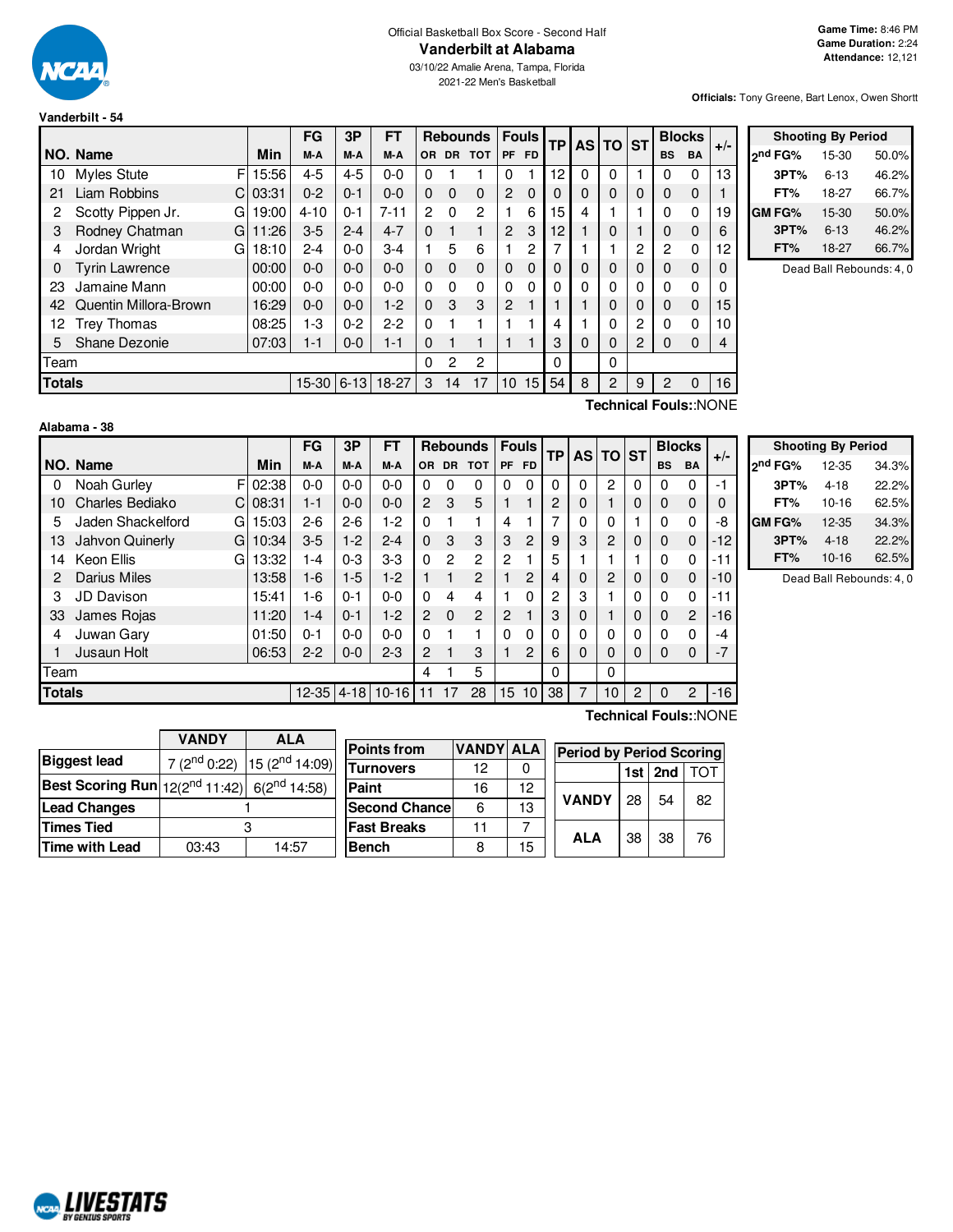

**Officials:** Tony Greene, Bart Lenox, Owen Shortt

{ Players => 0, 1, 2, 3, 4, 5, 10, 12, 13, 14, 15, 21, 22, 24, 25, 30, 33, 35; } FG Types => All; Results => All;

{ Players => All; } FG Types => All; Results => All;

**Vanderbilt**



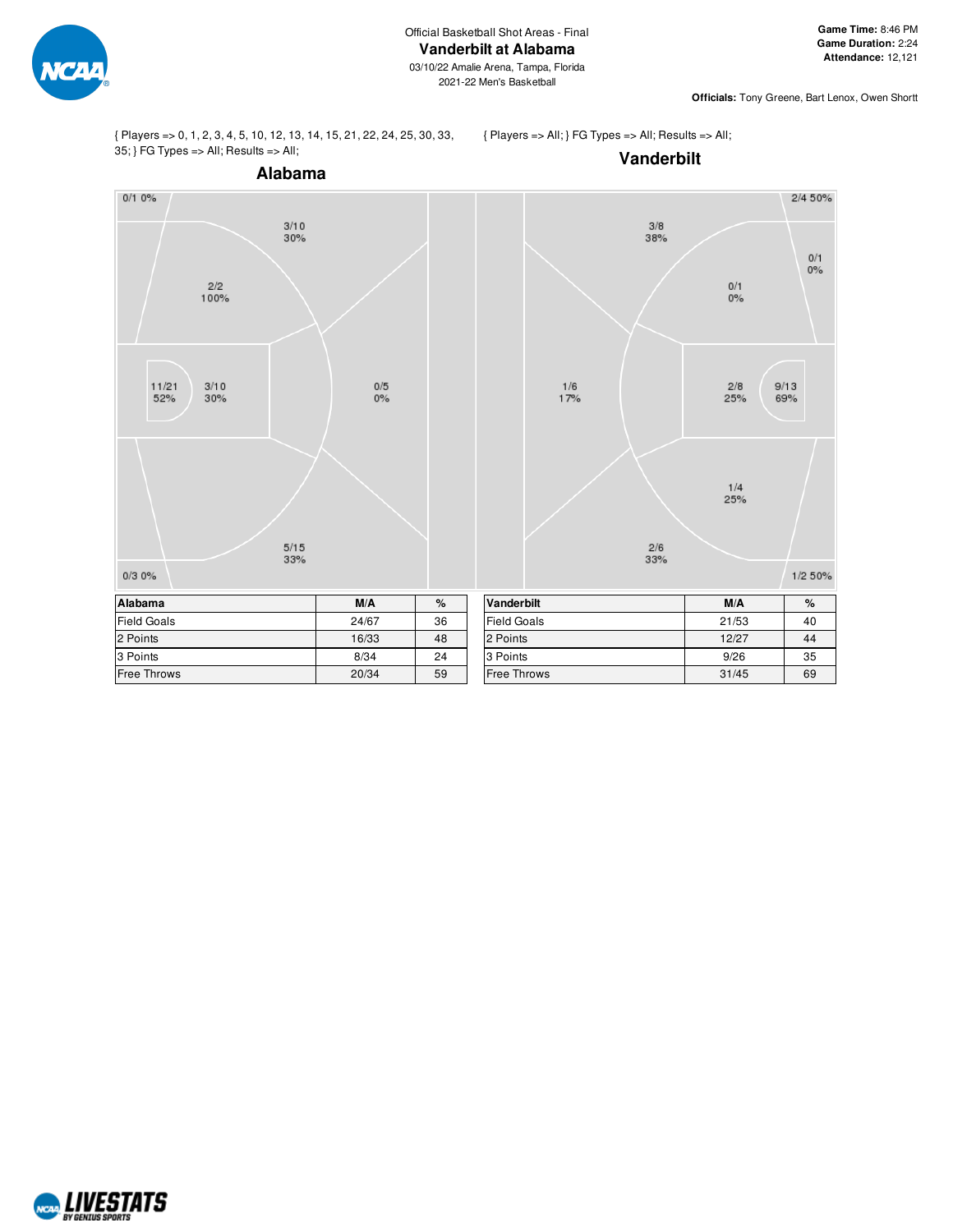

**Officials:** Tony Greene, Bart Lenox, Owen Shortt

#### **Vanderbilt No Name Mins Score Points Diff Points per Min Assists Rebounds Steals Turnovers On Off On Off On Off On Off On Off On Off On Off On Off** 0 | Tyrin Lawrence | 06:28 | 33:32 | 7 - 11 | 75 - 65 | -4 | 10 | 1.08 | 2.24 | 1 | 12 | 5 | 29 | 0 | 10 | 1 | 10 2 Scotty Pippen Jr. 37:07 | 02:53 | 81 - 70 | 1 - 6 | 11 | -5 | 2.18 | 0.35 | 13 | 0 | 31 | 3 | 10 | 0 | 8 | 3 3 | Rodney Chatman | 19:48 | 20:12 | 35 - 37 | 47 - 39 | -2 | 8 | 1.77 | 2.33 | 6 | 7 | 15 | 19 | 6 | 4 | 9 | 2 4 | Jordan Wright | 35:42 | 04:18 | 71 - 70 | 11 - 6 | 1 | 5 | 1.99 | 2.56 | 12 | 1 | 29 | 5 | 8 | 2 | 9 | 2 5 | Shane Dezonie | 10:35 | 29:25 | 24 - 21 | 58 - 55 | 3 | 3 | 2.27 | 1.97 | 2 | 11 | 9 | 25 | 4 | 6 | 3 | 8 10 | Myles Stute | 27:36 | 12:24 | 61 - 55 | 21 - 21 | 6 | 0 | 2.21 | 1.69 | 11 | 2 | 23 | 11 | 9 | 1 | 7 | 4 12 | Trey Thomas | 18:57 | 21:03 | 41 - 33 | 41 - 43 | 8 | -2 | 2.16 | 1.95 | 6 | 7 | 19 | 15 | 3 | 7 | 6 | 5 21 | Liam Robbins | 09:31 | 30:29 | 6 - 12 | 76 - 64 | -6 | 12 | 0.63 | 2.49 | 1 | 12 | 8 | 26 | 0 | 10 | 5 | 6 23 | Jamaine Mann | 03:47 | 36:13 | 8 - 7 | 74 - 69 | 1 | 5 | 2.11 | 2.04 | 1 | 12 | 5 | 29 | 0 | 10 | 1 | 10 42 Quentin Millora-Brown 30:29 09:31 76 - 64 6 - 12 12 - 6 2.49 0.63 12 1 26 8 10 0 6 5

#### **Alabama**

| <b>No</b>      | Name              |           | <b>Mins</b> |           | <b>Score</b> |                | <b>Points Diff</b> |           | Points per Min |    | <b>Assists</b> |    | <b>Rebounds</b> |    | <b>Steals</b>  |    | Turnovers  |
|----------------|-------------------|-----------|-------------|-----------|--------------|----------------|--------------------|-----------|----------------|----|----------------|----|-----------------|----|----------------|----|------------|
|                |                   | <b>On</b> | Off         | On        | <b>Off</b>   | On             | Off                | <b>On</b> | Off            | On | Off            | On | Off             | On | Off            | On | <b>Off</b> |
| $\mathbf 0$    | Noah Gurley       | 11:42     | 28:18       | $18 - 8$  | $58 - 74$    | 10             | $-16$              | .54       | 2.05           | 4  | 12             | 14 | 38              | 4  |                |    | 11         |
|                | Jusaun Holt       | 14:46     | 25:14       | $29 - 31$ | $47 - 51$    | $-2$           | -4                 | 1.96      | 1.86           | 6  | 10             | 19 | 33              | 2  | 3              | 6  | 12         |
| $\overline{2}$ | Darius Miles      | 17:25     | 22:35       | $36 - 50$ | $40 - 32$    | $-14$          | 8                  | 2.07      | 1.77           | 6  | 10             | 27 | 25              |    | 4              | 9  | 9          |
| 3              | <b>JD Davison</b> | 31:47     | 08:13       | $60 - 66$ | $16 - 16$    | -6             |                    | 1.89      | 1.95           | 12 | 4              | 41 | 11              | 3  | $\overline{c}$ | 11 |            |
| $\overline{4}$ | Juwan Gary        | 07:38     | 32:22       | $11 - 12$ | $65 - 70$    | -1             | $-5$               | 1.44      | 2.01           | 4  | 12             | 8  | 44              |    | 4              | C  | 15         |
| 5              | Jaden Shackelford | 34:14     | 05:46       | $62 - 60$ | $14 - 22$    | $\overline{2}$ | $-8$               | 1.81      | 2.43           | 14 | 2              | 44 | 8               | 4  |                | 15 | 3          |
| 10             | Charles Bediako   | 18:15     | 21:45       | $37 - 31$ | $39 - 51$    | 6              | $-12$              | 2.03      | 1.79           | 8  | 8              | 24 | 28              | 2  | 3              | 8  | 10         |
| 13             | Jahvon Quinerly   | 18:35     | 21:25       | $35 - 41$ | $41 - 41$    | -6             |                    | 1.88      | 1.91           | 8  | 8              | 22 | 30              | 3  | $\overline{2}$ | 10 | 8          |
| 14             | Keon Ellis        | 30:00     | 10:00       | $62 - 63$ | $14 - 19$    | -1             | -5                 | 2.07      | 1.40           | 12 | 4              | 39 | 13              | 4  |                | 14 |            |
| 33             | James Rojas       | 15:38     | 24:22       | $30 - 48$ | $46 - 34$    | $-18$          | 12                 | 1.92      | 1.89           | 6  | 10             | 22 | 30              |    | 4              |    | 11         |

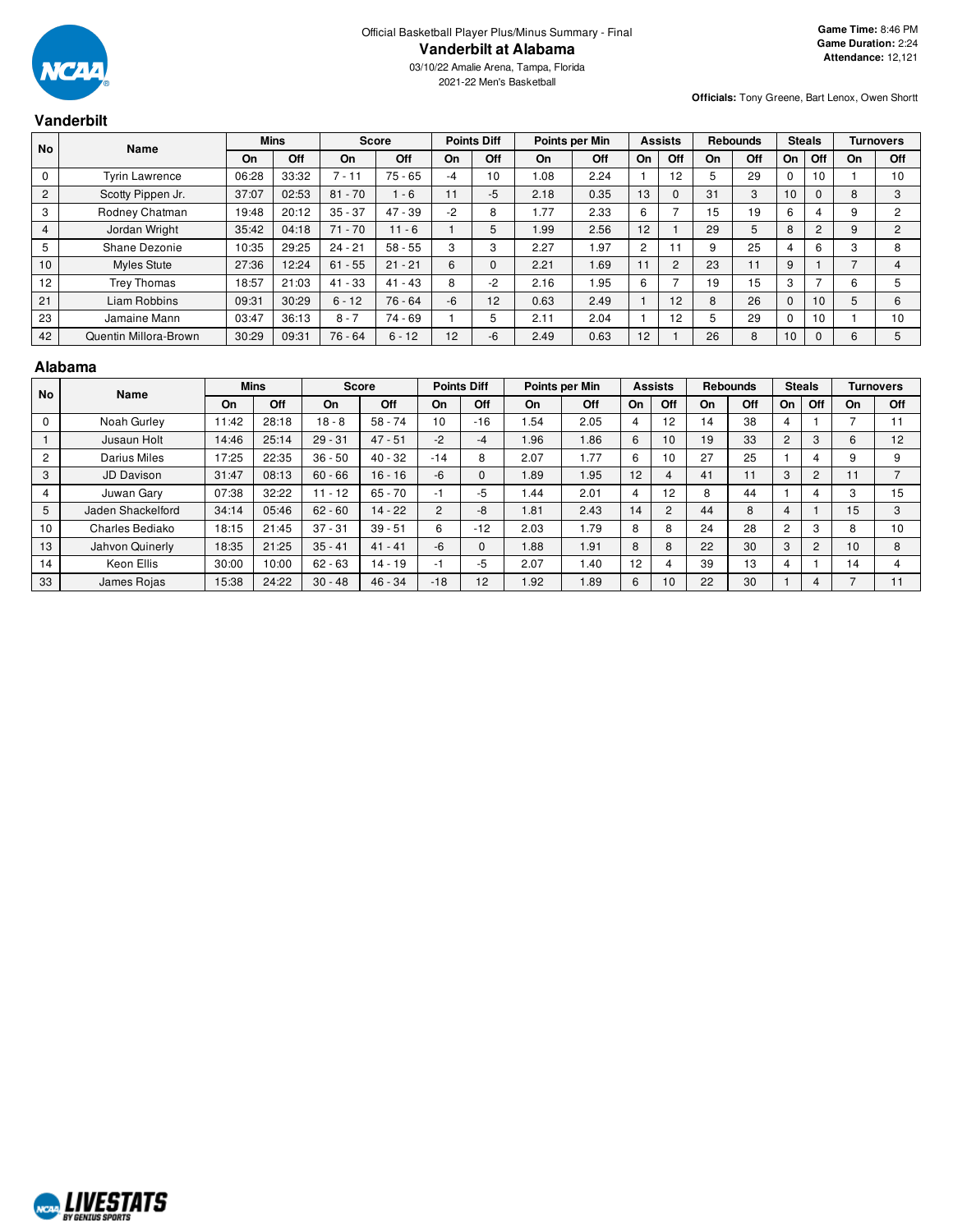

**Officials:** Tony Greene, Bart Lenox, Owen Shortt

# Players => AllFG Types=>AllResults=>All **Vanderbilt**







| <b>Vanderbilt</b>  | M/A   | $\%$ | <b>Vanderbilt</b>        | M/A       | $\%$ |
|--------------------|-------|------|--------------------------|-----------|------|
| <b>Field Goals</b> | 21/53 | 40   | Points in the Paint      | 22(11/21) | 52   |
| 2 Points           | 12/27 | 44   | <b>Fast Break Points</b> | 11(7/7)   | 100  |
| 3 Points           | 9/26  | 35   | Second Chance Points     | (3/6)     | 50   |
| <b>Free Throws</b> | 31/45 | 69   | <b>Effective FG%</b>     | 48        |      |

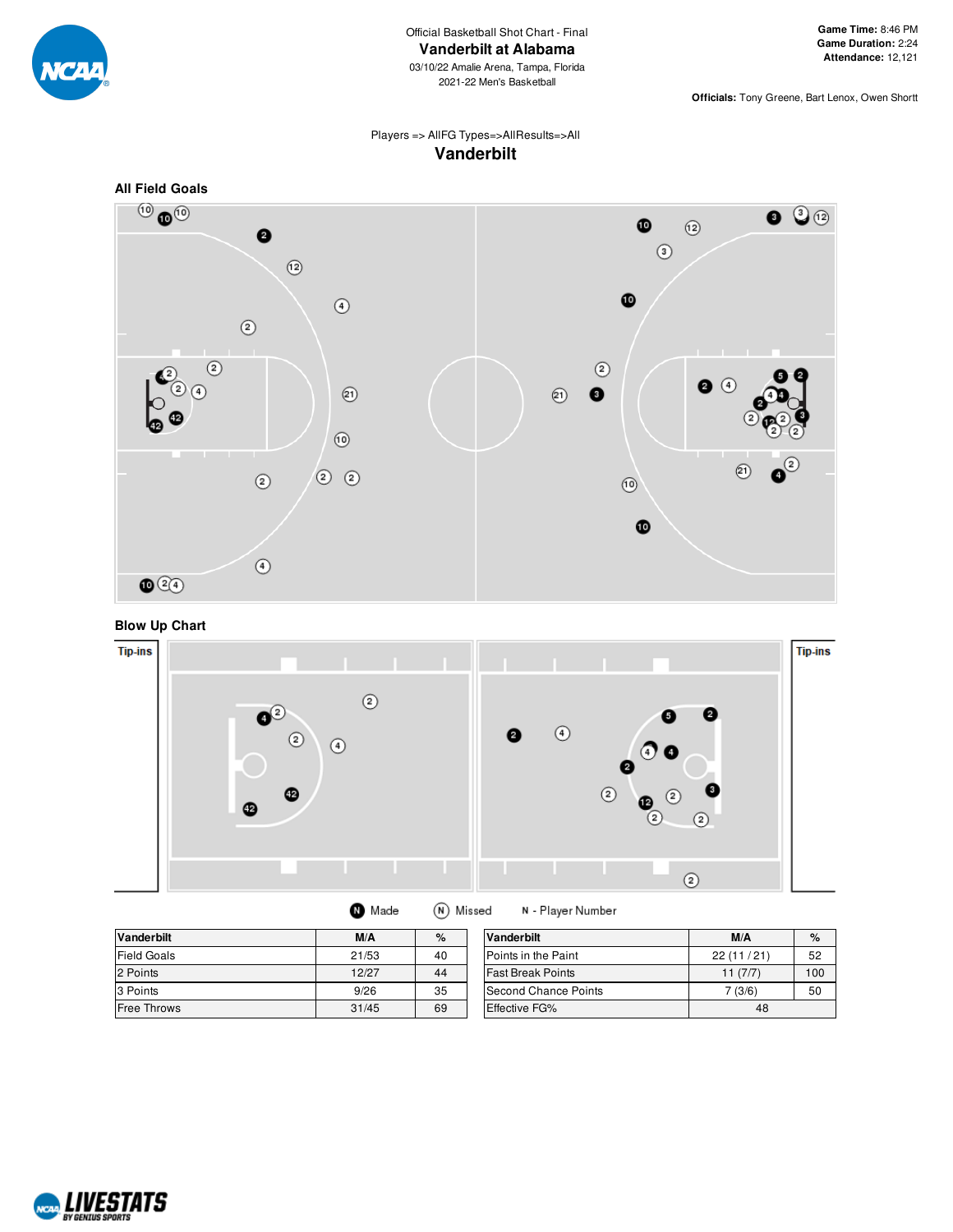

**Officials:** Tony Greene, Bart Lenox, Owen Shortt

#### Players => 0, 1, 2, 3, 4, 5, 10, 12, 13, 14, 15, 21, 22, 24, 25, 30, 33, 35FG Types=>AllResults=>All

**Alabama**







|  | Made |  | $(N)$ Missed |
|--|------|--|--------------|
|--|------|--|--------------|

N - Player Number

| Alabama            | M/A   | $\%$ | Alabama                  | M/A        | %  |
|--------------------|-------|------|--------------------------|------------|----|
| <b>Field Goals</b> | 24/67 | 36   | Points in the Paint      | 28(14/31)  | 45 |
| 2 Points           | 16/33 | 48   | <b>Fast Break Points</b> | 15(7/9)    | 78 |
| 3 Points           | 8/34  | 24   | Second Chance Points     | 18 (11/21) | 52 |
| <b>Free Throws</b> | 20/34 | 59   | <b>Effective FG%</b>     | 42         |    |

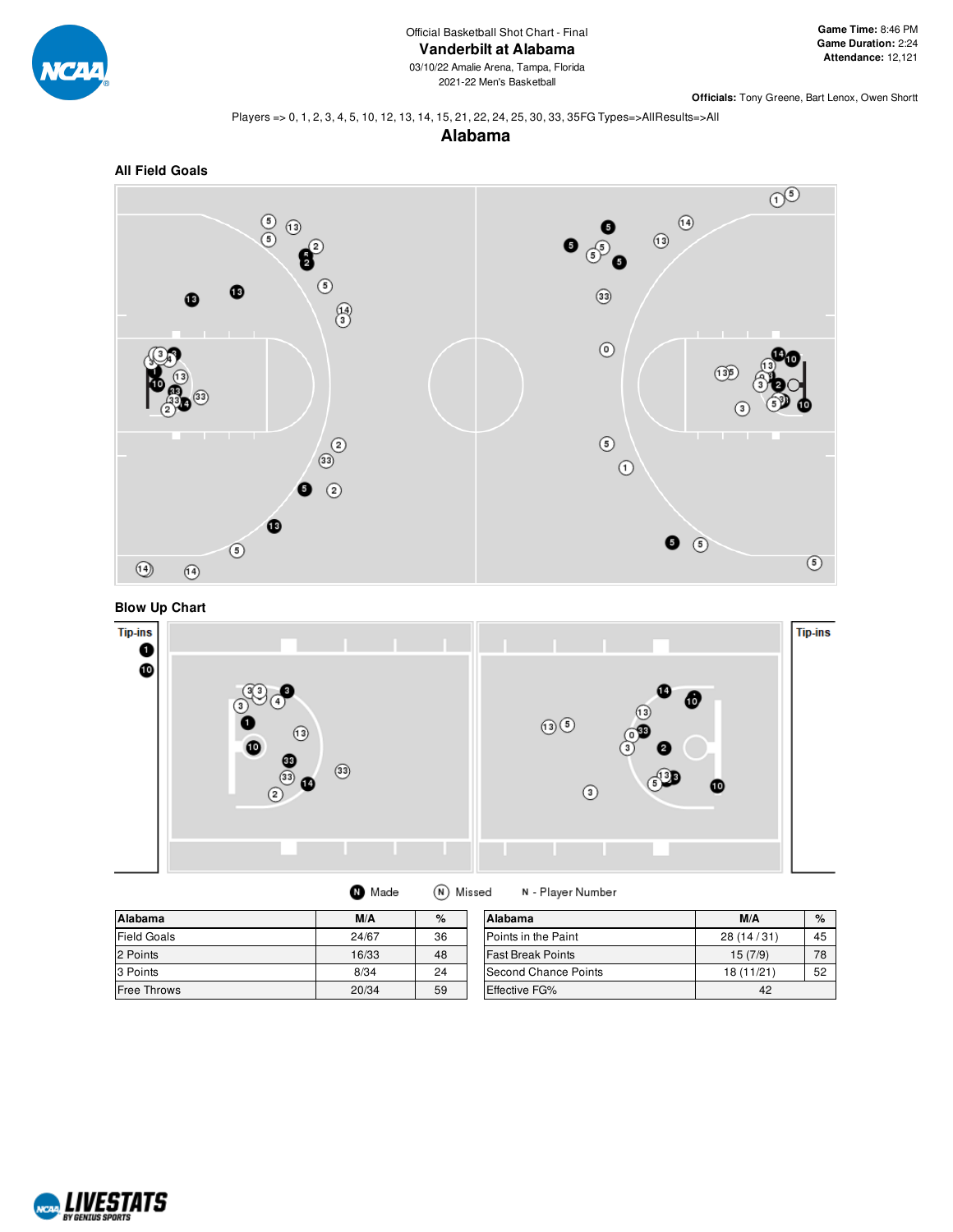

# Official Basketball Rotations Summary - Final **Vanderbilt at Alabama**

03/10/22 Amalie Arena, Tampa, Florida 2021-22 Men's Basketball

 $\overline{\phantom{0}}$ 

**Officials:** Tony Greene, Bart Lenox, Owen Shortt

#### **Vanderbilt**

| Lineup                                                                             | Quarter<br>On         | <b>Time</b><br>On | Quarter<br>Off        | <b>Time</b><br>Off | Time on<br>Court | <b>Score</b> | <b>Score</b><br>Diff |                |                |                | <b>Reb</b> StilTov Ass | <b>PPP</b> |
|------------------------------------------------------------------------------------|-----------------------|-------------------|-----------------------|--------------------|------------------|--------------|----------------------|----------------|----------------|----------------|------------------------|------------|
| 2- Pippen Jr. S/3- Chatman R/4- Wright J/10- Stute M/21- Robbins L/                | $\mathbf{1}$          | 20:00             | $\mathbf{1}$          | 17:08              | 02:52            | $0 - 6$      | $-6$                 | $\overline{2}$ | $\mathbf{0}$   | $\overline{2}$ | $\mathbf 0$            | 0.0000     |
| 2- Pippen Jr. S/3- Chatman R/4- Wright J/10- Stute M/42- Millora-<br>Brown Q/      | $\mathbf{1}$          | 17:08             | $\mathbf{1}$          | 15:43              | 01:25            | $6 - 5$      | $\mathbf{1}$         | $\mathbf 0$    | $\mathbf{1}$   | $\Omega$       | $\overline{2}$         | 1.5000     |
| 2- Pippen Jr. S/ 5- Dezonie S/ 10- Stute M/ 12- Thomas T/ 42- Millora-<br>Brown Q/ | $\mathbf{1}$          | 15:43             | $\mathbf{1}$          | 14:04              | 01:39            | $5 - 4$      | $\mathbf{1}$         | $\mathbf{1}$   | $\mathbf 0$    | $\mathbf 0$    | $\mathbf{1}$           | 1.2887     |
| 3- Chatman R/5- Dezonie S/10- Stute M/12- Thomas T/42- Millora-<br>Brown Q/        | $\mathbf{1}$          | 14:04             | $\mathbf{1}$          | 13:15              | 00:49            | $0-0$        | $\Omega$             | $\overline{2}$ | $\mathbf 0$    | $\overline{c}$ | $\Omega$               | 0.0000     |
| 3- Chatman R/4- Wright J/5- Dezonie S/12- Thomas T/42- Millora-<br>Brown Q/        | $\mathbf{1}$          | 13:15             | $\mathbf{1}$          | 12:11              | 01:04            | $0 - 2$      | $-2$                 | $\mathbf{1}$   | $\mathbf 0$    | $\overline{1}$ | $\Omega$               | 0.0000     |
| 0- Lawrence T/2- Pippen Jr. S/4- Wright J/12- Thomas T/21- Robbins L/              | $\mathbf{1}$          | 12:11             | $\mathbf{1}$          | 09:40              | 02:31            | $2 - 3$      | $-1$                 | $\overline{2}$ | $\mathbf 0$    | $\mathbf{1}$   | $\Omega$               | 0.6944     |
| 0- Lawrence T/2- Pippen Jr. S/4- Wright J/10- Stute M/42- Millora-<br>Brown Q/     | $\mathbf{1}$          | 09:40             | $\mathbf{1}$          | 05:59              | 03:41            | $5 - 8$      | -3                   | 3              | $\mathbf 0$    | $\mathbf 0$    | $\mathbf{1}$           | 0.6944     |
| 2- Pippen Jr. S/3- Chatman R/4- Wright J/10- Stute M/21- Robbins L/                | $\mathbf{1}$          | 05:59             | $\mathbf{1}$          | 05:22              | 00:37            | $0 - 0$      | $\Omega$             | $\mathbf{1}$   | $\mathbf 0$    | $\mathbf{1}$   | $\Omega$               | 0.0000     |
| 2- Pippen Jr. S/3- Chatman R/4- Wright J/10- Stute M/42- Millora-<br>Brown Q/      | $\mathbf{1}$          | 05:22             | $\mathbf{1}$          | 04:45              | 00:37            | $2 - 2$      | $\Omega$             | $\Omega$       | $\mathbf 0$    | $\mathbf 0$    | $\Omega$               | 2.2727     |
| 2- Pippen Jr. S/3- Chatman R/4- Wright J/12- Thomas T/42- Millora-<br>Brown Q/     | $\mathbf{1}$          | 04:45             | $\mathbf{1}$          | 03:47              | 00:58            | $0 - 1$      | $-1$                 | $\mathbf 0$    | $\mathbf 0$    | $\mathbf{1}$   | $\Omega$               | 0.0000     |
| 2- Pippen Jr. S/4- Wright J/12- Thomas T/23- Mann J/42- Millora-Brown<br>$\Omega$  | $\mathbf{1}$          | 03:47             | $\mathbf{1}$          | 00:16              | 03:31            | $8 - 7$      | $\mathbf{1}$         | 5              | $\mathbf 0$    | $\overline{1}$ | $\mathbf{1}$           | 1.2048     |
| 0- Lawrence T/2- Pippen Jr. S/4- Wright J/23- Mann J/42- Millora-<br>Brown Q/      | $\mathbf{1}$          | 00:16             | $\overline{2}$        | 20:00              | 00:16            | $0-0$        | 0                    | $\mathbf 0$    | $\mathbf 0$    | $\mathbf 0$    | $\Omega$               | 0.0000     |
| 2- Pippen Jr. S/3- Chatman R/4- Wright J/10- Stute M/42- Millora-<br>Brown Q/      | $\overline{2}$        | 20:00             | $\overline{2}$        | 16:14              | 03:46            | $7 - 8$      | $-1$                 | $\overline{4}$ | $\overline{2}$ | $\mathbf{1}$   | $\mathbf{1}$           | 0.9563     |
| 2- Pippen Jr. S/3- Chatman R/4- Wright J/10- Stute M/21- Robbins L/                | $\overline{2}$        | 16:14             | $\overline{c}$        | 14:58              | 01:16            | $0 - 2$      | $-2$                 | $\mathbf 0$    | $\mathbf 0$    | $\mathbf 0$    | $\Omega$               | 0.0000     |
| 2- Pippen Jr. S/3- Chatman R/4- Wright J/10- Stute M/42- Millora-<br>Brown Q/      | $\overline{2}$        | 14:58             | $\overline{2}$        | 14:16              | 00:42            | $1 - 1$      | $\Omega$             | $\Omega$       | $\mathbf{1}$   | $\Omega$       | $\Omega$               | 0.6944     |
| 2- Pippen Jr. S/ 4- Wright J/ 10- Stute M/ 12- Thomas T/ 42- Millora-Brown<br>Q/   | $\overline{c}$        | 14:16             | $\mathbf{2}^{\prime}$ | 12:45              | 01:31            | $8 - 2$      | 6                    | 3              | $\mathbf 0$    | $\mathbf 0$    | 3                      | 2.3256     |
| 2- Pippen Jr. S/ 5- Dezonie S/ 10- Stute M/ 12- Thomas T/ 42- Millora-<br>Brown Q/ | $\mathbf{2}^{\prime}$ | 12:45             | $\overline{2}$        | 10:55              | 01:50            | $6 - 2$      | $\overline{4}$       | $\overline{c}$ | $\sqrt{2}$     | $\mathbf 0$    | $\mathbf 0$            | 1.2295     |
| 4- Wright J/ 5- Dezonie S/ 10- Stute M/ 12- Thomas T/ 42- Millora-Brown<br>Q/      | $\overline{2}$        | 10:55             | $\overline{2}$        | 09:55              | 01:00            | $1 - 4$      | $-3$                 | $\mathbf 0$    | $\mathbf 0$    | $\mathbf{0}$   | $\Omega$               | 0.6944     |
| 2- Pippen Jr. S/4- Wright J/5- Dezonie S/12- Thomas T/42- Millora-<br>Brown Q/     | $\overline{2}$        | 09:55             | $\overline{2}$        | 05:51              | 04:04            | $11 - 8$     | 3                    | 3              | $\mathbf{1}$   | $\mathbf 0$    | $\mathbf{1}$           | 1.3614     |
| 2- Pippen Jr. S/3- Chatman R/4- Wright J/10- Stute M/42- Millora-<br>Brown Q/      | $\overline{2}$        | 05:51             | $\overline{2}$        | 04:26              | 01:25            | $5 - 2$      | 3                    | $\Omega$       | $\mathbf{1}$   | $\mathbf 0$    | $\Omega$               | 1.7361     |
| 2- Pippen Jr. S/3- Chatman R/4- Wright J/10- Stute M/21- Robbins L/                | $\mathbf{2}^{\prime}$ | 04:26             | $\overline{2}$        | 02:11              | 02:15            | $4 - 1$      | 3                    | 3              | $\mathsf 0$    | $\mathbf{1}$   | $\mathbf{1}$           | 1.1628     |
| 2- Pippen Jr. S/3- Chatman R/4- Wright J/10- Stute M/42- Millora-<br>Brown Q/      | $\mathbf{2}^{\prime}$ | 02:11             | $\overline{c}$        | 00:08              | 02:02            | $10-7$       | 3                    | $\overline{c}$ | $\mathbf{1}$   | $\mathbf 0$    | $\overline{2}$         | 1.7730     |
| 2- Pippen Jr. S/ 4- Wright J/ 5- Dezonie S/ 10- Stute M/ 42- Millora-Brown<br>Q/   | $\overline{2}$        | 00:08             | $\overline{2}$        | 00:00              | 00:09            | $1 - 1$      | 0                    | $\mathbf 0$    | $\mathbf{1}$   | $\mathbf 0$    | $\mathbf 0$            | 1.1364     |

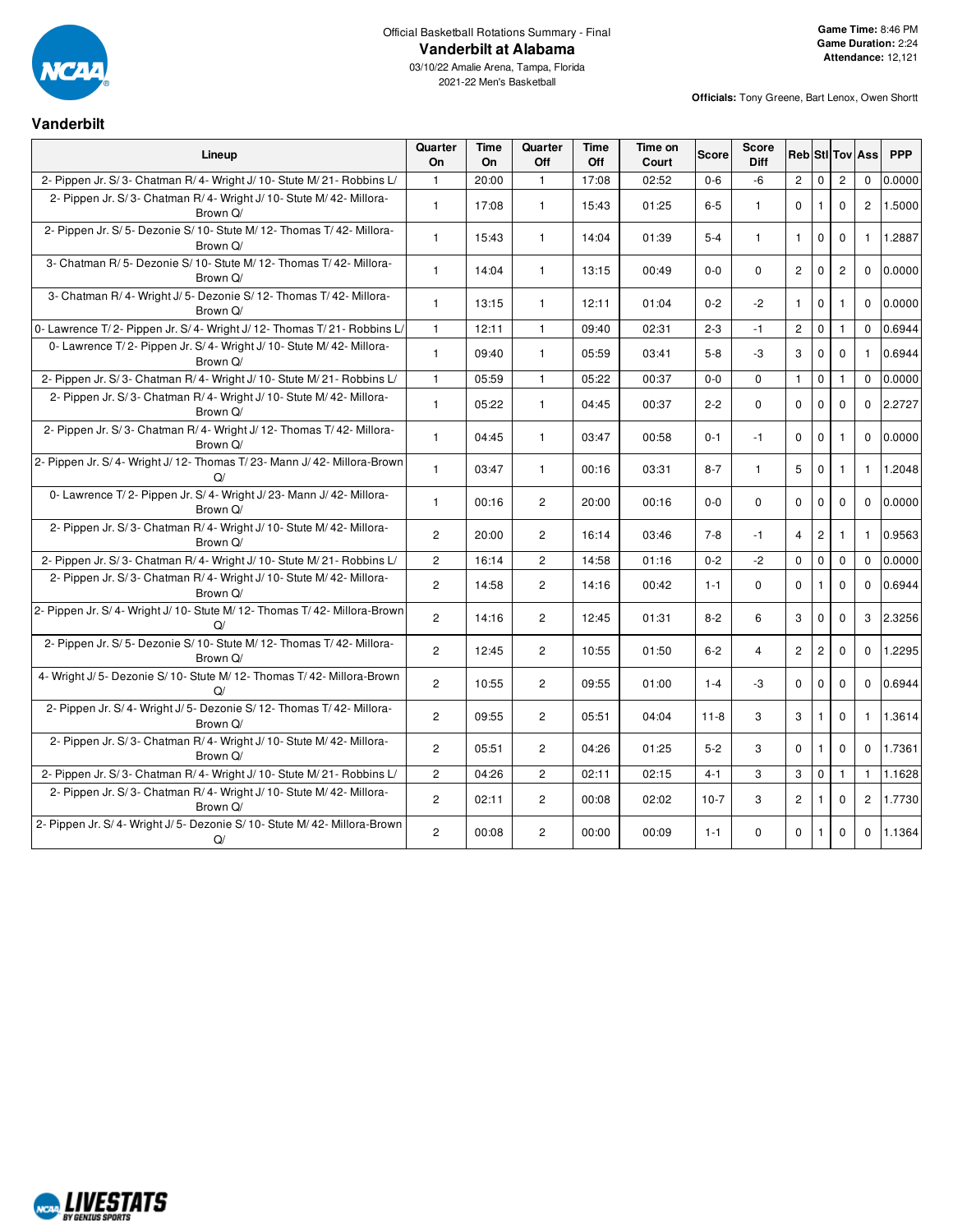

# Official Basketball Rotations Summary - Final **Vanderbilt at Alabama**

03/10/22 Amalie Arena, Tampa, Florida 2021-22 Men's Basketball

**Alabama**

| мирипе                                                                    |                |                   |                |                    |                  |              |                             |                       |                |                |                        |            |
|---------------------------------------------------------------------------|----------------|-------------------|----------------|--------------------|------------------|--------------|-----------------------------|-----------------------|----------------|----------------|------------------------|------------|
| Lineup                                                                    | Quarter<br>On  | <b>Time</b><br>On | Quarter<br>Off | <b>Time</b><br>Off | Time on<br>Court | <b>Score</b> | <b>Score</b><br><b>Diff</b> |                       |                |                | <b>Reb</b> StilTov Ass | <b>PPP</b> |
| 0- Gurley N/5- Shackelford J/10- Bediako C/13- Quinerly J/14- Ellis<br>K/ | $\mathbf{1}$   | 20:00             | $\mathbf{1}$   | 17:08              | 02:52            | $6-0$        | 6                           | 6                     | $\overline{1}$ | $\overline{2}$ | $\mathbf{1}$           | 0.9494     |
| 0- Gurley N/2- Miles D/5- Shackelford J/13- Quinerly J/14- Ellis K/       | $\mathbf{1}$   | 17:08             | $\mathbf{1}$   | 17:08              | 00:00            | $0 - 0$      | $\Omega$                    | $\Omega$              | $\mathbf 0$    | $\mathbf 0$    | $\Omega$               | 0.0000     |
| 2- Miles D/5- Shackelford J/13- Quinerly J/14- Ellis K/33- Rojas J/       | $\mathbf{1}$   | 17:08             | $\mathbf{1}$   | 16:06              | 01:02            | $5-6$        | -1                          | $\mathbf{1}$          | $\mathbf 0$    | $\mathbf{1}$   | 1.                     | 1.6667     |
| 2- Miles D/3- Davison J/5- Shackelford J/14- Ellis K/33- Rojas J/         | $\mathbf{1}$   | 16:06             | $\mathbf{1}$   | 15:28              | 00:38            | $0 - 1$      | $-1$                        | $\mathbf{1}$          | $\mathbf 0$    | $\mathbf{1}$   | $\mathbf 0$            | 0.0000     |
| 3- Davison J/4- Gary J/5- Shackelford J/14- Ellis K/33- Rojas J/          | $\mathbf{1}$   | 15:28             | $\mathbf{1}$   | 14:04              | 01:24            | $4 - 4$      | $\mathbf 0$                 | $\overline{c}$        | $\mathbf 0$    | $\mathbf 0$    | $\mathbf{1}$           | 1.3889     |
| 0- Gurley N/3- Davison J/4- Gary J/13- Quinerly J/14- Ellis K/            | $\mathbf{1}$   | 14:04             | $\mathbf{1}$   | 13:15              | 00:49            | $0 - 0$      | $\Omega$                    | $\mathbf{1}$          | $\mathbf{1}$   | $\mathbf 0$    | $\Omega$               | 0.0000     |
| 0- Gurley N/3- Davison J/4- Gary J/5- Shackelford J/13- Quinerly J/       | $\mathbf{1}$   | 13:15             | $\mathbf{1}$   | 11:30              | 01:45            | $2 - 0$      | $\overline{c}$              | $\overline{c}$        | $\mathbf 0$    | $\mathbf{1}$   | $\mathbf{1}$           | 0.5000     |
| 0- Gurley N/3- Davison J/4- Gary J/5- Shackelford J/14- Ellis K/          | $\mathbf{1}$   | 11:30             | $\mathbf{1}$   | 09:40              | 01:50            | $3 - 2$      | $\mathbf{1}$                | $\mathbf{1}$          | $\mathbf 0$    | $\mathbf 0$    | $\mathbf{1}$           | 1.5957     |
| 1- Holt J/3- Davison J/5- Shackelford J/10- Bediako C/14- Ellis K/        | $\mathbf{1}$   | 09:40             | $\mathbf{1}$   | 05:59              | 03:41            | $8 - 5$      | 3                           | 5                     | $\mathbf 0$    | $\mathbf{1}$   | $\overline{2}$         | 1.0929     |
| 1- Holt J/3- Davison J/5- Shackelford J/14- Ellis K/33- Rojas J/          | $\mathbf{1}$   | 05:59             | $\mathbf{1}$   | 04:59              | 01:00            | $2 - 1$      | $\mathbf{1}$                | $\mathbf{1}$          | $\mathbf 0$    | 0              | 1.                     | 1.0000     |
| 0- Gurley N/ 1- Holt J/ 3- Davison J/ 5- Shackelford J/ 14- Ellis K/      | $\mathbf{1}$   | 04:59             | $\mathbf{1}$   | 03:11              | 01:48            | $3 - 1$      | $\mathbf{2}^{\prime}$       | $\mathbf{2}$          | $\mathbf{1}$   | 1              | $\Omega$               | 0.6466     |
| 1- Holt J/3- Davison J/5- Shackelford J/10- Bediako C/14- Ellis K/        | $\mathbf{1}$   | 03:11             | $\mathbf{1}$   | 01:47              | 01:24            | $3 - 4$      | $-1$                        | $\mathsf 0$           | $\mathsf 0$    | $\mathbf 0$    | $\mathbf{1}$           | 1.5000     |
| 2- Miles D/3- Davison J/5- Shackelford J/10- Bediako C/13- Quinerly<br>J/ | $\mathbf{1}$   | 01:47             | $\mathbf{1}$   | 01:15              | 00:32            | $2 - 3$      | $-1$                        | $\Omega$              | $\Omega$       | $\mathbf{1}$   | $\Omega$               | 1.0638     |
| 2- Miles D/3- Davison J/5- Shackelford J/10- Bediako C/33- Rojas J/       | $\mathbf{1}$   | 01:15             | $\mathbf{1}$   | 01:01              | 00:14            | $0 - 1$      | $-1$                        | 0                     | $\mathbf 0$    | 0              | $\Omega$               | 0.0000     |
| 2- Miles D/3- Davison J/5- Shackelford J/10- Bediako C/13- Quinerly<br>J/ | $\mathbf{1}$   | 01:01             | $\overline{2}$ | 20:00              | 01:01            | $0-0$        | $\mathbf{0}$                | $\mathbf{2}$          | $\mathbf 0$    | $\mathbf 0$    | $\Omega$               | 0.0000     |
| 0- Gurley N/5- Shackelford J/10- Bediako C/13- Quinerly J/14- Ellis<br>K/ | $\overline{2}$ | 20:00             | $\overline{2}$ | 17:31              | 02:29            | $3 - 4$      | $-1$                        | $\mathbf{2}^{\prime}$ | $\mathbf{1}$   | $\overline{2}$ | $\mathbf{1}$           | 0.6000     |
| 2- Miles D/3- Davison J/5- Shackelford J/10- Bediako C/13- Quinerly<br>J/ | $\overline{2}$ | 17:31             | $\overline{2}$ | 16:14              | 01:17            | $5-3$        | 2                           | $\mathbf{1}$          | $\mathbf 0$    | $\mathbf 0$    | $\overline{2}$         | 2.5000     |
| 2- Miles D/3- Davison J/5- Shackelford J/10- Bediako C/14- Ellis K/       | $\overline{2}$ | 16:14             | $\overline{c}$ | 16:14              | 00:00            | $0 - 0$      | $\mathbf 0$                 | 0                     | $\mathbf 0$    | $\mathbf 0$    | $\Omega$               | 0.0000     |
| 2- Miles D/3- Davison J/5- Shackelford J/14- Ellis K/33- Rojas J/         | $\overline{2}$ | 16:14             | $\mathbf{2}$   | 14:16              | 01:58            | $3 - 1$      | $\overline{2}$              | 6                     | $\mathbf 0$    | $\mathbf{1}$   | $\Omega$               | 1.0417     |
| 2- Miles D/3- Davison J/13- Quinerly J/14- Ellis K/33- Rojas J/           | $\overline{2}$ | 14:16             | $\mathbf{2}$   | 12:45              | 01:31            | $2 - 8$      | $-6$                        | $\mathbf{1}$          | $\mathbf 0$    | $\mathbf 0$    | $\mathbf{1}$           | 0.6667     |
| 4- Gary J/ 5- Shackelford J/ 13- Quinerly J/ 14- Ellis K/ 33- Rojas J/    | $\overline{2}$ | 12:45             | $\overline{c}$ | 10:55              | 01:50            | $2 - 6$      | $-4$                        | $\overline{c}$        | $\mathbf 0$    | $\overline{c}$ | $\mathbf{1}$           | 0.4000     |
| 2- Miles D/3- Davison J/13- Quinerly J/14- Ellis K/33- Rojas J/           | $\overline{c}$ | 10:55             | $\mathbf{2}$   | 09:11              | 01:44            | $4 - 6$      | $-2$                        | 3                     | $\mathsf 0$    | $\mathbf{1}$   | $\Omega$               | 1.0309     |
| 2- Miles D/3- Davison J/5- Shackelford J/10- Bediako C/14- Ellis K/       | $\overline{c}$ | 09:11             | $\mathbf{2}$   | 08:55              | 00:16            | $2 - 1$      | $\mathbf{1}$                | 0                     | $\mathbf 0$    | 0              | $\mathbf 0$            | 2.2727     |
| 1- Holt J/2- Miles D/3- Davison J/10- Bediako C/14- Ellis K/              | $\overline{2}$ | 08:55             | $\mathbf{2}$   | 07:59              | 00:56            | $4 - 2$      | $\overline{2}$              | $\overline{2}$        | $\mathbf 0$    | $\mathbf 0$    | $\Omega$               | 2.1277     |
| 1- Holt J/2- Miles D/3- Davison J/5- Shackelford J/10- Bediako C/         | $\overline{c}$ | 07:59             | $\overline{2}$ | 04:26              | 03:33            | $4 - 8$      | $-4$                        | 6                     | $\mathbf 0$    | $\overline{c}$ | $\mathbf{1}$           | 0.6667     |
| 1- Holt J/2- Miles D/3- Davison J/5- Shackelford J/33- Rojas J/           | $\overline{2}$ | 04:26             | $\mathbf{2}$   | 02:48              | 01:38            | $1 - 4$      | -3                          | $\overline{c}$        | $\mathbf{1}$   | $\mathbf 0$    | $\Omega$               | 0.3472     |
| 3- Davison J/ 5- Shackelford J/ 13- Quinerly J/ 14- Ellis K/ 33- Rojas J/ | $\mathbf{2}$   | 02:48             | $\mathbf{2}$   | 01:05              | 01:43            | $4 - 5$      | $-1$                        | $\mathbf{1}$          | $\mathsf 0$    | 0              | $\Omega$               | 1.4493     |
| 2- Miles D/3- Davison J/5- Shackelford J/14- Ellis K/33- Rojas J/         | $\overline{c}$ | 01:05             | $\mathbf{2}$   | 00:45              | 00:19            | $0-0$        | 0                           | $\mathbf{1}$          | $\mathbf 0$    | 0              | $\mathbf 0$            | 0.0000     |
| 1- Holt J/2- Miles D/3- Davison J/14- Ellis K/33- Rojas J/                | 2              | 00:45             | $\mathbf{2}$   | 00:08              | 00:37            | $3-5$        | $-2$                        | $\mathbf{1}$          | $\mathbf 0$    | $\mathbf{1}$   | $\mathbf{1}$           | 1.5000     |
| 0- Gurley N/ 1- Holt J/ 2- Miles D/ 3- Davison J/ 14- Ellis K/            | $\overline{c}$ | 00:08             | $\overline{c}$ | 00:00              | 00:09            | $1 - 1$      | $\mathbf 0$                 | $\mathbf 0$           | $\mathbf 0$    | $\mathbf{1}$   | $\mathbf 0$            | 0.5319     |

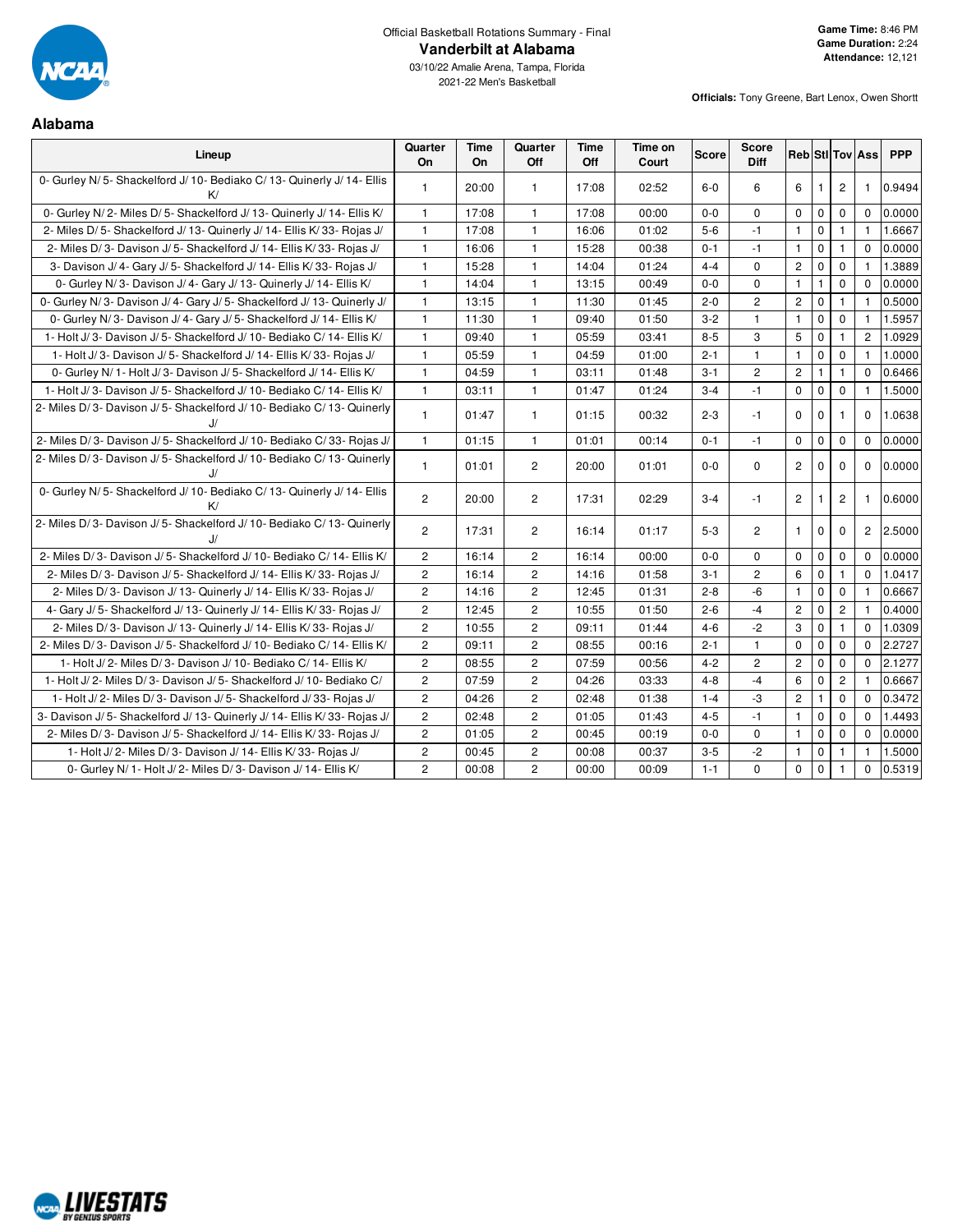

| <b>Vanderbilt</b>                                                          |       |              |                   |         |                |          |                |          |            |
|----------------------------------------------------------------------------|-------|--------------|-------------------|---------|----------------|----------|----------------|----------|------------|
| Lineup                                                                     | Time  | <b>Score</b> | <b>Score Diff</b> | Pts/Min | Reb            |          | Stl Tov        | Ass      | <b>PPP</b> |
| 2- Pippen Jr. S/3- Chatman R/4- Wright J/10- Stute M/42- Millora-Brown Q/  | 09:57 | $31 - 25$    | 6                 | 3.1156  | 6              | 6.       |                | 5        | 1.3989     |
| 2- Pippen Jr. S/3- Chatman R/4- Wright J/10- Stute M/21- Robbins L/        | 07:00 | $4 - 9$      | $-5$              | 0.5714  | 6              |          | 4              |          | 0.3534     |
| 2- Pippen Jr. S/4- Wright J/5- Dezonie S/12- Thomas T/42- Millora-Brown Q/ | 04:04 | $11 - 8$     | 3                 | 2.7049  | 3              |          | $\Omega$       |          | 1.3614     |
| 0- Lawrence T/2- Pippen Jr. S/4- Wright J/10- Stute M/42- Millora-Brown Q/ | 03:41 | $5 - 8$      | $-3$              | 1.3575  | 3              |          | 0              |          | 0.6944     |
| 2- Pippen Jr. S/4- Wright J/12- Thomas T/23- Mann J/42- Millora-Brown Q/   | 03:31 | $8 - 7$      |                   | 2.2749  | 5              |          |                |          | 1.2048     |
| 2- Pippen Jr. S/5- Dezonie S/10- Stute M/12- Thomas T/42- Millora-Brown Q/ | 03:29 | $11 - 6$     | 5                 | 3.1579  | 3              | 2        | $\Omega$       |          | 1.2557     |
| 0- Lawrence T/2- Pippen Jr. S/4- Wright J/12- Thomas T/21- Robbins L/      | 02:31 | $2 - 3$      | -1                | 0.7947  | $\overline{2}$ | 0        |                | 0        | 0.6944     |
| 2- Pippen Jr. S/4- Wright J/10- Stute M/12- Thomas T/42- Millora-Brown Q/  | 01:31 | $8 - 2$      | 6                 | 5.2747  | 3              |          | 0              | 3        | 2.3256     |
| 3- Chatman R/4- Wright J/5- Dezonie S/12- Thomas T/42- Millora-Brown Q/    | 01:04 | $0 - 2$      | $-2$              | 0.0000  |                | $\Omega$ |                | $\Omega$ | 0.0000     |
| 4- Wright J/5- Dezonie S/10- Stute M/12- Thomas T/42- Millora-Brown Q/     | 01:00 | $1 - 4$      | $-3$              | 1.0000  | $\Omega$       |          | $\Omega$       | $\Omega$ | 0.6944     |
| 2- Pippen Jr. S/3- Chatman R/4- Wright J/12- Thomas T/42- Millora-Brown Q/ | 00:58 | $0 - 1$      | -1                | 0.0000  | 0              |          |                | $\Omega$ | 0.0000     |
| 3- Chatman R/5- Dezonie S/10- Stute M/12- Thomas T/42- Millora-Brown Q/    | 00:49 | $0 - 0$      | $\Omega$          | 0.0000  | $\overline{2}$ |          | $\overline{2}$ | 0        | 0.0000     |
| 0- Lawrence T/2- Pippen Jr. S/4- Wright J/23- Mann J/42- Millora-Brown Q/  | 00:16 | $0 - 0$      | 0                 | 0.0000  | $\Omega$       |          | 0              | $\Omega$ | 0.0000     |
| 2- Pippen Jr. S/4- Wright J/5- Dezonie S/10- Stute M/42- Millora-Brown Q/  | 00:09 | $1 - 1$      | $\Omega$          | 6.6667  | 0              |          | 0              | $\Omega$ | 1.1364     |